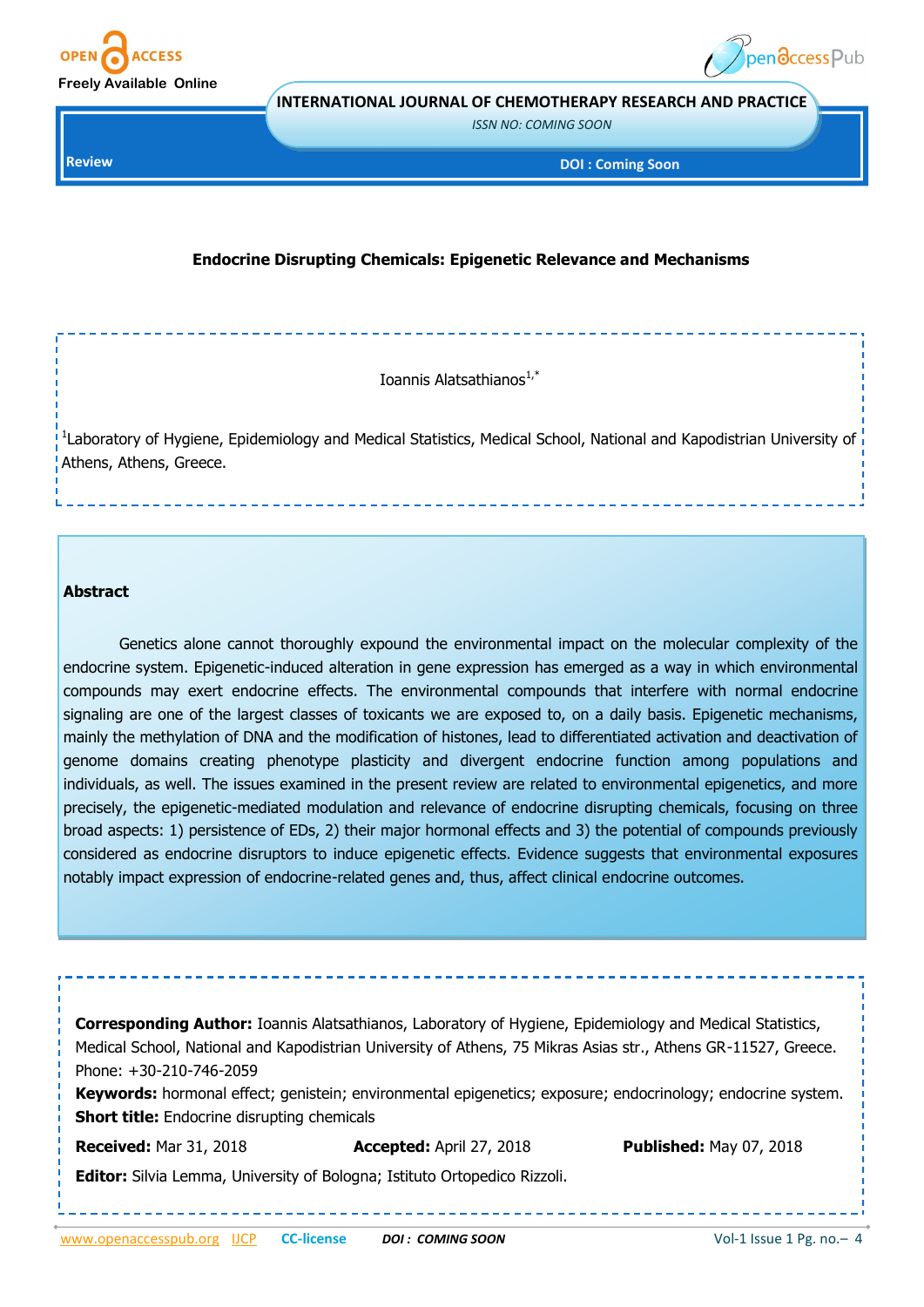

# Ppendccess Pub

## **Introduction**

There are plenty definitions that attempt to explain what an "Endocrine disruptor" (ED) is. The United States Environmental Protection Agency (US EPA), the World Health Organisation (WHO), the European Union (EU), a joint expert group formed by representatives of the German Bundesamt fuer Risikobewertung (BfR) and health authorities in the United Kingdom (UK-BfR) have proposed similar definitions all of which are considered as appropriate [\[1\].](file:///C:/Users/hussain/Downloads/2047_revised_Manuscript.doc#_ENREF_1#_ENREF_1) However, the definition provided [[1\]](file:///C:/Users/hussain/Downloads/2047_revised_Manuscript.doc#_ENREF_1#_ENREF_1) for endocrine disrupting chemicals (EDCs) by the US EPA is the most suitable to convey their essence in this review as it highlights their role in interfering with natural homeostasis and developmental processes-related hormones, affecting their behaviour or production.

The mammalian endocrine system consists of a number of distinct hormonal systems including hormones derived from the thyroid gland or other organs such as pancreas, or even brain. Hormonal activity should not necessarily be considered as beneficial or harmful. Their biological contribution can be neutral, as well [[1\]](file:///C:/Users/hussain/Downloads/2047_revised_Manuscript.doc#_ENREF_1#_ENREF_1). Hormonal activity is a significant health risk only when resulting in adverse outcomes such as carcinogenicity or reproductive and developmental defects [[1\].](file:///C:/Users/hussain/Downloads/2047_revised_Manuscript.doc#_ENREF_1#_ENREF_1)

EDs steroid function and their androgenic, estrogenic and antiandrogenic activity has been investigated further than their ability to disrupt signaling pathways regulated by hormones of a different nature such as peptide hormones [[2\]](file:///C:/Users/hussain/Downloads/2047_revised_Manuscript.doc#_ENREF_2#_ENREF_2). Endocrine activity is partly epigenome-shaped, and exposure to EDs is a key factor for this procedure [\[3\]](file:///C:/Users/hussain/Downloads/2047_revised_Manuscript.doc#_ENREF_3#_ENREF_3). EDs can modulate the direction of epigenetic regulation through their effects i.e., indirect, direct or metabolites; in some cases, EDs can also act transgenerationally [[2\]](file:///C:/Users/hussain/Downloads/2047_revised_Manuscript.doc#_ENREF_2#_ENREF_2).

EDs can act on the epigenome in various ways [\[4\].](file:///C:/Users/hussain/Downloads/2047_revised_Manuscript.doc#_ENREF_4#_ENREF_4) They can alter histone-modifying enzymes' level of expression or catalytic power [[5\]](file:///C:/Users/hussain/Downloads/2047_revised_Manuscript.doc#_ENREF_5#_ENREF_5), affecting consequently the entire endocrine system. The transcription of genes and the arrangement of DNA in chromatin compacts can be regulated by the interaction of histone modifying enzymes with nuclear steroid receptors [\[5\].](file:///C:/Users/hussain/Downloads/2047_revised_Manuscript.doc#_ENREF_5#_ENREF_5) Such an interaction is the expression of the target genes of histone demethylases, through the involvement of these enzymes in protein clusters and, more importantly, with androgen receptors (AR) [[5\].](file:///C:/Users/hussain/Downloads/2047_revised_Manuscript.doc#_ENREF_5#_ENREF_5)

Genistein is a well-studied phytoestrogen and its impact on DNA methyltransferases (DNMTs) has been found to be among its epigenome modifying abilities [\[5,](file:///C:/Users/hussain/Downloads/2047_revised_Manuscript.doc#_ENREF_5#_ENREF_5)[6\].](file:///C:/Users/hussain/Downloads/2047_revised_Manuscript.doc#_ENREF_6#_ENREF_6) Diethylstilbestrol (DES), a synthetic estrogen, and bisphenol A (BPA), a plasticizer, can both alter DNA methylation in animals [[2,](file:///C:/Users/hussain/Downloads/2047_revised_Manuscript.doc#_ENREF_2#_ENREF_2)[4\].](file:///C:/Users/hussain/Downloads/2047_revised_Manuscript.doc#_ENREF_4#_ENREF_4) Polybrominated diphenyl ethers (PBDEs) are fire retardants that affect hippocampal neurons reducing global DNA methylation [7-[9\]](file:///C:/Users/hussain/Downloads/2047_revised_Manuscript.doc#_ENREF_7#_ENREF_7). Dioxins, such as 2,3,7,8-Tetrachlorodibenzo-pdioxin (TCDD), act on preimplantation embryos by altering the DNA methylation of imprinted genes *H19/insulin like growth* factor 2 (IGF2) [10-[12\].](file:///C:/Users/hussain/Downloads/2047_revised_Manuscript.doc#_ENREF_10#_ENREF_10) Moreover, TCDD can slightly affect microRNA (miRNA) levels in the liver of adult rodents [[5\].](file:///C:/Users/hussain/Downloads/2047_revised_Manuscript.doc#_ENREF_5#_ENREF_5) miRNAs are molecules that exert epigenetic regulation by regulating gene expression [\[13\].](file:///C:/Users/hussain/Downloads/2047_revised_Manuscript.doc#_ENREF_13#_ENREF_13) For instance, epigenetic regulation of ITGB4 by miR-21 is a key event in colorectal cancer [[14\];](file:///C:/Users/hussain/Downloads/2047_revised_Manuscript.doc#_ENREF_14#_ENREF_14) other important miRNAs in this malignancy include miR-15a-5p [15], miR-16 [\[16\]](file:///C:/Users/hussain/Downloads/2047_revised_Manuscript.doc#_ENREF_16#_ENREF_16), miR-24-3p [17], miR-28-5p [18], miR-34a [[19\]](file:///C:/Users/hussain/Downloads/2047_revised_Manuscript.doc#_ENREF_19#_ENREF_19), miR-96 [\[20\],](file:///C:/Users/hussain/Downloads/2047_revised_Manuscript.doc#_ENREF_20#_ENREF_20) miR-182 [21], and miR-224 [22]. Several other miRNAs that regulate gene expression have been described as important epigenetic regulators [23-[25\]](file:///C:/Users/hussain/Downloads/2047_revised_Manuscript.doc#_ENREF_23#_ENREF_23).

Polychlorinated biphenyls (PCBs), which have a number of uses such as [[26\]](file:///C:/Users/hussain/Downloads/2047_revised_Manuscript.doc#_ENREF_26#_ENREF_26) in capacitors and in engines and are widely spread in the environment [[27\]](file:///C:/Users/hussain/Downloads/2047_revised_Manuscript.doc#_ENREF_27#_ENREF_27), can lead to irreversible DNA methylation [[28\]](file:///C:/Users/hussain/Downloads/2047_revised_Manuscript.doc#_ENREF_28#_ENREF_28). Perfluorooctane sulfonate (PFOS) and perfluorooctanesulfonic acid (PFOA), which were the dominant and most frequently detected perfluorinated compounds (PFCs) in home dust [29], can induce *glutathione S-transferase Pi (GSTP)* aberrant methylation [[30\]](file:///C:/Users/hussain/Downloads/2047_revised_Manuscript.doc#_ENREF_30#_ENREF_30). Heavy metals, such as arsenic (As), can differentially alter DNA methylation status in specific genes of white blood cells and it to this mechanism that Arsenic's toxicity may be attributed [\[31\].](file:///C:/Users/hussain/Downloads/2047_revised_Manuscript.doc#_ENREF_31#_ENREF_31) Polycyclic aromatic hydrocarbons (PAHs) have been found to increase asthma risk in children, which has been related to deviating methylation of the acyl-CoA synthetase long -chain family member 3 (ACSL3) and Interferon gamma (IFNG) [\[2,](file:///C:/Users/hussain/Downloads/2047_revised_Manuscript.doc#_ENREF_2#_ENREF_2)[32,](file:///C:/Users/hussain/Downloads/2047_revised_Manuscript.doc#_ENREF_32#_ENREF_32)[33\]](file:///C:/Users/hussain/Downloads/2047_revised_Manuscript.doc#_ENREF_33#_ENREF_33). Dichlorodiphenyltrichloroethane (DDT) has a long history as an ED. The compound was once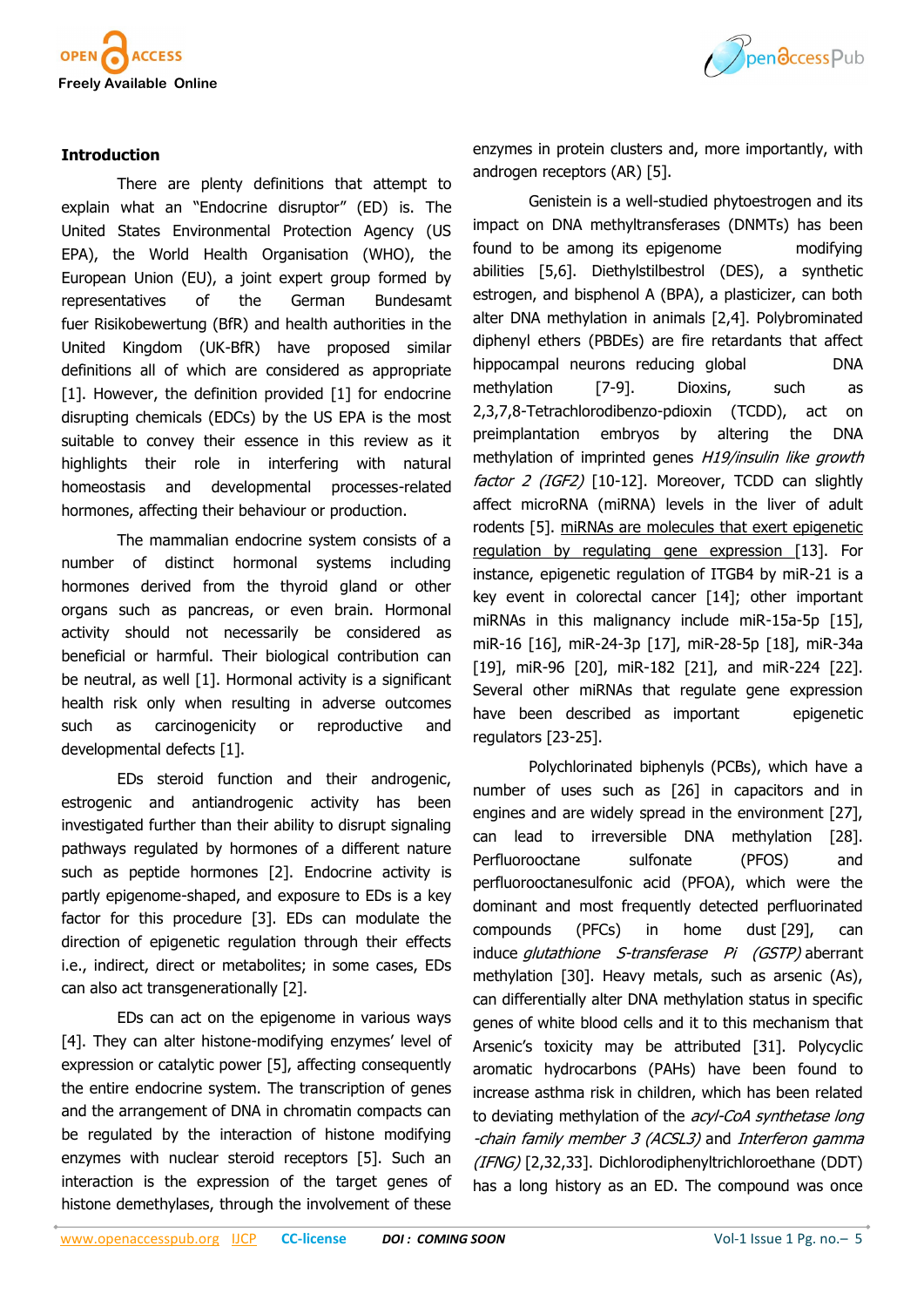



used randomly as an insecticide in the agricultural sectors and it has been found to cause hypomethylation in the young hypothalamus of male rats [\[34\].](file:///C:/Users/hussain/Downloads/2047_revised_Manuscript.doc#_ENREF_34#_ENREF_34) Vinclozolin (Vz), a fungicide, exerts antiandrogenic activity, and by modifying the methylation status in the sperm of animals' first generation it induces adult-beginning diseases that can last, trans-generationally, until the F3 generation [[5,](file:///C:/Users/hussain/Downloads/2047_revised_Manuscript.doc#_ENREF_5#_ENREF_5)[35\].](file:///C:/Users/hussain/Downloads/2047_revised_Manuscript.doc#_ENREF_35#_ENREF_35)

Many genes are known to be hormonally regulated, including the family of kallikrein-related peptidases (KLKs) [\[36,](file:///C:/Users/hussain/Downloads/2047_revised_Manuscript.doc#_ENREF_36#_ENREF_36)[37\],](file:///C:/Users/hussain/Downloads/2047_revised_Manuscript.doc#_ENREF_37#_ENREF_37) such as KLK1, KLK2 [[38\],](file:///C:/Users/hussain/Downloads/2047_revised_Manuscript.doc#_ENREF_38#_ENREF_38) KLK5, KLK6, KLK7, KLK8, KLK9 [[39\]](file:///C:/Users/hussain/Downloads/2047_revised_Manuscript.doc#_ENREF_39#_ENREF_39), KLK10 [[40\]](file:///C:/Users/hussain/Downloads/2047_revised_Manuscript.doc#_ENREF_40#_ENREF_40), KLK11, and KLK12 [\[41\].](file:///C:/Users/hussain/Downloads/2047_revised_Manuscript.doc#_ENREF_41#_ENREF_41) Many of these genes are also important cancer and/or leukemia biomarkers [42-[49\].](file:///C:/Users/hussain/Downloads/2047_revised_Manuscript.doc#_ENREF_42#_ENREF_42) Other genes that are similarly regulated include members of the BCL2 family [[50,](file:///C:/Users/hussain/Downloads/2047_revised_Manuscript.doc#_ENREF_50#_ENREF_50)[51\]](file:///C:/Users/hussain/Downloads/2047_revised_Manuscript.doc#_ENREF_51#_ENREF_51), such as BCL2 [\[52\]](file:///C:/Users/hussain/Downloads/2047_revised_Manuscript.doc#_ENREF_52#_ENREF_52), BAX [[53,](file:///C:/Users/hussain/Downloads/2047_revised_Manuscript.doc#_ENREF_53#_ENREF_53)[54\]](file:///C:/Users/hussain/Downloads/2047_revised_Manuscript.doc#_ENREF_54#_ENREF_54), and BCL2L12 [55-[59\],](file:///C:/Users/hussain/Downloads/2047_revised_Manuscript.doc#_ENREF_55#_ENREF_55) which has been shown to produce many alternative splice variants, using classical molecular cloning techniques and next-generation sequencing (NGS) [[60,](file:///C:/Users/hussain/Downloads/2047_revised_Manuscript.doc#_ENREF_60#_ENREF_60)[61\]](file:///C:/Users/hussain/Downloads/2047_revised_Manuscript.doc#_ENREF_61#_ENREF_61). NGS is a very powerful methodology that can reveal the depth of genomes and transcriptomes [[62\].](file:///C:/Users/hussain/Downloads/2047_revised_Manuscript.doc#_ENREF_62#_ENREF_62) Epigenetically regulated transcription factors [[63\]](file:///C:/Users/hussain/Downloads/2047_revised_Manuscript.doc#_ENREF_63#_ENREF_63) such as *HIF1* [\[64\]](file:///C:/Users/hussain/Downloads/2047_revised_Manuscript.doc#_ENREF_64#_ENREF_64) and *STAT3* [[65\]](file:///C:/Users/hussain/Downloads/2047_revised_Manuscript.doc#_ENREF_65#_ENREF_65), as well as other genes, including  $DDC$  [[66,](file:///C:/Users/hussain/Downloads/2047_revised_Manuscript.doc#_ENREF_66#_ENREF_66)[67\],](file:///C:/Users/hussain/Downloads/2047_revised_Manuscript.doc#_ENREF_67#_ENREF_67) PA28γ [[68\],](file:///C:/Users/hussain/Downloads/2047_revised_Manuscript.doc#_ENREF_68#_ENREF_68) PIK3CA [[69\]](file:///C:/Users/hussain/Downloads/2047_revised_Manuscript.doc#_ENREF_69#_ENREF_69), NBS1 [[70\],](file:///C:/Users/hussain/Downloads/2047_revised_Manuscript.doc#_ENREF_70#_ENREF_70) and PD-L1 [[71\]](file:///C:/Users/hussain/Downloads/2047_revised_Manuscript.doc#_ENREF_71#_ENREF_71).

## Genistein

## Persistence

Soy products are foods with high phytoestrogen content and are substantial components of vegetarian diets [[72,](file:///C:/Users/hussain/Downloads/2047_revised_Manuscript.doc#_ENREF_72#_ENREF_72)[73\].](file:///C:/Users/hussain/Downloads/2047_revised_Manuscript.doc#_ENREF_73#_ENREF_73) The name phytoestrogen is derived from the Greek word "phyto" which means "plant", and the word "estrogen" which is the hormone that regulates fertility in female mammals [[74\].](file:///C:/Users/hussain/Downloads/2047_revised_Manuscript.doc#_ENREF_74#_ENREF_74) Isoflavones are the major class of phytoestrogens found in soy and genistein is the most abundant isoflavone [[75\].](file:///C:/Users/hussain/Downloads/2047_revised_Manuscript.doc#_ENREF_75#_ENREF_75) Genistein (4Y,5,7-dihydroxyisoflavone) belongs to the aglycone subgroup of isoflavones [[75\]](file:///C:/Users/hussain/Downloads/2047_revised_Manuscript.doc#_ENREF_75#_ENREF_75) and it was first isolated in 1899 by "Genista tinctoria". Genistein is identical with prunetol and its chemical synthesis took place in 1928 [[76\]](file:///C:/Users/hussain/Downloads/2047_revised_Manuscript.doc#_ENREF_76#_ENREF_76). Therefore, human beings can be exposed to these compounds through their diet, both during their adult life [[77\]](file:///C:/Users/hussain/Downloads/2047_revised_Manuscript.doc#_ENREF_77#_ENREF_77) and *in utero* development [[78\]](file:///C:/Users/hussain/Downloads/2047_revised_Manuscript.doc#_ENREF_78#_ENREF_78) as well as during infancy via breast milk [\[79\].](file:///C:/Users/hussain/Downloads/2047_revised_Manuscript.doc#_ENREF_79#_ENREF_79) More specifically, the concentration of genistein as a form of glycosidic conjugate in soy food ranges from 0.2 to 1

mg/g [[76\]](file:///C:/Users/hussain/Downloads/2047_revised_Manuscript.doc#_ENREF_76#_ENREF_76).

Genistein is found in a number of leguminous plant foods. Phytoestrogens are found in high amounts in soybeans, flaxseed, alfalfa and other edible plants. First of all, soybeans contain high protein levels and the greatest amount of genistein. It can also be found in small amounts in garbanzo beans. Variable amounts of genistein are present in soy protein isolates (SPI), soy milk, soy flour, textured soy protein, tempeh, tofu, and miso. 53% soy protein is found in soy flour while 50-70% soy protein can be found in soy-made meat substitutes such as sausages, hot dogs, hamburgers, meatballs and meat loafs. Other sources of soy protein are SPI, used in infant formulas, sports drinks, energy bars and may contain 90% soy protein [\[80\]](file:///C:/Users/hussain/Downloads/2047_revised_Manuscript.doc#_ENREF_80#_ENREF_80).

There is a thriving market promoting soy and soy-based foods and formulas addressed to infants. These foods have extremely high circulating levels of genistein indicating the absorption of genistein from soy formulas [[81\]](file:///C:/Users/hussain/Downloads/2047_revised_Manuscript.doc#_ENREF_81#_ENREF_81).

Isoflavones in adults vary depending both on ethnicity and diet. Vegetarian women have the highest level of serum genistein while for Asian women the level is slightly lower. Non vegetarian women's serum genistein is considerably lower than the previous groups [\[77\]](file:///C:/Users/hussain/Downloads/2047_revised_Manuscript.doc#_ENREF_77#_ENREF_77).

Regarding its chemical structure, genistein resembles stereochemically human endogenous estrogen (E2) [\[82,](file:///C:/Users/hussain/Downloads/2047_revised_Manuscript.doc#_ENREF_82#_ENREF_82)[83\].](file:///C:/Users/hussain/Downloads/2047_revised_Manuscript.doc#_ENREF_83#_ENREF_83) The distance between OH groups on the opposite sides of genistein and E2 molecules is similar and this fact makes the compound capable of binding to estrogen receptor (ER) subtypes a and b [\[80\].](file:///C:/Users/hussain/Downloads/2047_revised_Manuscript.doc#_ENREF_80#_ENREF_80)

#### Hormonal effect

These compounds have structures similar to mammalian estrogens and display both estrogenic and anti-estrogenic effects. Soy isoflavones are able to bind to the ER and induce estrogen-like effects both in vivo in animals as well as in humans. Moreover, it can be applied *in vitro* in cell cultures. Compared to animal estrogens, phytoestrogens are relatively weak but the relative estrogenic potency is dependent on the type of hormonal activity measurement, dosage, animal species, route of administration and on the duration and timing [\[84\].](file:///C:/Users/hussain/Downloads/2047_revised_Manuscript.doc#_ENREF_84#_ENREF_84) Thus, ingestion of soy isoflavones in high levels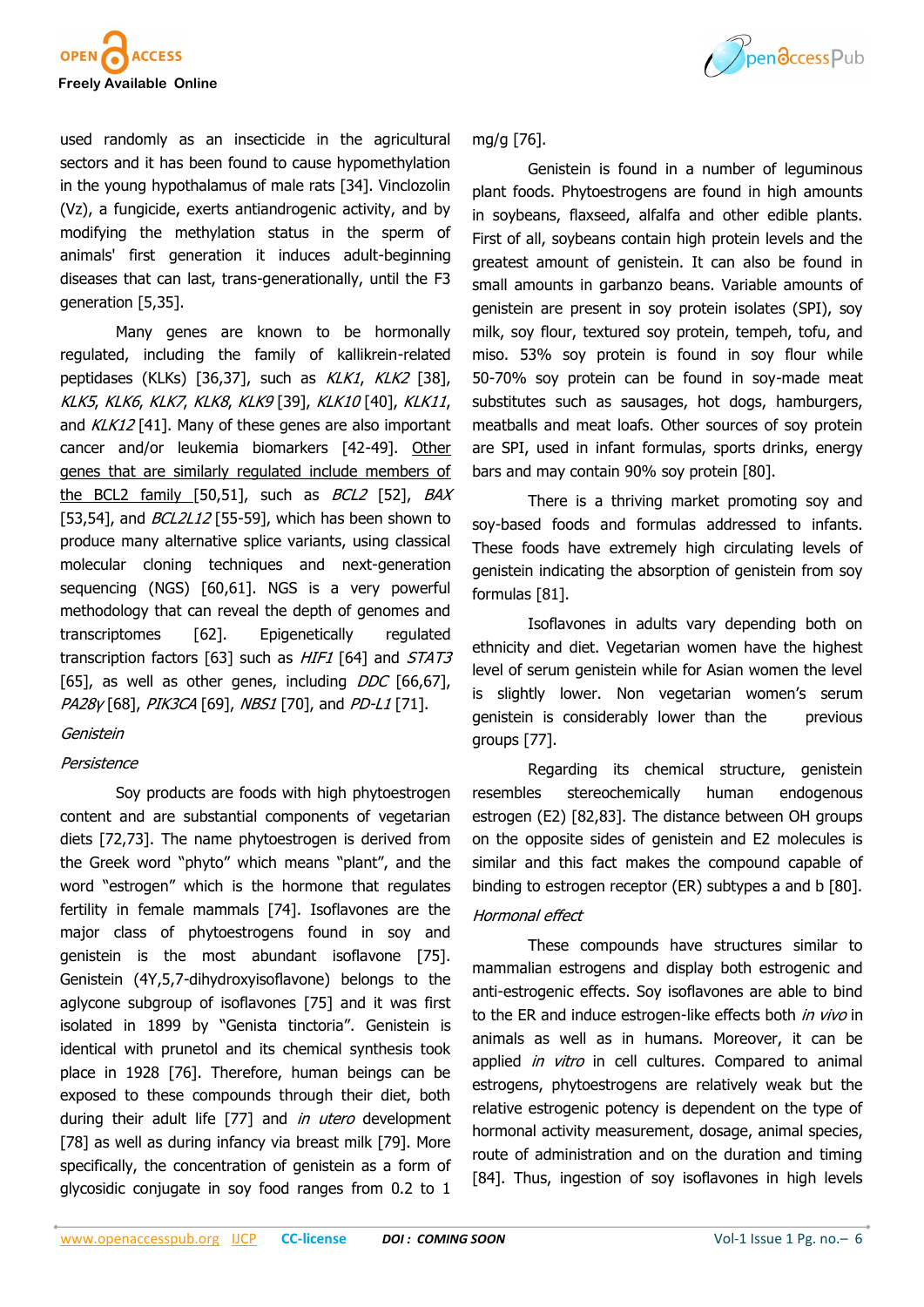



may result in variable, both positive and negative, biological responses in humans and animals [[85\].](file:///C:/Users/hussain/Downloads/2047_revised_Manuscript.doc#_ENREF_85#_ENREF_85)

## Epigenetic effects

## Anti-proliferation factor 3 (BTG3)

Genistein contributes to protection against the development of cancer. Through the demethylation of genes p16, O-6-methylguanine-DNA methyltransferase (MGMT), GSTP1, retinoic acid receptor beta (RARB) and mutL homolog 1 (hMLH1), that exert tumour suppressor function, genistein inhibits angiogenesis and proliferation, two major cellular processes. Rajvir Dahiya and his colleagues have found that genistein affects various miRs, such as miR-1260b, causing histone modification and demethylation of DNA and, consequently, upregulating secreted frizzled related protein 1 (SFRP1) and SMAD4 in Pca cells [[86,](file:///C:/Users/hussain/Downloads/2047_revised_Manuscript.doc#_ENREF_86#_ENREF_86)[87\]](file:///C:/Users/hussain/Downloads/2047_revised_Manuscript.doc#_ENREF_87#_ENREF_87).

[Shahana Majid](https://www.ncbi.nlm.nih.gov/pubmed/?term=Majid%20S%5BAuthor%5D&cauthor=true&cauthor_uid=19885928) et al., demonstrated a new role for genistein in prostate cancer. BTG3 is a potential tumour suppressor gene that is downregulated in prostate malignancy. Genistein has been found to reactivate the hypermethylated BTG3 gene by the demethylation of its promoter. More specifically, it prompts the demethylation of CpGs, the decrease of DNMT, the inhibition of the activity of methyl-CpG binding domain protein 2 (MBD2) and subsequent induction of prior silenced BTG3 gene [\[88,](file:///C:/Users/hussain/Downloads/2047_revised_Manuscript.doc#_ENREF_88#_ENREF_88)[89\].](file:///C:/Users/hussain/Downloads/2047_revised_Manuscript.doc#_ENREF_89#_ENREF_89)

## hTERT (human telomerase reverse transcriptase) promoter

A possible mechanism that regulates gene transcription is the methylation of DNA and the acetylation of histones [[90,](file:///C:/Users/hussain/Downloads/2047_revised_Manuscript.doc#_ENREF_90#_ENREF_90)[91\].](file:///C:/Users/hussain/Downloads/2047_revised_Manuscript.doc#_ENREF_91#_ENREF_91) Treatment with genistein prompts the hypomethylation of hTERT in the E2F-1 sites of recognition [[89\].](file:///C:/Users/hussain/Downloads/2047_revised_Manuscript.doc#_ENREF_89#_ENREF_89) Studies have shown that telomerase activity can be suppressed by genistein as a result of transcriptional regulation of hTERT [44]. Moreover, hTERT promoter can be restructured in the presense of genistein in the chromatin level in MCF-7 cell lines [[92\].](file:///C:/Users/hussain/Downloads/2047_revised_Manuscript.doc#_ENREF_92#_ENREF_92)

The evidenced hypomethylation in the E2F-1 sites leads to increased attachment of the repressor to this binding site, suggesting a cooperation between genetics and epigenetics in the modulation of hTERT transcription when this phytoestrogen compound is present [[89\].](file:///C:/Users/hussain/Downloads/2047_revised_Manuscript.doc#_ENREF_89#_ENREF_89)

Thus, genistein could be combined with an epigenetic

modulator in order to reach its full epigenetic potential in controlling telomerase's action in breast malignant cells [\[89\].](file:///C:/Users/hussain/Downloads/2047_revised_Manuscript.doc#_ENREF_89#_ENREF_89)

## Nsbp1 (nucleosomal binding protein 1)

Neonatal exposure in DES/Genistein evokes an adult-onset modification in uterine epigenome. Nsbp1 contribution in chromatin restructure and transcriptional function accompanied with the evidence that Nsbp1 transcription is defined by an epigenetic mechanism mediated by estrogen signals, encourages the theory of Nsbp1 participation in tumorigenesis after neonatal exposure to DES/genistein [[93\].](file:///C:/Users/hussain/Downloads/2047_revised_Manuscript.doc#_ENREF_93#_ENREF_93)

Normally, in mice without genistein-treatment, Nsbp1 expression is weak prior to puberty. Estrogenic hormones, more specifically estradiol, cause the silence of Nsbp1. However, neonatal exposure to genistein and the co-occurrence of ovarian hormones cause Nsbp1 to get expressed actively throughout life. Neonatal genistein/DES treatment is evidenced to result in promoter hypomethylation of Nsbp1. Consequently, through a mechanism that possibly prevents the silencing of Nsbp1, uterine cancer incidence could increase at some point afterwards [[93\].](file:///C:/Users/hussain/Downloads/2047_revised_Manuscript.doc#_ENREF_93#_ENREF_93)

#### DES

## Persistence

In 1938, a nonsteroidal estrogen, called DES, was synthesized in the United States to prevent miscarriage and other pregnancy complications. It was used as an estrogen for decades and its effects continue to be evident [[94\].](file:///C:/Users/hussain/Downloads/2047_revised_Manuscript.doc#_ENREF_94#_ENREF_94) DES was administered to women all around the world in nonstandardized quantities and forms such as pills and liquid creams. Many women were unaware that they were taking DES in the U.S., Europe, and Australia [[95,](file:///C:/Users/hussain/Downloads/2047_revised_Manuscript.doc#_ENREF_95#_ENREF_95)[96\].](file:///C:/Users/hussain/Downloads/2047_revised_Manuscript.doc#_ENREF_96#_ENREF_96) Although DES has not been prescribed for women during pregnancy in the USA for 40 years, adverse outcomes continue to occur in women exposed in utero. Given the above, continued monitoring for established and unexpected adverse outcomes seems prudent [[96\]](file:///C:/Users/hussain/Downloads/2047_revised_Manuscript.doc#_ENREF_96#_ENREF_96).

DES was used until 1971- in which year the Herbst paper appeared in the medical literature and the U.S. Food and Drug Administration (FDA) issued a warning about the [32] relationship between the development of adenocarcinoma and the use of DES in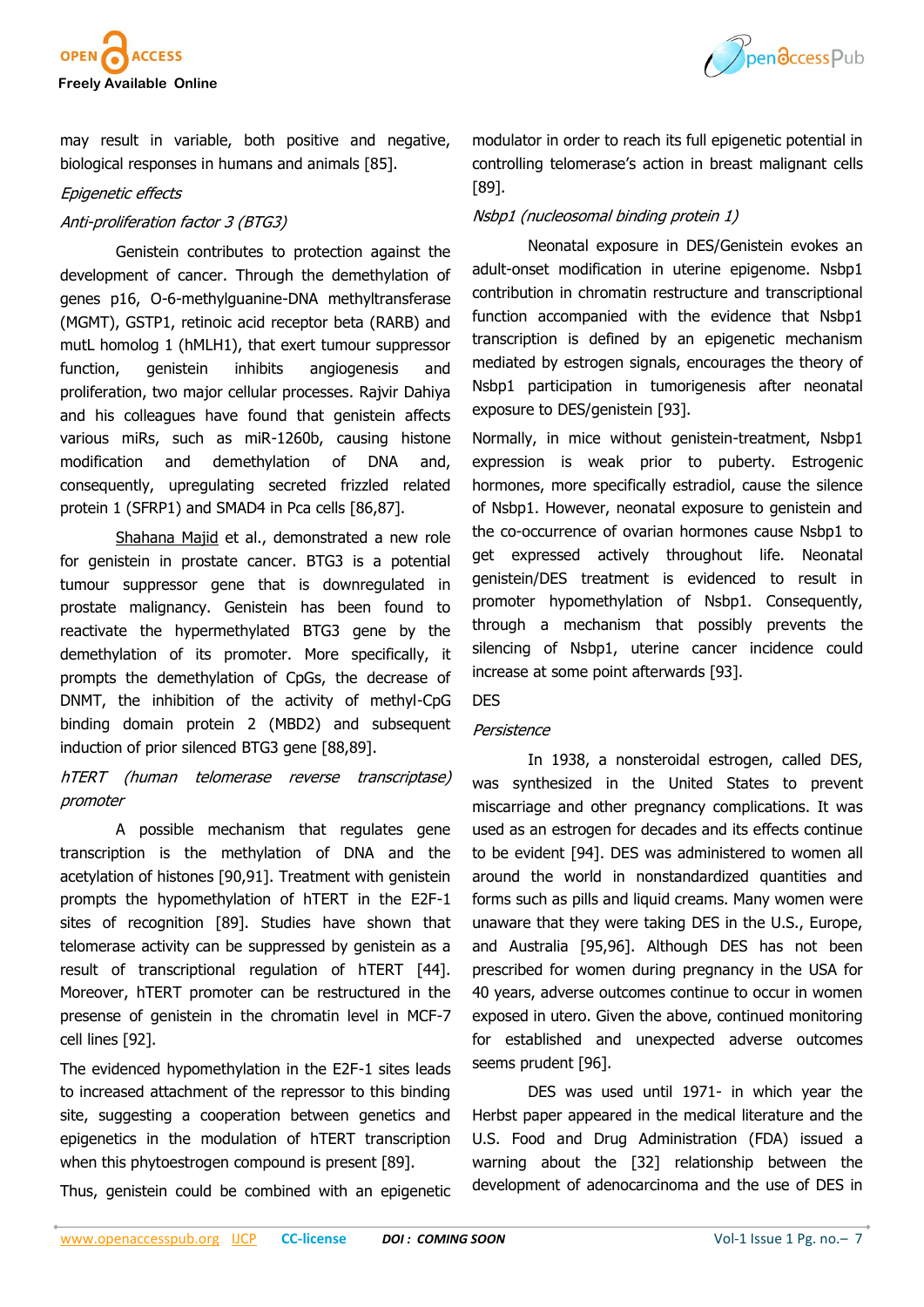

pregnancy in adolescent girls and young women whose mothers had taken DES while they were pregnant. Moreover, DES had been widely used in agriculture to chemically castrate male chickens and increase weight gain in cattle. In addition, until the 1970s when the effects of DES on female offspring were reported, its use in the sheep and cattle industry was prominent. Thus, DES could be characterized as an environmental estrogen [\[97\].](file:///C:/Users/hussain/Downloads/2047_revised_Manuscript.doc#_ENREF_97#_ENREF_97)

Despite the information that DES was a human carcinogen operating through a previously unknown mechanism, it continued to be used in clinical trials. DES reduces testosterone levels facilitating the treatment of advanced prostate cancer. Moreover, it is used in the treatment of postmenopausal breast cancer [\[97,](file:///C:/Users/hussain/Downloads/2047_revised_Manuscript.doc#_ENREF_97#_ENREF_97)[98\].](file:///C:/Users/hussain/Downloads/2047_revised_Manuscript.doc#_ENREF_98#_ENREF_98)

#### Hormonal effect

As a xenoestrogen, DES has a similar receptor affinity to the naturally occurring estrogen (estradiol) activating the ER-alpha (ERa). It has a significant oral activity as an estrogenic substance and invokes a strong hormonal response equivalent to an injected dose of the steroidal estradiol-17β [[99\]](file:///C:/Users/hussain/Downloads/2047_revised_Manuscript.doc#_ENREF_99#_ENREF_99). DES is a lipid soluble, well absorbable compound that reaches a peak concentration within 20–40 min following the oral administration [\[100\].](file:///C:/Users/hussain/Downloads/2047_revised_Manuscript.doc#_ENREF_100#_ENREF_100) DES contributes to the prevention of miscarriages as well as bleeding resulting from preterm labor and gestation [[98,](file:///C:/Users/hussain/Downloads/2047_revised_Manuscript.doc#_ENREF_98#_ENREF_98)[101\].](file:///C:/Users/hussain/Downloads/2047_revised_Manuscript.doc#_ENREF_101#_ENREF_101) DES metabolism may proceed via two routes. One route can produce hormonally inactive metabolites such as β-di- enestrol. The other pathway could produce compounds, such as DES- epoxide, which still retain a considerable amount of estrogenic activity. Evidence for such a bilateral metabolism of certain substances has been documented [[99\].](file:///C:/Users/hussain/Downloads/2047_revised_Manuscript.doc#_ENREF_99#_ENREF_99) If DES undergoes such metabolism, then large doses or repeated ingestion could produce compounds in the body that are hormonally active and/or carcinogenic. It has a half-life of 3–6 h and is primarily excreted in urine [[100\].](file:///C:/Users/hussain/Downloads/2047_revised_Manuscript.doc#_ENREF_100#_ENREF_100)

## Epigenetic effects

## miR-9-3

In breast cancer, a miRNA gene, MIR-9-3, is usually hypermethylated. miR-9-3 is an apoptosis modulator. Consequently, the silencing of the gene through an epigenetic mechanism could lead to the proliferation of cancer cells [\[102\].](file:///C:/Users/hussain/Downloads/2047_revised_Manuscript.doc#_ENREF_102#_ENREF_102) One study indicated



that breast progenitor cells' exposure to DES could cause this epigenetic repression. DES downregulates the target miRNA, namely miR-9-3 through both genomic and nongenomic pathways resulting in mediation of gene transcription. Continuation of this signaling could leave a mark able to be inherited through remodeling of chromatin and subsequent DNA methylation in the promoter region of this miRNA [[102\].](file:///C:/Users/hussain/Downloads/2047_revised_Manuscript.doc#_ENREF_102#_ENREF_102)

## Hoxa10

Hoxa10 gene expression can be modified by deviant DNA methylation after in utero DES exposure. DES, through a molecular mechanism that includes gene methylation, induces developmental changes in the programming of the reproductive tract [[103\].](file:///C:/Users/hussain/Downloads/2047_revised_Manuscript.doc#_ENREF_103#_ENREF_103) DNA methylation caused by persistent administration of DES in utero can lead to permanent changes in Hox genes expression. The mechanism of the above mentioned epigenetic effect includes DES-mediated up-regulation of DNMTs [[103\].](file:///C:/Users/hussain/Downloads/2047_revised_Manuscript.doc#_ENREF_103#_ENREF_103)

## Nsbp1

There is the so called 'second hit model' which is concerned with the impact of neonatal DES exposure to uterine adenocarcinoma development in adulthood [\[104\]](file:///C:/Users/hussain/Downloads/2047_revised_Manuscript.doc#_ENREF_104#_ENREF_104). Under normal circumstances, Nsbp1 acts in the uterus only during the period of development. The first hit is neonatal exposure to DES which causes hypo or hypermethylation in a treatment-specific way that results in altered Nsbp1 expression in prepuberty. Prepubertal ovariectomy on mice has been found to lead to the establishment of these methylation patterns through aging. The secondary hit results in elevated Nsbp1 expression, not only before puberty, which is related to the development of uterine adenocarcinoma. This hit involves additional estradiol presence during puberty which causes Nsbp1 promoter to shift to hypomethylated condition in the models which were estrogen exposed immediately after birth. It seems that there are underlying epigenetic events that are yet to be revealed by future trigger points [[104\]](file:///C:/Users/hussain/Downloads/2047_revised_Manuscript.doc#_ENREF_104#_ENREF_104).

## **HOTAIR**

Estradiol modulates the transcription of HOTAIR. This antisence transcript participates in silencing of genes and plays an important role in breast cancer. More specifically, it has been reported that in breast cancer cell lines the administration of BPA and DES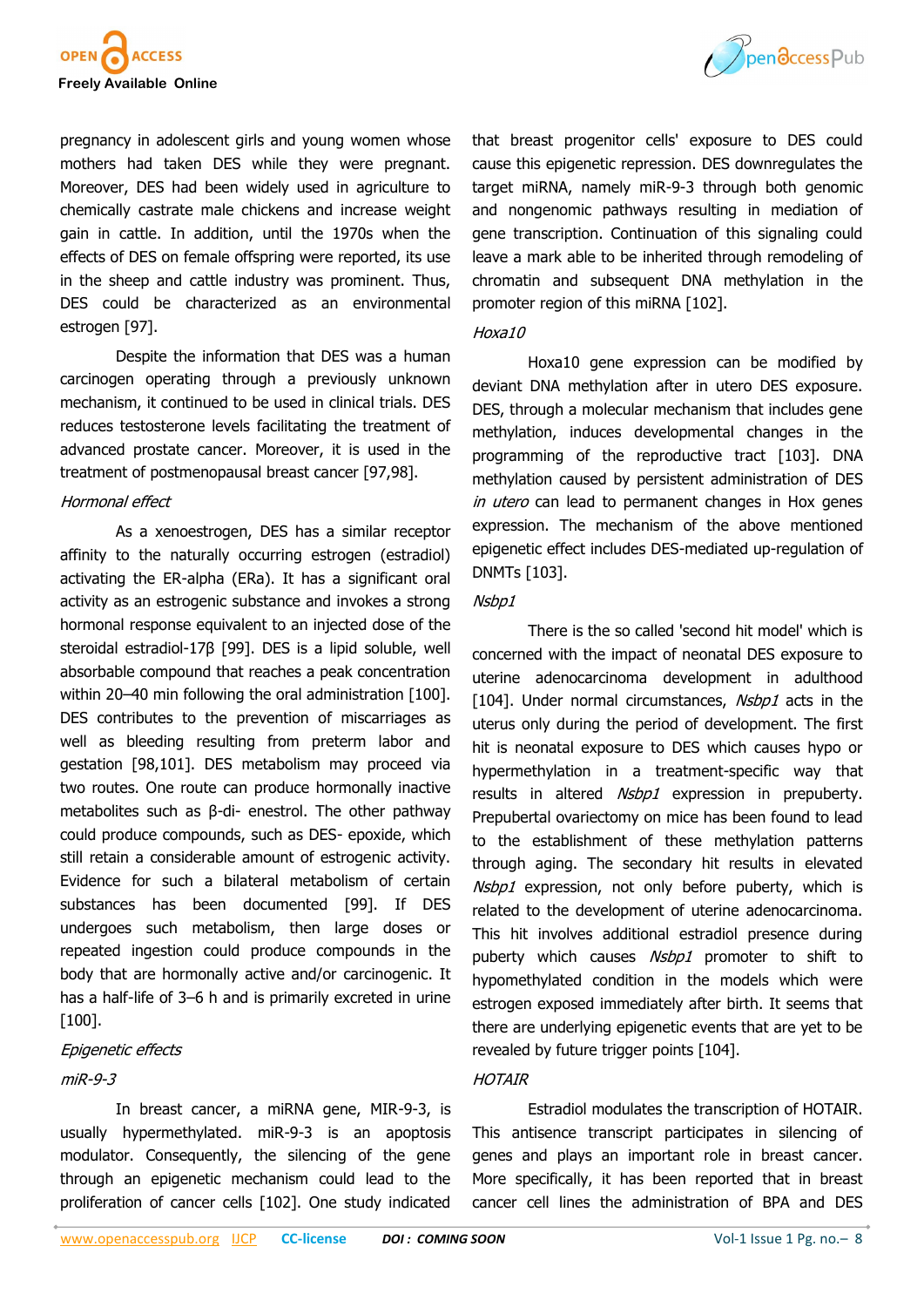



prompts the expression of this long non-coding RNA. HOTAIR expression is upregulated in rat mammary glands upon treatment with BPA and DES, as well. According to Luciferase assay, the promoter EREs of HOTAIR (to a greater extent ERE2 and ERE3) are triggered by DES and BPA, suggesting their potential involvement in endocrine disruption mediated via BPA and DES. The attachment of the MLL family of histone methylases and ERs (MLL1 and MLL3) to HOTAIR promoter EREs induced by BPA and DES causes chromatin modification (H3K4-trimethylation, histone acetylation), which is crucial for gene activation. ERs knockdown leads to decreased DES and BPA mediated HOTAIR expression. In summary, it is demonstrated that HOTAIR expression is epigenetically induced by DES and BPA, without the presence of estrogen being necessary [[104,](file:///C:/Users/hussain/Downloads/2047_revised_Manuscript.doc#_ENREF_104#_ENREF_104)[105\]](file:///C:/Users/hussain/Downloads/2047_revised_Manuscript.doc#_ENREF_105#_ENREF_105).

## BPA

#### Persistence

Bisphenols (BPs) constitute a broad group of chemicals. BPA (2,2-bis-(4-hydroxyphenyl)propane;) is largely used as a monomer in the production of polycarbonates (PC), of epoxy resins and as an additive in other polymeric materials [[106,](file:///C:/Users/hussain/Downloads/2047_revised_Manuscript.doc#_ENREF_106#_ENREF_106)[107\].](file:///C:/Users/hussain/Downloads/2047_revised_Manuscript.doc#_ENREF_107#_ENREF_107) Each year the atmospheric burden of BPA is estimated to be 100 tons [[108,](file:///C:/Users/hussain/Downloads/2047_revised_Manuscript.doc#_ENREF_108#_ENREF_108)[109\]](file:///C:/Users/hussain/Downloads/2047_revised_Manuscript.doc#_ENREF_109#_ENREF_109).

Epoxy resins mark the introduction of BPA to mainstream production. They were initially applied in food and drink industry to protect the products from the metal packaging since epoxy resins have been used as internal protective coatings in cans for food and beverages and in drinking water storage tanks. BPA is used to make polycarbonate plastics, such as baby bottles [\[108,](file:///C:/Users/hussain/Downloads/2047_revised_Manuscript.doc#_ENREF_108#_ENREF_108)[110\],](file:///C:/Users/hussain/Downloads/2047_revised_Manuscript.doc#_ENREF_110#_ENREF_110) and has plenty more applications in electronic devices and even in dentistry for sealants [[108,](file:///C:/Users/hussain/Downloads/2047_revised_Manuscript.doc#_ENREF_108#_ENREF_108)[111,](file:///C:/Users/hussain/Downloads/2047_revised_Manuscript.doc#_ENREF_111#_ENREF_111)[112\].](file:///C:/Users/hussain/Downloads/2047_revised_Manuscript.doc#_ENREF_112#_ENREF_112) Increased exposure to BPA may be caused, inter alia, by environmental pollution e.g. dust, air, drinking water, surface water, wastewater, leachate from landfills [113-[119\].](file:///C:/Users/hussain/Downloads/2047_revised_Manuscript.doc#_ENREF_113#_ENREF_113)

According to existing studies, the route of human exposure to polycarbonate plastics is through epoxy resins and other substances related to foods and drinks [[116,](file:///C:/Users/hussain/Downloads/2047_revised_Manuscript.doc#_ENREF_116#_ENREF_116)[120,](file:///C:/Users/hussain/Downloads/2047_revised_Manuscript.doc#_ENREF_120#_ENREF_120)[121\]](file:///C:/Users/hussain/Downloads/2047_revised_Manuscript.doc#_ENREF_121#_ENREF_121) Indeed, canned food is responsible for 10-40% of BPA intake as indicated by one risk assessment study [[106,](file:///C:/Users/hussain/Downloads/2047_revised_Manuscript.doc#_ENREF_106#_ENREF_106)[121\].](file:///C:/Users/hussain/Downloads/2047_revised_Manuscript.doc#_ENREF_121#_ENREF_121) Following the worldwide intensive discussion triggered by toxicological findings, alternative options have been provided to replace this chemical. BPA substitutes, though, have been proved to induce delayed toxicity [[106\]](file:///C:/Users/hussain/Downloads/2047_revised_Manuscript.doc#_ENREF_106#_ENREF_106). There is a huge amount of information about BPA biological effects. However, there have been discrepancies in outcomes among the various studies, so investigation of the issue is still in progress [\[122\]](file:///C:/Users/hussain/Downloads/2047_revised_Manuscript.doc#_ENREF_122#_ENREF_122).

## Hormonal effect

BPA is a chemical acting as a xenoestrogen [\[123\]](file:///C:/Users/hussain/Downloads/2047_revised_Manuscript.doc#_ENREF_123#_ENREF_123). It binds to ERs [\[124\]](file:///C:/Users/hussain/Downloads/2047_revised_Manuscript.doc#_ENREF_124#_ENREF_124) exhibiting a 10-fold higher affinity to ERb than to ERa [[123\].](file:///C:/Users/hussain/Downloads/2047_revised_Manuscript.doc#_ENREF_123#_ENREF_123) The endocrine disrupting properties of BPA were discovered in pursuit of synthetic estrogens by Dodds et al. [[125\].](file:///C:/Users/hussain/Downloads/2047_revised_Manuscript.doc#_ENREF_125#_ENREF_125) However, as indicated by the same authors, DES, which had already been synthesized, had a much stronger estrogenic potential than BPA which was defined as weak [\[106\]](file:///C:/Users/hussain/Downloads/2047_revised_Manuscript.doc#_ENREF_106#_ENREF_106). Despite its environmental tenuous estrogenic activity there is not a safety threshold preventing cellular response stimulation, even in BPA concentrations lower than the ones required so that attachment to the ERs is achieved [\[126\].](file:///C:/Users/hussain/Downloads/2047_revised_Manuscript.doc#_ENREF_126#_ENREF_126) Thus, classical ER-dependent nuclear pathways is only one of the ways through which BPA elicits its effects [\[122\].](file:///C:/Users/hussain/Downloads/2047_revised_Manuscript.doc#_ENREF_122#_ENREF_122)

## Epigenetic effects

# Intracisternal A particle retrotransposon (IAP) upstream of the Agouti gene

BPA applied in utero or neonatally affects body weight, increases susceptibility to prostate and breast cancer and prompts changes in the reproductive function. BPA affects, to a greater extent, epigenetic mechanisms in early development i.e., stem cell stage. There is evidence supporting the enhancement of yellow coat colour of *viable yellow agouti (Avy)* in mouse offspring, after maternal exposure to BPA [[127\].](file:///C:/Users/hussain/Downloads/2047_revised_Manuscript.doc#_ENREF_127#_ENREF_127) The change in progeny coat color was induced by reduced methylation of CpGs (cytosine-guanine dinucleotide) in Agouti gene and, more specifically, upstream of this gene originating from an intracisternal A particle retrotransposon [\[127\]](file:///C:/Users/hussain/Downloads/2047_revised_Manuscript.doc#_ENREF_127#_ENREF_127).

## PDE4D4 (Phosphodiesterase type 4 variant 4)

PDE4D4, which plays a regulatory role in cyclic adenosine monophospate breakdown, was analyzed in detail to determine its epigenetic response to estrogen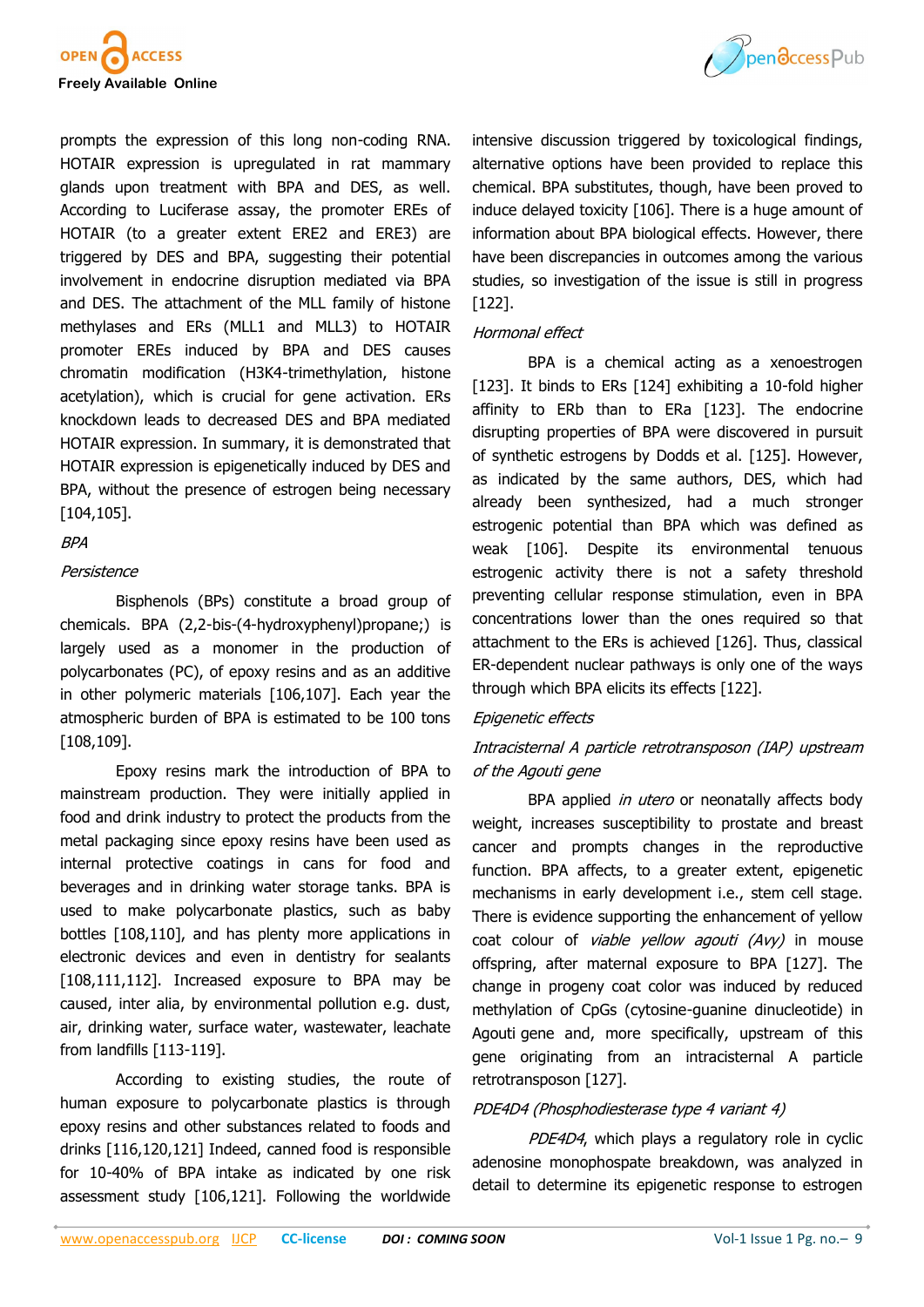



exposure neonatally. 5'-flanking CpG Island of PDE4D4 was the methylating target of BPA and estradiol [[107\].](file:///C:/Users/hussain/Downloads/2047_revised_Manuscript.doc#_ENREF_107#_ENREF_107) This specific methylation complex is generally required for epigenetic modulation. However, of great significance is the fact that the relationship between methylation level and gene expression is inversely correlated in the tissues of prostate. Thus, the progressive hypermethylation of PDE4D4 promoter in physiological aging prostates results in decreased gene expression. Interestingly, animals exposed neonatally to estradiol or BPA maintain a hypomethylated status, thus engendering increased PDE4D4 expression throughout life. Cell line studies have confirmed the model of transcriptional modulation and methylation of PDE4D4 where NbE-1 cells, which normally originate from immortalized epithelial ones, show reduced expression of the gene when PDE4D4 is hypermethylated. On the other hand, AIT cells, which are tumorigenic and originate from dorsal prostate, exhibit hypomethylating status. To sum up, there is a possible contribution of prostate's epigenome in epithelial cell conversion [[107\]](file:///C:/Users/hussain/Downloads/2047_revised_Manuscript.doc#_ENREF_107#_ENREF_107).

## **PBDEs**

## Persistence

PBDEs are widely used as additives to plastics, furniture, textiles, electric cable insulation, water and sewage pipes, office equipment and electronic devices and for fire retardancy reasons i.e., to prevent and retard the spread of fire [[128\].](file:///C:/Users/hussain/Downloads/2047_revised_Manuscript.doc#_ENREF_128#_ENREF_128) Therefore, PBDEs move relatively easily from these items into the environment [[129\].](file:///C:/Users/hussain/Downloads/2047_revised_Manuscript.doc#_ENREF_129#_ENREF_129) They can be found in house and office air and dust, in dryer lint, and in air intake filters [[27\].](file:///C:/Users/hussain/Downloads/2047_revised_Manuscript.doc#_ENREF_27#_ENREF_27) Their presence has been evidenced in landfills, sewage treatment plants, in the manufacture and recycling procedures of PBDEs [[130,](file:///C:/Users/hussain/Downloads/2047_revised_Manuscript.doc#_ENREF_130#_ENREF_130)[131\]](file:///C:/Users/hussain/Downloads/2047_revised_Manuscript.doc#_ENREF_131#_ENREF_131). Developing countries carry the heavy burden of e-waste recycling collected from industrialized countries [[132\].](file:///C:/Users/hussain/Downloads/2047_revised_Manuscript.doc#_ENREF_132#_ENREF_132) Human beings and wildlife have been widely affected from PBDE production. Infant and toddler bodies contain three to nine times more PBDEs compared to adults because of maternal milk consumption and dust inhalation. North America is heavily burdened with PBDEs compared to Asia and Europe. The most abundant congener are tetra -BDE or BDE-47, hexa-BDE or BDE-153, and deca-BDE or BDE-209. They can enter human bodies via many

routes. Human beings can be exposed to PBDEs through ingestion, food chain or dust and inhalation [[27,](file:///C:/Users/hussain/Downloads/2047_revised_Manuscript.doc#_ENREF_27#_ENREF_27)[133\].](file:///C:/Users/hussain/Downloads/2047_revised_Manuscript.doc#_ENREF_133#_ENREF_133)

Regarding their chemical structure, PBDEs have two phenyl rings linked by an ether bond. The position and number of the bromine atoms results in 209 possible compounds, referred to as PBDE congeners. Technical PBDE products are produced by brominating diphenyl ether when a catalyst is present [\[134,](file:///C:/Users/hussain/Downloads/2047_revised_Manuscript.doc#_ENREF_134#_ENREF_134)[135\].](file:///C:/Users/hussain/Downloads/2047_revised_Manuscript.doc#_ENREF_135#_ENREF_135)

## Hormonal effect

In humans, exposure to PBDEs can lead to disturbances in thyroid hormones. The associations appear to be life stage and dose dependent. It has been suggested that PBDEs possibly exhibit hyperthyroid effects [[136\].](file:///C:/Users/hussain/Downloads/2047_revised_Manuscript.doc#_ENREF_136#_ENREF_136) Nonetheless, among Canadian women aged 30–51 years, higher levels of exposure were associated with elevated prevalence of hypothyroidism [\[137\]](file:///C:/Users/hussain/Downloads/2047_revised_Manuscript.doc#_ENREF_137#_ENREF_137). According to a study among US women, those with the highest levels of exposure to PBDEs were more likely to report a previous diagnosis of thyroid disease. This association though, was stronger among postmenopausal women [[138\].](file:///C:/Users/hussain/Downloads/2047_revised_Manuscript.doc#_ENREF_138#_ENREF_138) The mechanisms of PBDE toxicity are complex and have not been fully resolved. PBDEs' toxic effects are possibly mediated through some nuclear hormone receptor pathways, in particular the pathways involving thyroid hormone receptor (TR), ER and aryl hydrocarbon receptor (AhR), AR and progesterone receptor (PR) [[139\].](file:///C:/Users/hussain/Downloads/2047_revised_Manuscript.doc#_ENREF_139#_ENREF_139)

## Epigenetic effects

# Hippocampal neurons from neonatal rat- Global DNA methylation levels

Darnerud and his colleagues have reported that PBDE-209 increases the incidence of hepatocellular carcinomas [[9\]](file:///C:/Users/hussain/Downloads/2047_revised_Manuscript.doc#_ENREF_9#_ENREF_9). Studies have indicated that PBDE-209 can affect global DNA methylation decreasing their level. Moreover, it may affect secondary messengers and cause oxidative stress. These actions are potential causal factors inducing PBDE-209 neurotoxicity. Researchers concerned with the interaction between discrete levels of PBDE-209 and hippocampal neurons have reported that rats exposed neonatally to PBDE-209 could differ in cell's apoptotic rate and viability, oxidative stress, global methylation levels and molecular signaling and intracellular second messenger. More specifically, PBDE-209 could decrease global levels of gene DNA methylation, especially in the 10 and 30 g/ml groups.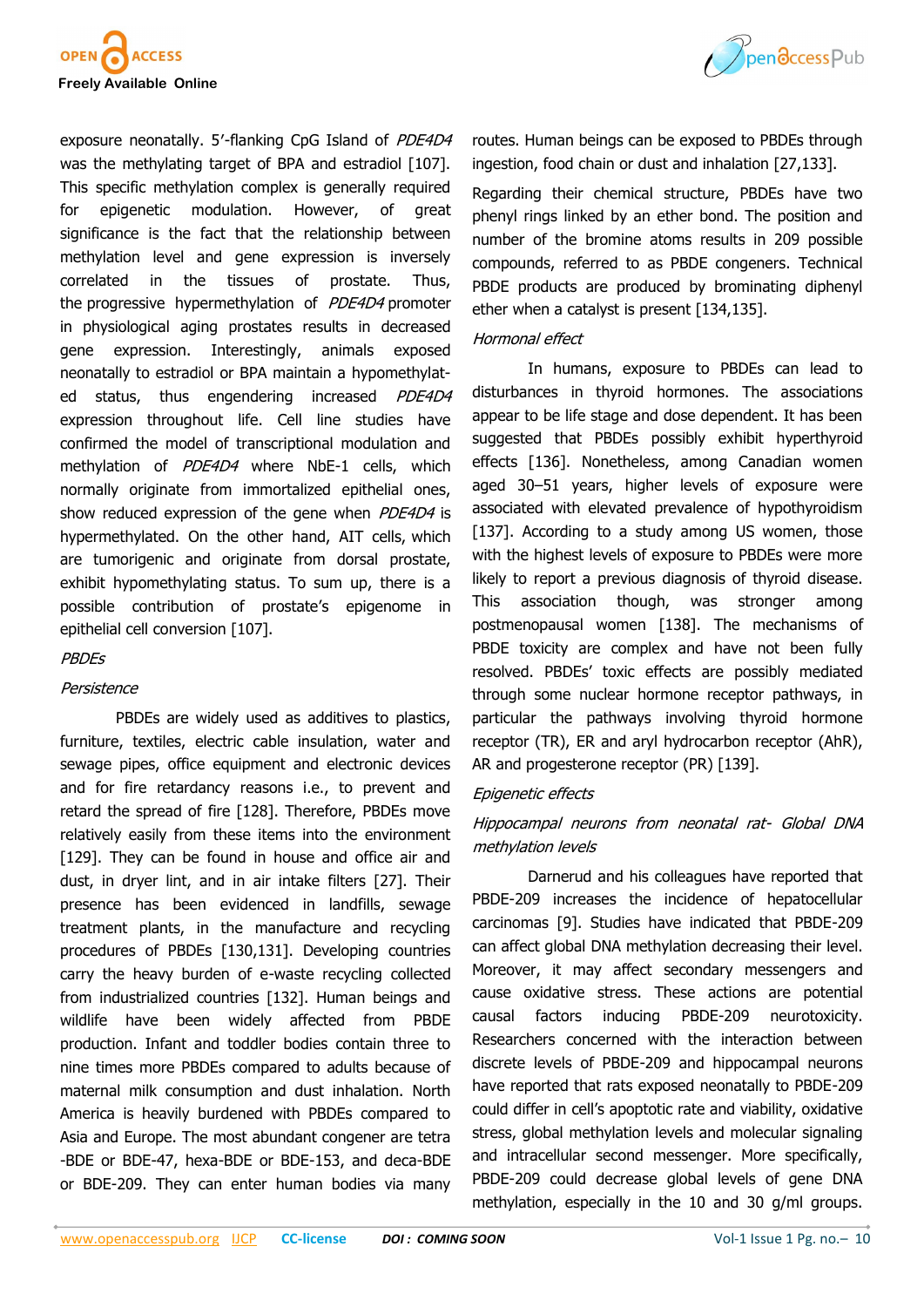



However global levels of gene DNA methylation were increased when the concentration of PBDE-209 was elevated [[9\].](file:///C:/Users/hussain/Downloads/2047_revised_Manuscript.doc#_ENREF_9#_ENREF_9) This result may be attributed to DNMT adaptability. Decreased global gene DNA methylation caused by PBDE-209 might be a cause of carcinomas [[138\].](file:///C:/Users/hussain/Downloads/2047_revised_Manuscript.doc#_ENREF_138#_ENREF_138)

## TNFα

Tumor necrosis factor alpha (TNFa) is a gene involved in inflammations and its methylation status gets affected by exposure to environmental PBDEs, even perinatally [[140\].](file:///C:/Users/hussain/Downloads/2047_revised_Manuscript.doc#_ENREF_140#_ENREF_140) Maternal exposure to PBDE47 results in CpG site promoter methylation of this proinflammatory gene, according to the evidence provided by the Boston Birth Cohort (BBC). Measurement of PBDE levels in a number of paired samples in maternal blood and cord blood at birth has demonstrated alteration in TNFa promoter methylation [[140\].](file:///C:/Users/hussain/Downloads/2047_revised_Manuscript.doc#_ENREF_140#_ENREF_140) As indicated, immune system's functions can also be affected by exposure to PBDE [141-[143\]](file:///C:/Users/hussain/Downloads/2047_revised_Manuscript.doc#_ENREF_141#_ENREF_141). TNFa, a cytokine, originates from macrophages, fibroblasts, B and T cells and is involved in immune-related diseases [144-[146\]](file:///C:/Users/hussain/Downloads/2047_revised_Manuscript.doc#_ENREF_144#_ENREF_144) and cancer, as well [[147\]](file:///C:/Users/hussain/Downloads/2047_revised_Manuscript.doc#_ENREF_147#_ENREF_147). PBDEs are a potential causal factor of ectopic TNFa gene expression in the progeny.  $TNFa$  promoter in girls is more susceptible to hypomethylation after maternal exposure to this endocrine disruptor. Thus, TNFa hypomethylated status is inversely correlated with cord blood TNFα protein quantities i.e., they increase. In total, there is evidence that the progeny's immunological reaction could be epigenetically reprogrammed through in utero PBDE exposure.

## MECP2 (epigenetic factor methyl-CpG binding protein 2)

Autism is a neurodevelopmental disorder which could be caused by a combination of external factors and genetic susceptibilities. Rett syndrome (RTT) shares autistic traits, and the MECP2 factor plays a regulatory role in the epigenome of this X-linked autism spectrum disorder (ASD) [[148\]](file:///C:/Users/hussain/Downloads/2047_revised_Manuscript.doc#_ENREF_148#_ENREF_148). A pattern of 'two hits' was suggested to explore the interplay between a single -BDE-47 exposure and a specific gene-MECP2. MECP2 transcription leads to a protein that recognizes DNA methylation and is recruited to regulate neuronal function and maturation [149-[151\]](file:///C:/Users/hussain/Downloads/2047_revised_Manuscript.doc#_ENREF_149#_ENREF_149). More specifically, mutations in MECP2 cause RTT [[152\]](file:///C:/Users/hussain/Downloads/2047_revised_Manuscript.doc#_ENREF_152#_ENREF_152). Daily perinatal exposure of mutant Mecp2308/1 dams to BDE-47 caused DNA hypomethylation in the progeny brain accompanied by decreased gregariousness following a motive that was independent from genotype. In addition, the exposure adversely affected the survival of the offspring and the knowledge acquisition process of fully developed females. Nonetheless, MECP2 mutation in the offspring of perinatally exposed dams led to a reversion of learning abilities which were accompanied by higher levels of DNMT3a. These results demonstrate a complex epigenetic and behavioral interaction [[148\].](file:///C:/Users/hussain/Downloads/2047_revised_Manuscript.doc#_ENREF_148#_ENREF_148)

## TCDD

## Persistence

TCDD, a potent environmental toxicant, evokes adverse health effects in a pattern defined by the gender, the tissue, the life stage and the species. It also prompts modification in the transduction of estrogen signals. Adverse health effects include hepatotoxicity, teratogenicity, cancer, severe anorexia-like wasting. It could even lead to death [153-[157\]](file:///C:/Users/hussain/Downloads/2047_revised_Manuscript.doc#_ENREF_153#_ENREF_153). Dioxin adverse health effects are induced by AHR [[158\].](file:///C:/Users/hussain/Downloads/2047_revised_Manuscript.doc#_ENREF_158#_ENREF_158) TCDD has strictly non-commercial use, occuring as a contaminant in specific chlorophenoxy acid and [chlorophe](https://en.wikipedia.org/wiki/Chlorophenol)[nols](https://en.wikipedia.org/wiki/Chlorophenol) [herbicides](https://en.wikipedia.org/wiki/Phenoxy_herbicides) [\[159\].](file:///C:/Users/hussain/Downloads/2047_revised_Manuscript.doc#_ENREF_159#_ENREF_159) Moreover, TCDD can originate from combustion incidences and, to a greater extent, it may be formed when specific metal catalysts, such as copper, are present [[160,](file:///C:/Users/hussain/Downloads/2047_revised_Manuscript.doc#_ENREF_160#_ENREF_160)[161\].](file:///C:/Users/hussain/Downloads/2047_revised_Manuscript.doc#_ENREF_161#_ENREF_161) Some of the largest TCDD production facilities include waste disposal burning, manufacture of metals, and natural fuels or wood combustion [[162\].](file:///C:/Users/hussain/Downloads/2047_revised_Manuscript.doc#_ENREF_162#_ENREF_162)

Dioxins, like other chlorinated forms, accumulate in food source sequences (bioaccumulation) [[160\].](file:///C:/Users/hussain/Downloads/2047_revised_Manuscript.doc#_ENREF_160#_ENREF_160) TCDD and structurally related halogenated aromatic compounds are industrial chemicals and combustion byproducts that have been identified in fish, wildlife, humans, and throughout the environment [[163\]](file:///C:/Users/hussain/Downloads/2047_revised_Manuscript.doc#_ENREF_163#_ENREF_163). Because of the long biological half-life and the low water solubility of dioxins, food chain is susceptible to water derived accumulation of high quantities of TCDD [\[164\]](file:///C:/Users/hussain/Downloads/2047_revised_Manuscript.doc#_ENREF_164#_ENREF_164).

## Hormonal effect

TCDD is degenaration resilient and lipophilic, and its properties make it able to accumulate in the adipose tissue, as well [\[11\].](file:///C:/Users/hussain/Downloads/2047_revised_Manuscript.doc#_ENREF_11#_ENREF_11) TCDD has both estrogen agonist and antagonist activity. Characteristically, in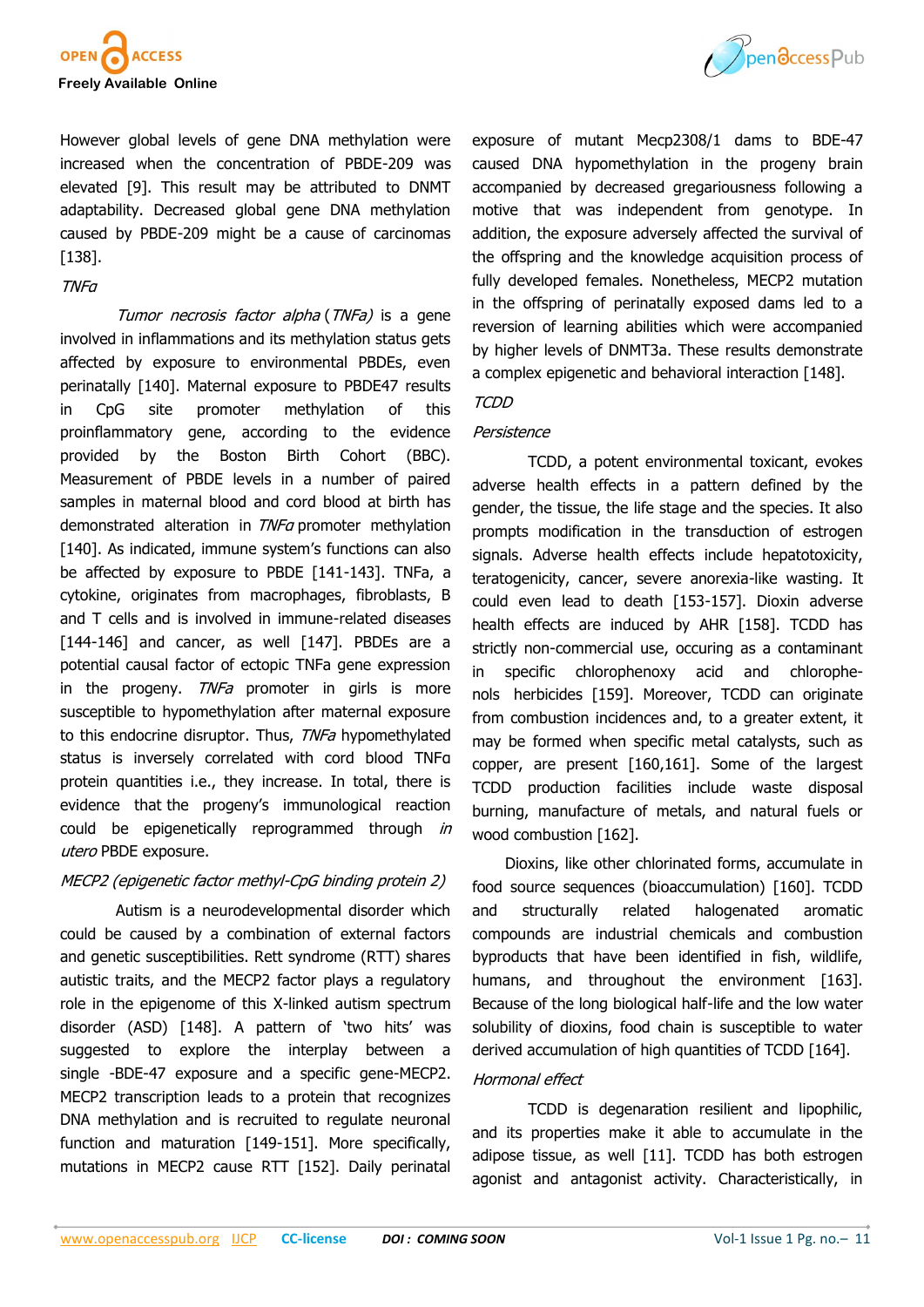



females it exerts AHR-dependent antiestrogenic effects in their reproductive tract, such as restrained estrogen-induced elevation in uterine weight, gene expression reactions and DNA composition [[10\].](file:///C:/Users/hussain/Downloads/2047_revised_Manuscript.doc#_ENREF_10#_ENREF_10) TCDD, also, promotes estrogen-like effects. More specifically, it increases the ER DNA-binding potential without the presence of estrogen in the uterus of the rodent being required [[165\].](file:///C:/Users/hussain/Downloads/2047_revised_Manuscript.doc#_ENREF_165#_ENREF_165) Additionally, TCDD administration to MCF-7 exerts estrogen-like cell cycle phase conversion and impacts on mitogenic activity [[10\].](file:///C:/Users/hussain/Downloads/2047_revised_Manuscript.doc#_ENREF_10#_ENREF_10) TCDD also prompts tumors which are estrogen-dependent [166] and enhances endometriosis in TCDD-charged women and model organisms [167-[170\]](file:///C:/Users/hussain/Downloads/2047_revised_Manuscript.doc#_ENREF_167#_ENREF_167).

#### Epigenetic effects

## H19 and Igf2

TCDD-exposed preimplantation embryos were transferred to unexposed recipients (mice). On Embryonic Day 14, the aforementioned TCDD exposed fetuses gained less weight than the unexposed controls. The levels of expression of the imprinted genes Igf2 (insulin-like growth factor 2 gene) and H19 decreased after preimplantation embryos' exposure to TCDD. It is evidenced that in the imprint region H19/Igf2, the methylation was increased in TCDD exposed fetuses and embryos compared to the controls. Moreover, TCDD caused an elevation in methyltransferase activity. Thus, exposure to the environmental toxicant TCDD at the preimplantation stage affects imprinted genes altering their DNA methylation state, influences their expression level in early development, and the altered methylation status is maintained throughout the fetal stage [[171\].](file:///C:/Users/hussain/Downloads/2047_revised_Manuscript.doc#_ENREF_171#_ENREF_171)

## AΗR

TCDD possibly mediates in the development of endometriosis. This endocrine disruptor could participate in transcription activities at variable levels, even in the epigenetic one [[172\].](file:///C:/Users/hussain/Downloads/2047_revised_Manuscript.doc#_ENREF_172#_ENREF_172) More specifically, it could act in an epigenetic fashion, modifying consequently the normal processes induced by AHR pathways. This could affect the reproductive machinery both by altering the homeostasis of the peritoneal microenvironment, and provoking progesterone resistance [[172\].](file:///C:/Users/hussain/Downloads/2047_revised_Manuscript.doc#_ENREF_172#_ENREF_172)

## [PR](file:///C:/Users/hussain/Downloads/2047_revised_Manuscript.doc#bib0080#bib0080)

It has also been reported that progesterone sensitivity can be debilitated by TCDD as it prompts epigenetic alterations with the contribution of toxicant-exerted inflammatory processes [[173\].](file:///C:/Users/hussain/Downloads/2047_revised_Manuscript.doc#_ENREF_173#_ENREF_173) The methylation level in PR gene of female mice uterine samples was analyzed. The results showed that PR was partially methylated in 60% of the F1 female extracted tissues (in utero exposure to TCDD). Similar tissues of controlled mice were largely unmethylated. F3 females had also methylated PR in 40% of these animals [[173\]](file:///C:/Users/hussain/Downloads/2047_revised_Manuscript.doc#_ENREF_173#_ENREF_173). Thus, silencing PR with epigenetic mechanisms induced by TCDD exposure could be the potential causal factor in inheritable infertility phenotype as well as an associated risk factor of spontaneous preterm birth (sPTB) in mice [\[174\]](file:///C:/Users/hussain/Downloads/2047_revised_Manuscript.doc#_ENREF_174#_ENREF_174). There is an obvious correlation between hypermethylation reported in these specific mice and the infertility rates in F1 and F3 mice which had earlier been examined [[174\].](file:///C:/Users/hussain/Downloads/2047_revised_Manuscript.doc#_ENREF_174#_ENREF_174)

## Sperm DNA methylation

Recent studies demonstrate that TCDD exposure leads to stable and heritable changes in sperm DNA methylation in male rats [[175\].](file:///C:/Users/hussain/Downloads/2047_revised_Manuscript.doc#_ENREF_175#_ENREF_175) Τhe methylation changes induced by TCDD are likely to be tissue specific, or limited to specific genes [\[176\]](file:///C:/Users/hussain/Downloads/2047_revised_Manuscript.doc#_ENREF_176#_ENREF_176). Hanlon et al. (2003) [\[177\]](file:///C:/Users/hussain/Downloads/2047_revised_Manuscript.doc#_ENREF_177#_ENREF_177) also reported inhibited adipogenesis in 3T3-L1 cells with TCDD exposure, suggesting a mechanism of suppression of peroxisome proliferator-activated receptor-gamma1 (PPARc1) through an AHR dependent process, even though no changes in global methylation status were observed.

## PCBs

## Persistence

PCBs were initially synthesized in the 1930s to be used as lubricants in capacitors and adaptors and, also, as pesticides, hydraulic fluids or plasticizers [\[178,](file:///C:/Users/hussain/Downloads/2047_revised_Manuscript.doc#_ENREF_178#_ENREF_178)[179\].](file:///C:/Users/hussain/Downloads/2047_revised_Manuscript.doc#_ENREF_179#_ENREF_179) PCB production has been forbidden since 1970 but they still are a crucial health risk factor for the public since they are still persistent and widely dispersed in the environment, as well as in the food chain [\[180,](file:///C:/Users/hussain/Downloads/2047_revised_Manuscript.doc#_ENREF_180#_ENREF_180)[181\].](file:///C:/Users/hussain/Downloads/2047_revised_Manuscript.doc#_ENREF_181#_ENREF_181) The main sources of dispersion are degenerating structures and waste disposals, as well as the simultaneous PCB production through industrial activities such as paint pigments [\[182\]](file:///C:/Users/hussain/Downloads/2047_revised_Manuscript.doc#_ENREF_182#_ENREF_182).

So far, 209 possible congeners of PCBs with different biological activities have been recorded. These congeners could be categorized into dioxin- and non-dioxin-like, DL and NDL respectively, depending on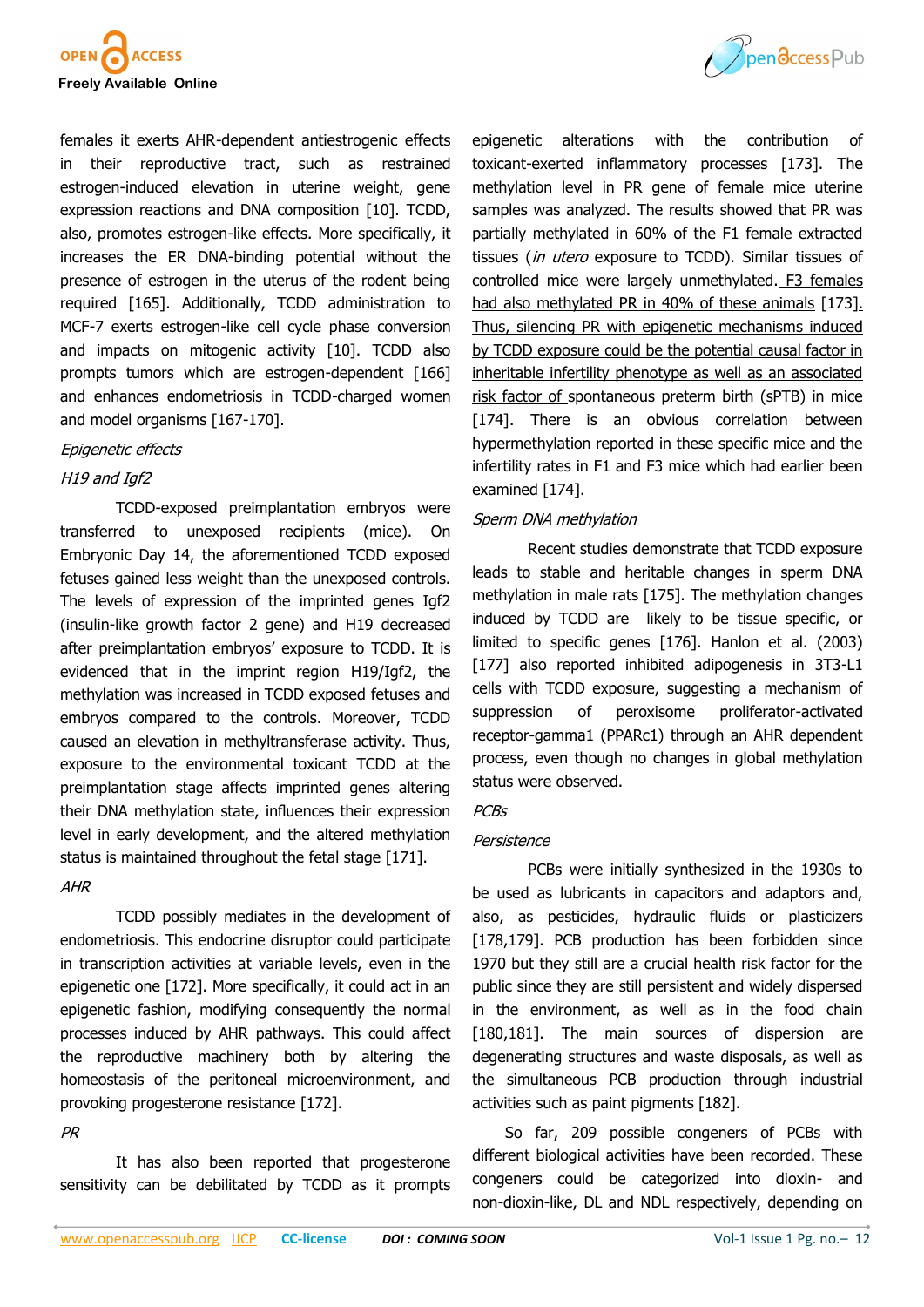



their molecular structure. Both of these types are abundant in the environment. DL PCBs activate AHR by attaching to it, just like dioxins do, whereas the so called NDL PCBs elicit minor AHR activity [[178\]](file:///C:/Users/hussain/Downloads/2047_revised_Manuscript.doc#_ENREF_178#_ENREF_178). Evidence indicates NDL PCBs dominance upon DL PCBs as an environmental burden and in human tissues [[183,](file:///C:/Users/hussain/Downloads/2047_revised_Manuscript.doc#_ENREF_183#_ENREF_183)[184\].](file:///C:/Users/hussain/Downloads/2047_revised_Manuscript.doc#_ENREF_184#_ENREF_184) There is evidence about the involvement of the AHR [[178,](file:///C:/Users/hussain/Downloads/2047_revised_Manuscript.doc#_ENREF_178#_ENREF_178)[185\]](file:///C:/Users/hussain/Downloads/2047_revised_Manuscript.doc#_ENREF_185#_ENREF_185) as well as other receptors in supporting the role of PCBs as EDs and interfering with calcium homeostatic mechanisms [[186,](file:///C:/Users/hussain/Downloads/2047_revised_Manuscript.doc#_ENREF_186#_ENREF_186)[187\]](file:///C:/Users/hussain/Downloads/2047_revised_Manuscript.doc#_ENREF_187#_ENREF_187). Several adverse health effects in both human beings and animals, such as birth weight reduction, disruption of reproductive system development, immune dysfunction, and altered brain development, have been correlated with exposure to PCBs during intrauterine life [188-[192\]](file:///C:/Users/hussain/Downloads/2047_revised_Manuscript.doc#_ENREF_188#_ENREF_188).

## Hormonal effect

PCBs are organic chlorine compounds, highly lipophilic and chemically stable. They undergo limited catabolism after absorption and accumulate in the liver and adipose tissues. In addition, PCBs and their metabolites are easily transferred to the fetus through the placenta [[193,](file:///C:/Users/hussain/Downloads/2047_revised_Manuscript.doc#_ENREF_193#_ENREF_193)[194\].](file:///C:/Users/hussain/Downloads/2047_revised_Manuscript.doc#_ENREF_194#_ENREF_194) Thus, PCB exposure in gestation could be considered as inheritable [[135,](file:///C:/Users/hussain/Downloads/2047_revised_Manuscript.doc#_ENREF_135#_ENREF_135)195-[197\].](file:///C:/Users/hussain/Downloads/2047_revised_Manuscript.doc#_ENREF_195#_ENREF_195) Thyroid effects may are congener- or metabolite-dependent [[135\].](file:///C:/Users/hussain/Downloads/2047_revised_Manuscript.doc#_ENREF_135#_ENREF_135) PCBs can disturb the homeostatic control of the thyroid system through a number of levels, in a pattern that can be characterized as congener-dependent. Each PCB metabolite plays a distinct role [\[135\].](file:///C:/Users/hussain/Downloads/2047_revised_Manuscript.doc#_ENREF_135#_ENREF_135) There are studies suggesting that PCBs are inversely correlated to thyroid hormones amount. A few studies suggest a neutral relationship between thyroid hormones and increased plasma PCB with a non obvious interplay [[198\].](file:///C:/Users/hussain/Downloads/2047_revised_Manuscript.doc#_ENREF_198#_ENREF_198) Other studies suggest that serum PCBs and thyroid hormone levels change in the same direction [\[199,](file:///C:/Users/hussain/Downloads/2047_revised_Manuscript.doc#_ENREF_199#_ENREF_199)[200\].](file:///C:/Users/hussain/Downloads/2047_revised_Manuscript.doc#_ENREF_200#_ENREF_200)

#### Epigenetic effects

#### Irreversible DNA methylation

PCBs lead to toxicity in fetals when exposed prenatally and predispose children to poor health. When fetal cells get exposed to PCBs during the period of pregnancy they become susceptible to cytotoxic effects as well as genotoxic ones. Cell lines were examined at specific time points during a period of time, in order for global methylation levels and other cellular processes to be evaluated in response to PCB administration [[201\].](file:///C:/Users/hussain/Downloads/2047_revised_Manuscript.doc#_ENREF_201#_ENREF_201)

For 120 days, sheep embryonic fibroblasts (SEF) as well as amniocytes (SA) were exposed to limited quantities of PCBs. Fetal cells got hypermethylated by PCBs. The hypermethylation, though, was irreversible even when blocking the administration of Aroclor 1254 (A1254 is a commercial mixture of PCBs) to these cells. Global genome methylation in SEF in response to PCB treatment remained high even after discontinuation of PCB use in the  $60<sup>th</sup>$  day, for up to one month. This indicates that fetal cell exposure to PCBs prompts irreversible epigenetic changes that could follow and affect growth process until adulthood [[3,](file:///C:/Users/hussain/Downloads/2047_revised_Manuscript.doc#_ENREF_3#_ENREF_3)[28\].](file:///C:/Users/hussain/Downloads/2047_revised_Manuscript.doc#_ENREF_28#_ENREF_28)

#### **DNMTs**

PCBs can modify epigenetic mechanisms [\[3,](file:///C:/Users/hussain/Downloads/2047_revised_Manuscript.doc#_ENREF_3#_ENREF_3)[5\].](file:///C:/Users/hussain/Downloads/2047_revised_Manuscript.doc#_ENREF_5#_ENREF_5) Prenatal exposure to PCB compounds decreases DNMT expression and activity in the liver of the offspring [[202\].](file:///C:/Users/hussain/Downloads/2047_revised_Manuscript.doc#_ENREF_202#_ENREF_202)

#### Jarid1b

It has been reported that exposure to reconstituted PCB compounds during gestation prompts Jarid1b expression (a demethylase) as well as Sirtuin1 (SIRT1) (a deacetylase) [[5\]](file:///C:/Users/hussain/Downloads/2047_revised_Manuscript.doc#_ENREF_5#_ENREF_5). Thus, a decrease in their target protein forms in progeny's liver is demonstrated. The animals exposed themselves exhibited a reduced AR gene expression [[4\]](file:///C:/Users/hussain/Downloads/2047_revised_Manuscript.doc#_ENREF_4#_ENREF_4).

#### Altered Global DNA Methylation

Developing brain DNA methylation potentially contributes in developmental PCB-mediated neurotoxicity. DNMT activity is decreased in mouse preimplantation blastocytes [203] and exposure to PCB 153, an NDL congener, leads to decreased global methylation of DNA in N2A cells [179]. PCB 153 is a potential epigenetic disruptive factor only when applied to mouse cells since DNA in response to this congener was unaffected on human neuroblastoma cells [176]. It is, therefore, suggested that DNA methylation status is differentially affected by NDLs and DLs. More specifically, according to a Swedish study [204], DL PCBs shift the balance toward DNA hypermethylation whereas, as observed in Korean and Inuit studies [205,206], NDL PCBs favor DNA hypomethylation.

#### PFOA

## Persistence

PFOA is one of the principal PFCs that are widely used in industrial and everyday consumer products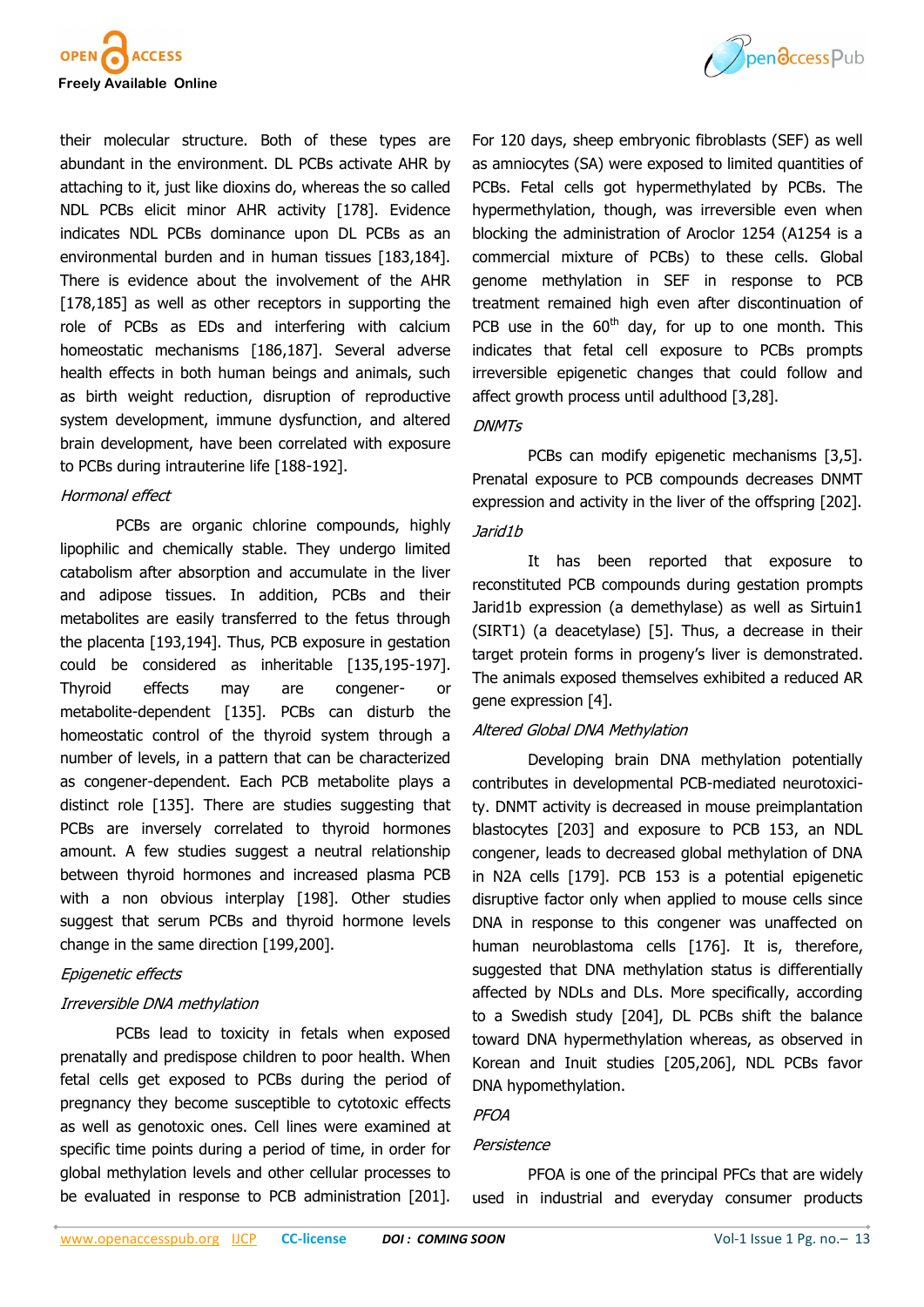

including textile coatings, flame retardants, surfactants, food packaging items and lubricants [207]. Moreover, PFOA is derived from the degradation of different fluoropolymers and is not further degenerated from environmental and metabolic breakdown. The United States general population was found to have average serum PFOA concentrations approximately 4 ng/mL [208]. In occupationally exposed populations, concentrations may range from 428 to 12,000 ng/mL [209]. PFOA is a persistent pollutant, thus, it can gather in tissues via multiple exposure routes [30]. PFOA can be found in liver, milk and serum [210-212]. It is also likely to be detected in blood, primarily, and in the kidney and liver as well, according to studies on monkeys and rats. Liver is a significant target organ [213-215]. As PFOA is widely spread and chemically stable several concerns have been raised with regard to the recorded PFOA accumulation recorded in aquatic and terrestrial biota, human serum as well as its environmental persistence [216-218].

#### Hormonal effect

Estrogenic signaling probably induces PFOA mediated tumor development in trouts in a peroxisome proliferation independent manner [208]. PFOA can cause hepatocarcinogenesis postinitiation to the rainbow trout model, even though this model is peroxisome proliferation insensitive. The molecular profiling of trout liver showed estrogenic gene marks which exhibited an important relation with E2. This mechanism is a distinct one for PFOA mediated cancer development. Thus, tumorigenesis is not attributed to the PFOA's role as a PPARα agonist or as PP [207].

## Epigenetic effects

## Cord serum global DNA hypomethylation

There has been one epidemiological study evaluating associations between PFAAs and the methylation of DNA. Environmental exposures lead to aberrant methylation motives in circulating fetal DNA. Prenatal exposure to perfluoroalkyl chemicals, such as PFOA, is likely to induce global DNA hypomethylation in cord serum [219]. A study on newborns reported a negative association between PFOA concentrations in cord blood and total methylated cytosine in DNA isolated from cord serum while no such association was observed with PFOS.



#### GSTP

PFOA prompts GSTP altered methylation. It is known that GSTP is hypomethylated in the disease-free tissue. On the other hand, it is transcriptionally silenced and hypermethylated in human liver and prostate cancer cells as well as in leukemia cells [220-223]. Hypermethylation is also common in myelodysplastic syndromes [224,225]. The necessary genes for xenobiotic detoxification in L02 cells have a lack of transcription even though they are derived from a normal cell lineage, similar to immortalized human hepatocyte IHH1 cells [30,226]. In these L02 cells, however, an epigenetic level detoxification response was shown where GSTP promoter region methylation could be elevated from PFOA, whereas global DNA genome methylation remained unchanged [30]. The reports in gene-specific as well as global methylation in the specific study are contrasting [227-229].

GSTP promoter contains two SP1 (specificity protein 1) TF binding recognition sites that are very important cis-elements as they are required for the basal activity of the gene [230]. In the aforementioned L02 model, GSTP promoter CpGs were completely methylated with the exception of the seriate sites region from −152 until −124. Subsequent PFOA treatment prompts CpGs to be further methylated. SP1 binding can be perturbed by cytosine methylation at the recognition sites [220,231]. This indicates that SP1 binding may have a protectful role for CpG sites preventing methylation processes during development [220,232]. PFOA modified the status of methylation in these sites regardless of the protection provided to SP1.

DNMT3A is the potential basal contributor to GSTP excessive hypermethylation since DNMT3B and DNMT1 mRNA transcript levels have been found to be unchanged [233,234]. Thus, it is suggested that PFOA may affect GSTP SP1 sites and through DNMT3A expression alter DNA methylation. However, further investigation should follow to determine this detoxification response pathway [30].

## As

#### Persistence

As is tasteless, odorless, colorless and even at high concentrations, human exposure to it is not easily avoided [235]. It is a widely distributed metalloid,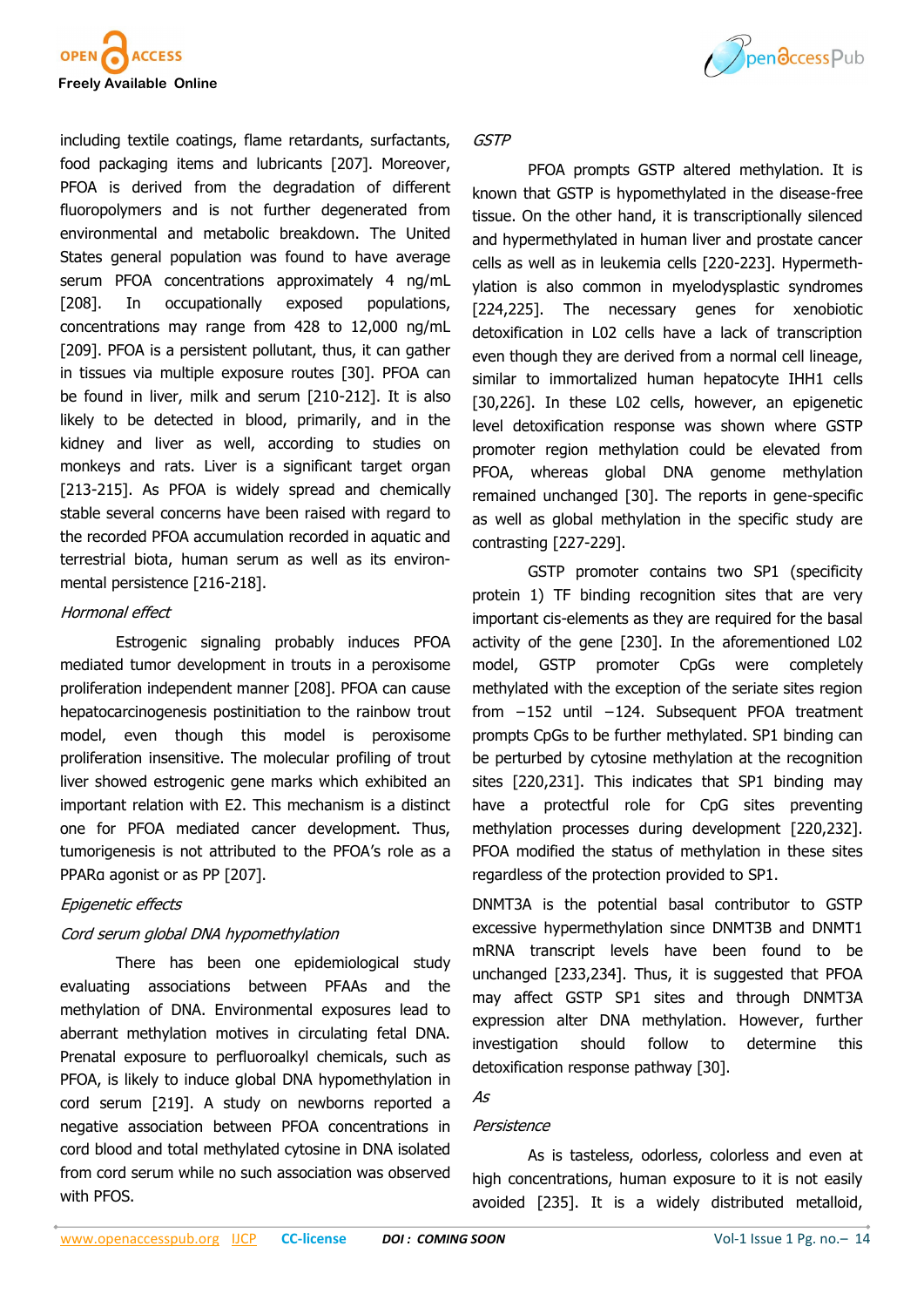

occurring in rock, soil, water and air. As contamination of the environment from both natural and anthropogenic sources is a major environmental concern due to its persistence and carcinogenic effects on living organisms. Exposure of the general population occurs mainly through oral ingestion via water and food, while occupational exposure to As occurs in workers in the paint, ceramics, pesticide, insecticide, and wood preservatives industry [236]. People can be exposed to it through ingestion of As while dermal As exposure is through contaminated soil. Another route of exposure is the inhalation of suspended arsenical dusts in the air [237,238]. It can be consumed through vegetables and crops which have taken up the As from contaminated soil and irrigation water. As is all over the environment. Once it is present in the environment, it can easily spread from soil to water and vice versa and then to plants, from air to soil through dust and atmospheric deposition and from air to surface and via precipitation to groundwater [239].

The presence of As in surface soils is either natural or artificial. Anthropogenic activities e.g. mining and metallurgical activities affect the toxic heavy metal content of agricultural soils. Artificial presence refers to the introduction of As by herbicides and long term watering with As burdened irrigation waters. Natural presence refers to As already present within the soils [240].

#### Hormonal effect

As activates or inhibits responses, maintaining, probably, the same action mechanism. In low doses As effect is stimulatory. In rat hepatoma cells (EDR3)  $0.05-1$  µM (6-120 ppb) of As, with the mediation of glycocorticoid receptor (GR), was found to induce gene activation of both the endogenous tyrosine aminotransferase (TAT) and other reporter genes [241,242]. At higher concentrations (1–3 μM), As effects became inhibitory for GR-mediated transcription. In EDR3 hepatoma cells, when As concentrations ranged from 0.045 to 2.7 μM, a similar biphasic response was observed for the mineralocorticoid receptor (MR), AR, and PR [243].

In the same way, in the NT2 human embryonic carcinoma cells and in the GH3 rat pituitary tumor cells a biphasic response was revealed similar to the one



observed for steroid receptors, on genomic-mediated induction by the retinoic acid receptor RAR and the TR [244].

Breast cancer MCF-7 cell line was used to explore As impact on ER [242]. As levels (0.25–3 μM), which are normally non-cytotoxic for cells, led to an important inhibition of genomic activation mediated by estradiol, whereas low levels of exposure exhibited no induction effect [244]. Similar results were also obtained in an in vivo study with administration of non-cytotoxic concentrations (1–50 μM/kg) of NaAsO2 to chicken embryos, where Davey et al. showed a significant inhibition of ER-dependent gene transcription of the 17b -estradiol (E2)-inducible vitellogenin II gene.

Concerning to estrogenic effect and inhibition of spermatogenesis, As inhibits estradiol binding, possibly by activating ERa through the construction of a high-affinity cluster with the receptor's hormone binding site. It was shown that in utero As exposure leads to marked alterations in gene expression in fetal liver involving a complex interplay between steroid metabolism and estrogen signaling pathways [245]. Overexpression of these estrogen-linked genes, such as X-inactive specific transcript (Xist), Anterior gradient protein 2 homolog (Agr2), Tffl, C-reactive protein (CRP) ductin, ghrelin and obestatin prepropeptide (Ghrl), keratin 1-19 (Krt1-19), and cytochrome P450 (Cyp2a4,) are indicative of endocrine disruption effects of inorganic As at an early life stage [242].

After reporting spermatogenic degeneration in animals treated with estradiol, Jana et al. (2006) [246] suggested that an estrogen-type mechanism of action may be responsible for As-related reproductive toxicity. The results were repeated in a study conducted on human cancer cells of breast (MCF-7) that were exposed to 0.1, 1, 5, or 10 μM of sodium arsenite [247]. Interestingly enough, the arsenite-mediated effects included decreased expression of ERa and increased PR expression, like estradiol does. In addition, inhibition of arsenite estrogen-like activity was observed when an antiestrogen was present, suggesting that ERa is the target receptor. A marked effect was arsenite's ability to activate ERa even at low concentrations (1 nM).

In a study conducted by Jana et al., male Sprague Dawley rats were administered 5 mg/kg sodium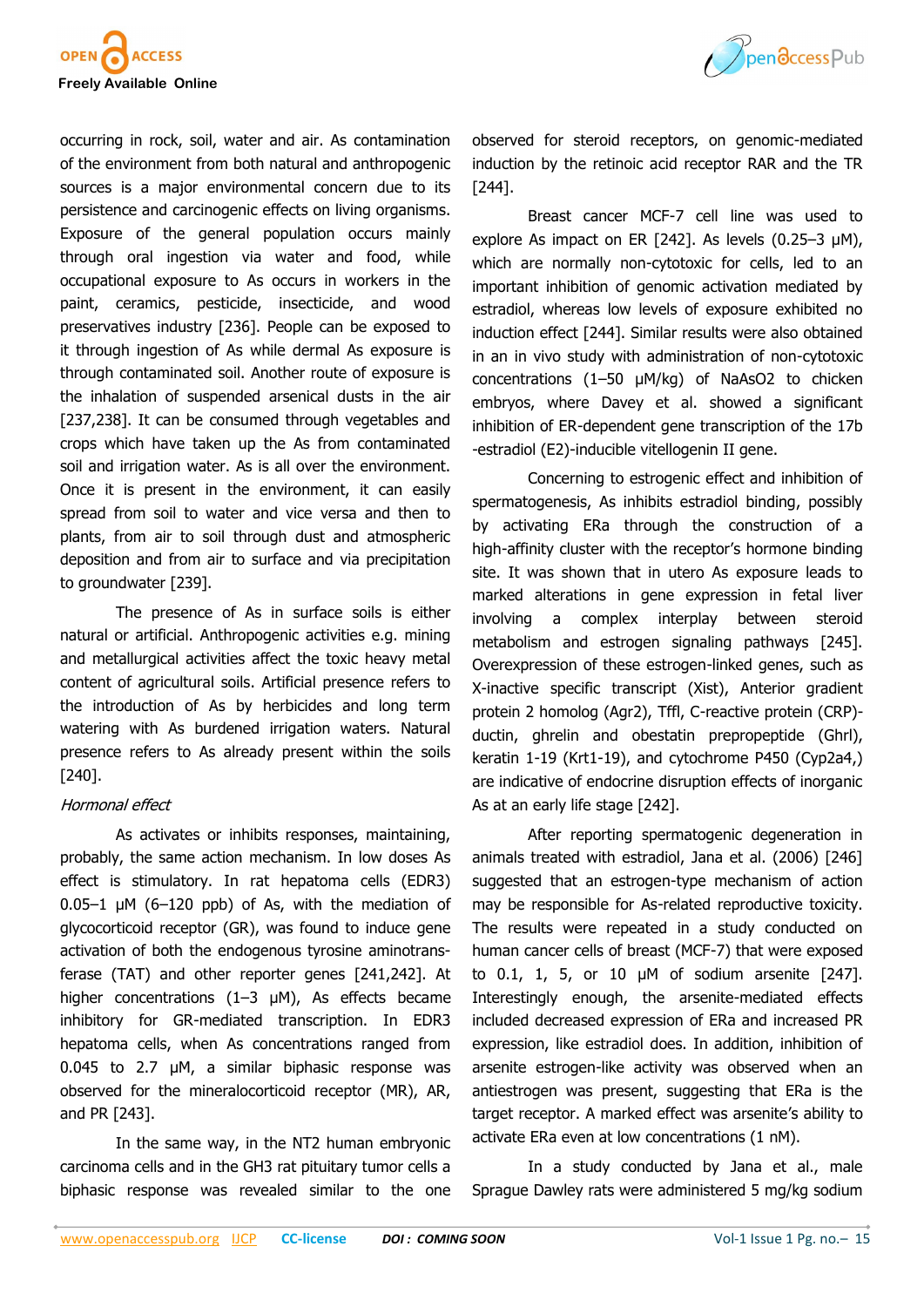

arsenite in drinking water for 6 d/wk, for 4 wk. The findings showed an alteration in the reproductive activity of the treated animals and, more specifically, reduction in testicular mass and decrease in plasma concentrations of testosterone and gonadotropin [246]. In vivo studies investigating the As effect on the male reproductive system reported sperm toxicity, inhibition of testicular androgenesis, and reduction in testicular and accessory sex organ weights. Sarkar et al. (2003) [248] administered sodium arsenite to male Wistar rats at variable doses and in the 5- and 6-mg/kg groups was evidenced important decreases in the internal reproductive organs' weights, in the epididymal spermatozoa, and in concentrations of Follicle-stimulating hormone (FSH), Luteinizing hormone-LH, and testosterone. A similar study has reported a significant reduction in testicular weight, sperm count and motility, and testicular enzymatic activities [249]. The aforementioned study of Jana et al. gave similar results [246].

#### Epigenetic effects

## Phospholipase A2 (PLA2G2C)

PLA2G2C expression leads to a phospholipase, an enzyme participating in phospholipids' hydrolysis and their conversion into lysophospholipids and fatty acids [31]. These lipid mediators' roles in inflammation, cell growth, and cell death, [250] make them potentially important for cancer progression [31,251]. As is an established skin carcinogen and overexpression of Cyclooxygenase-2 (COX2) is associated with As exposure [252-254]. Interestingly enough, it has been shown that skin carcinogens induce A2 phospholipases (e.g., light ultraviolet B, phorbol ester) which eventually exert synthesis of prostaglandin via COX2 resulting in skin carcinogenesis [255,256].

The methylation levels seemed to increase at cg04605617 (chr1: 20,501,558) corresponding to higher As exposure. This locus of PLA2G2C is in its first exon. This locus have been mildly associated with elevated PLA2G2C gene expression. PLA2G2C locus methylation was the determining locus that was correlated with both blood and urinary As concentrations compared to other genes examined [31].



SQSTM1 is involved in a variety of diseases such as cancer, neurodegenerative diseases, insulin resistance and obesity [257]. In vitro evidence indicates that As induces the factor kappa-light-chain-enhancer of activated B cells (NF-κB) pathway prompting, consequently, a skin carcinogenesis mechanism [258,259]. Higher As administration has been correlated with reduced methylation at the locus cg01225779 in the SQSTM1 5´ untranslated region (UTR) [31]. This is a locus of the SQSTM1 gene that has been involved in many diseases such as cancer, obesity, insulin resistance, and neurodegenerative diseases [257]. SQSTM1 is translated to a protein that is ubiquitin binding and modulates the activity of kappa-B nuclear factor (NF-κB) signaling pathway [257].

#### SLC4A4

SLC4A4 expression leads to a sodium bicarbonate cotransporter that participates in the modulation of bicarbonate absorption and secretion and intracellular pH as well. SLC4A4 is, also, associated with decreased body weight/size and abnormal ion homeostasis in mice. Gene mutations of SLC4A4 are related to hypertension [260], a health outcome that has been associated with exposure to As [261]. Higher As was associated with reduced levels of methylation at locus cg06121226. This locus is inside SLC4A4 body and was determinedly correlated with elevated SLC4A4 gene expression [31].

#### IGH

Serum immunoglobulins appear to be increased under the presence of As [262], which may induce skin carcinogenesis [263]. The heavy locus of immunoglobulin contains diversity (D), variable (V), constant (C), joining (J) immunoglobulin segments and lymphoma has been correlated with translocations in the specific region [264]. Increased methylation at cg13651690 locus was observed in response to higher As exposure. This locus is inside Immunoglobulin heavy locus IGH body [31]. Additionally, in response to water contamination with As, an important replication of the locus was demonstrated.

#### Polycyclic aromatic hydrocarbons (PAHs)

#### Persistence

PAH are pervasive in our environment and are widely distributed all over atmosphere [265]. PAHs is a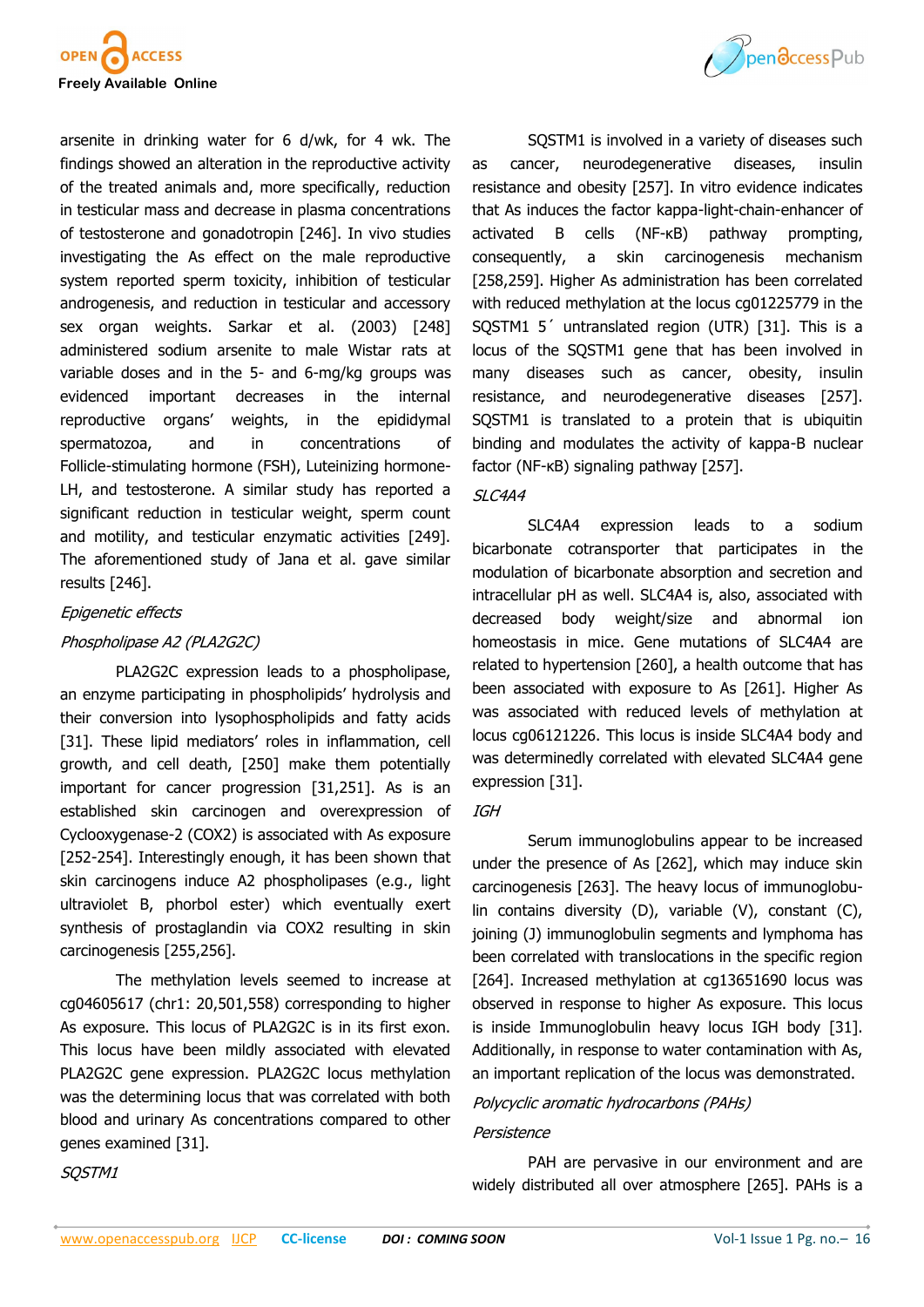

group of compounds containing a high number of chemicals ubiquitously distributed. The physicochemical properties of PAHs make them highly mobile in the environment, allowing them to distribute across air, soil, and water bodies where their presence is ubiquitous [266,267]. PAHs are genotoxicants and carcinogens and, therefore, pose a serious threat to the health and well-being of humans [268]. Interestingly enough, PAHs have traditionally been examined for their genotoxic damage potential while their ability to cause epigenetic transformations has been widely ignored [269]. PAHs are released into the environment from both natural and anthropogenic sources [270]. Combustion of organic materials causes the widespread occurrence of PAHs. Incomplete burning of fuels, garbage, or other organic substances such as tobacco and plant material are some of PAHs sources [271]. Likewise, volcanic eruptions and conflagrations can equally contribute to environmental PAH burden [271]. A risk evaluation of the group of children is of high priority since they constitute a susceptible population, in part because they tend to have higher PAH exposure due to behavioral patterns such as hand-to-mouth behavior, time spent outside in contact with soil and dust, and higher inhalation rate per bodyweight unit [272].

Regarding their chemical structure, PAHs consist of 2 to 7 fused aromatic rings [273,274]. They are made of hydrogen and carbon formed into up to seven fused or condensed aromatic ring forms [275]. PAHs' molecular weight is positively correlated with their carcinogenic potential and negatively correlated with their acute toxicity potency. The most potent PAH carcinogens have been identified to include benzo[a] anthracene, benzo[a]pyrene (B[a]P), and dibenz[ah] anthracene [274,276,277]. PAHs are highly lipophilic and, therefore, miscible in organic solvents.

## Hormonal effect

PAHs are considered as EDs because they mimick endogenous hormones, interfering consequently with the organisms' homeostasis. Schraplau et al., 2015 [277] isolated hepatocytes from male Wistar rats exposed to B[a]P for 72 h and examined them for thyroid hormone activity and related RNA expression profiles. It was demonstrated that B[a]P reduces the metabolic rate by breaking down thyroid hormone. It is



indicated that B[a]P exposure inhibits steroidogenesis [278].

Moreover, PAHs are either estrogenic or anti-estrogenic depending on the types and locations of the samples. However, the mechanisms responsible for their activities still remain unclear. The analyses of specific PAHs lead to several possibilities such as a direct interaction between PAHs and ERs (estrogenic), AHR-mediated suppression of estrogenic activity (anti-estrogenic), and modulation of estrogen or other signaling pathways (estrogenic or anti-estrogenic) [279].

#### Epigenetic effects

## ACSL3

PAH exposure transplacentally can possibly cause methylation in ACSL3 5′CGI of umbilical cord's blood cell [32]. ACSL3 encodes enzymes fundamental in fatty acid metabolic activities [280]. There is a lack of biomarkers enhancing the theory that asthma induction can be affected by transplacental exposure to PAHs. However, there is some preliminary evidence supporting this relationship [281]. Prenatal monitoring of exposure to airborne PAH was completed for each mother participating in the study in person. The gene ACSL3 showed the highest concordance between the methylation level and the level of its expression. Consequently, ACSL3 was further examined and a significant positive correlation between the methylation status and maternal exposure to airborne PAH was shown [32].

## IFNγ

IFNγ is a well known asthma-related gene. The gene methylation status is affected in umbilical cord blood cell in response to maternal PAH exposures [33]. Interestingly enough, in vitro studies on BaP impact, a PAH prototype, on lung cancer and Jurkat T lines, showed induction of IFNγ promoter hypermethylation [282] and decreased IFNγ expression. Cord blood cells' exposure to PAH also prompted the methylation of IFNγ promoter in the offspring of exposed women. An alteration in the methylation status in specific CpG sites of the IFNγ promoter sequence is a potential indicator of exposures to environmental pollutants [33].

## Foxp3

PAH exposure results in altered methylation of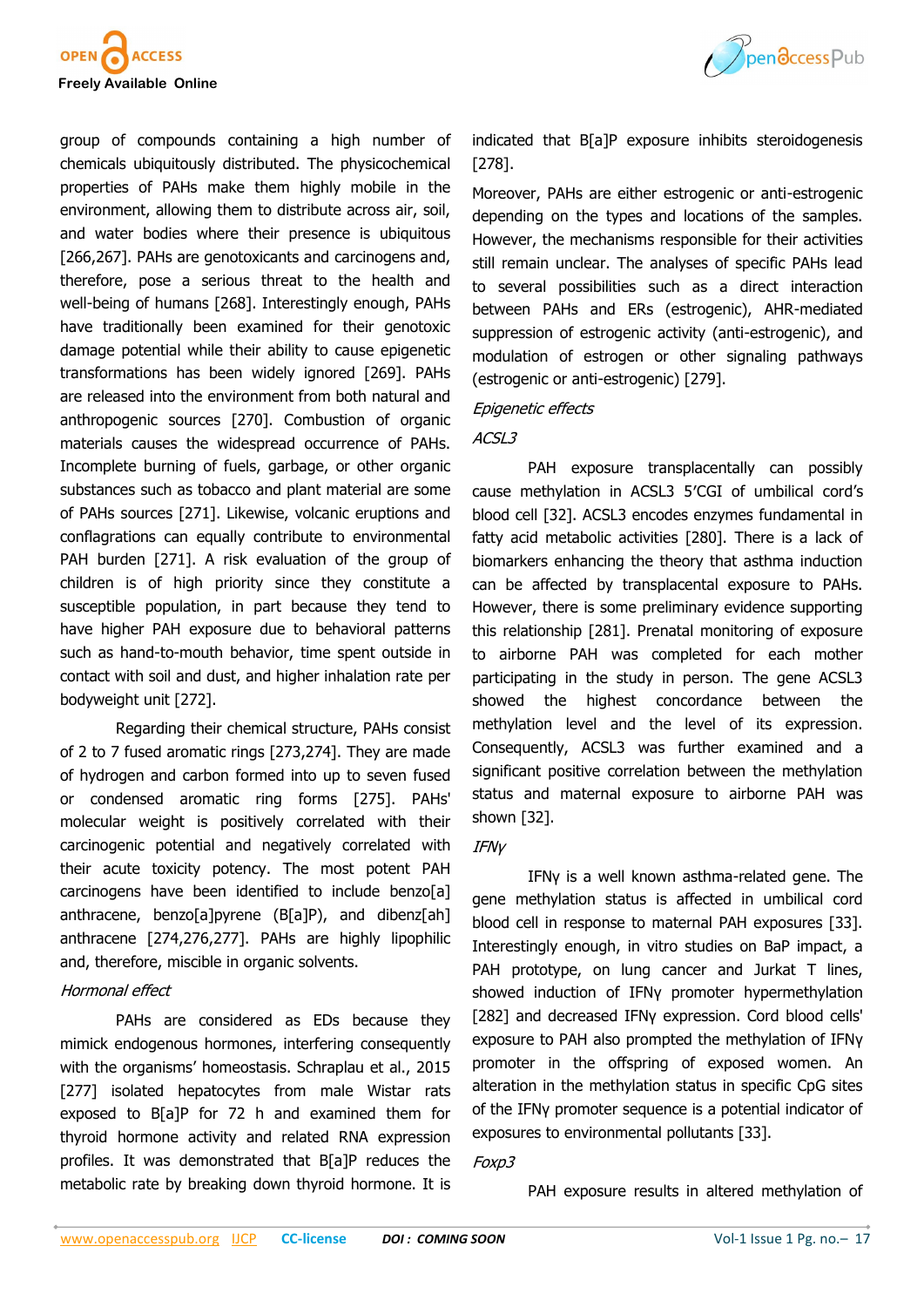

the Foxp3 promoter region [283] which was later associated with cellular functional changes, and an increase in total plasma immunoglobulin E (IgE) levels and impaired Treg function [284]. Asthma is associated with impaired function of regulatory T cells (Tregs). These cells maintain tolerance in healthy individuals by exerting suppressive effects on a variety of immune cells involved in allergic disease progression, including activated T cells, eosinophils, basophils, antigen-presenting cells, and mast cells [285].

# PPARγ peroxisome proliferator-activated receptor (PPAR) γ

Perinatal exposure to PAHs can lead to persistent alterations in fat mass, body weight and in the size of adipose cells of F1 and F2 generations [286]. The expression of PPAR<sub>V</sub> gene and other adipogenic ones was inversely correlated with the methylation levels of the genes [287]. There are increasing reports of PAH exposure both direct and indirect through airborne particles that support a relationship between the pollutant and modified DNA methylation [288,289].

## **DDT**

## Persistence

Anopheles mosquitoes are a public health hazard in tropical and subtropical areas since they can cause malaria [290]. Thus, their eradication has been a main goal in these areas. Initially, DDT was used for insect elimination [291]. However, DDT's hazardous nature was demonstrated by its significant adverse effects in living organisms [292,293]. Interestingly, DDT compound levels throughout the environment and DDT accumulation in living organisms follow a causal relationship that is, also, statistically significant [294].

DDT is an issue still relevant for many reasons. First of all, DDT was widely used in the past affecting persistently women's health by increasing the risk of breast cancer, even in contemporary society as the generation of women born during this period of extreme DDT use is alive [295]. It is worth noting that DDT still remains a controversial issue since it is still in use for malaria control in both Asia and Africa in accordance with WHO recommendations [296,297]. Moreover, DDT is persistent in the natural environment so people worldwide continue to be exposed to it, as indicated by clinically relevant levels in animal tissues and soil [298].



Africa, Mexico and China [299,300] are the most susceptible regions since fundamental principles like disposal, storage, and safe use are not always applied, thus [301], prompting human exposure and environmental contamination. Furthermore, we should bear in mind that DDT detrimental health effects are here to stay since climate change supports the expansion of malaria vectors [302].

## Hormonal effect

The increase in reports of abnormalities in male sex development in wildlife and humans coincided with the introduction of "estrogenic" chemicals, such as DDT, into the environment. This, probably, reflects the AR-mediated antiandrogenic function of DDT metabolite dichlorodiphenyldichloroethylene (p,p'-DDE) [302,303].

p,p'-DDE-induced sex development abnormalities in males may are AR-mediated. Although ER is considered to induce these phenotypic alterations, AR- mediated events are also consistent with inhibition. p,p'-DDE has a slight ability to attach to the ER, nonetheless it has been found to restrain androgen attachment to the AR, androgen induced transcription and androgen action in growth stages of male rats [303].

The male reproductive system is susceptible to the antagonistic effects of DDT metabolite as p,p'-DDE prompts inhibition of AR-androgen binding and subsequent inhibition of transcriptional activity. AR transcriptional activity in cell culture requires a lower concentration of p,p'-DDE compared to the levels that accumulate in the environment, and more specifically, in areas where DDT remains in use or is present in contaminated ecosystems. In the mid-1960s, period during which DDT was widely used, p,p'-DDE levels were found in tissues from stillborn infants suggesting a way of transplacental route. Indeed, in vitro rat model confirmed the risk of perinatal exposure of infants [304,305].

## Epigenetic effects

## DNA hypomethylation in the young hypothalamus

Along a period of a month, DDT was administered by gavage to male young rats at doses of 0, 0.006, 0.06, 0.6, 6, and 60 mg/kg/day. According to Shutoh Y et al., a low dose of DDT (0.06 mg/kg/day) is considered to be hormetic. It can induce transcriptional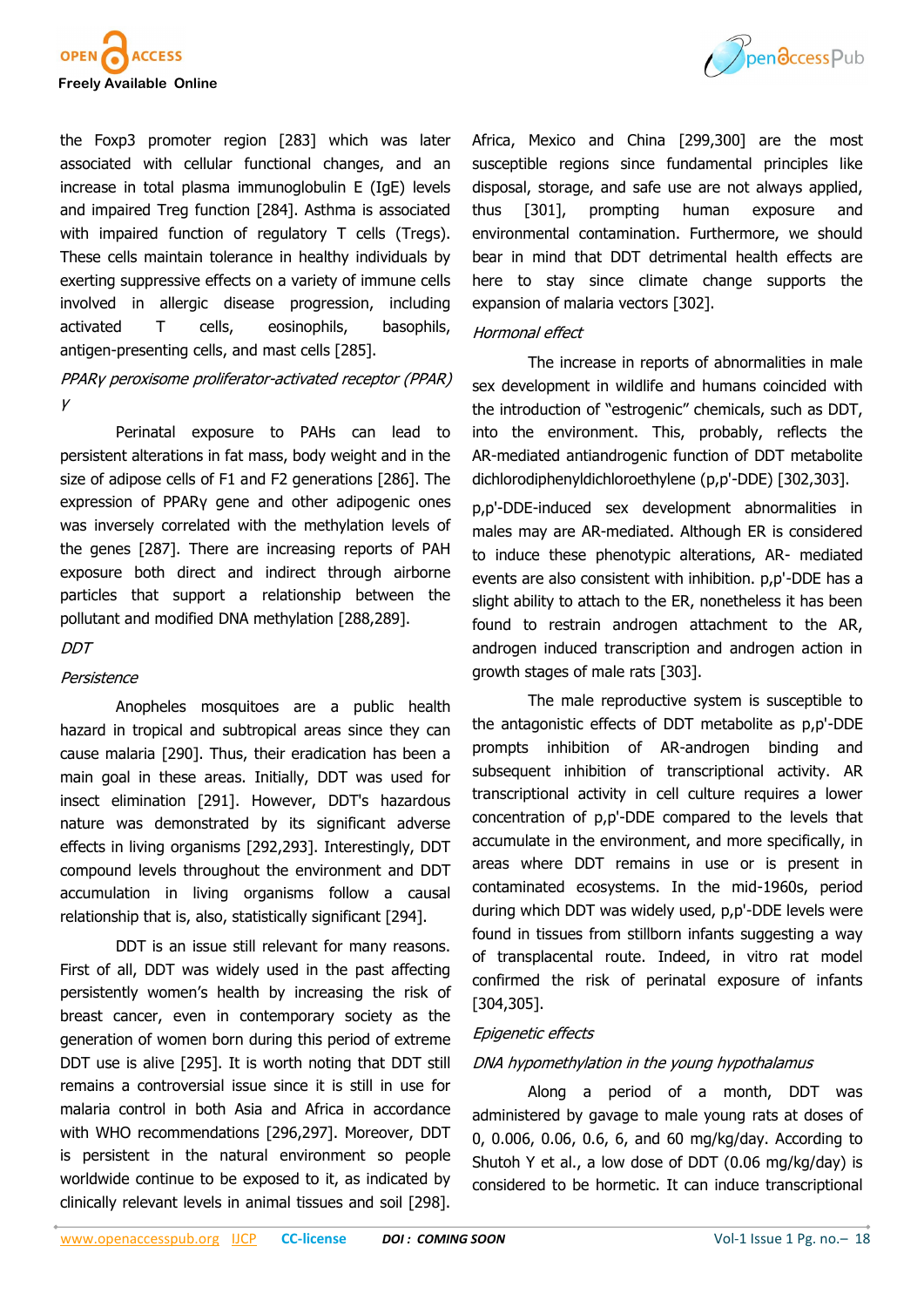

Ppendccess Pub

down-regulation and DNA hypomethylation in the young hypothalamus [34].

#### DDT transgenerational actions

Epigenetic mediated transgenerational inheritance caused by environmental factors, potentially contributes to obesity induction as well as other associated diseases [306]. As shown in an in vivo study, exposure of rats to DDT can lead to obesity and altered DNA methylation up to F3 generation. More specifically, sperm DNA methylation was modified in Tubb3, Carm1m and Slc4a4 in a statistically significant relation to the control lineage. The epigenetic transmission was derived from both gender germlines [306].

#### Inverse DNA methylation

DDT was inversely associated with global methylation levels in a study conducted on humans [206]. Inverse correlations between percent 5-methylcytosine and many of the persistent organic pollutant (POP) concentrations were measured and linear regressions, adjusting for cigarette smoking and age, showed statistically significant inverse linear relationships mainly for the Alu assay for p,p′-DDT (1,1,1-trichloro-2,2-bis(p-chlorophenyl)ethane),

p,p′-DDE [1,1-dichloro-2,2-bis(p-chlorophenyl) ethylene;], and other POPs and PCBs [206].

## Vz

## **Persistence**

Fungicides have a variety of applications such as on landscapes, golf courses, industrial activities, lawn turf, and woody ornametals; thus, they can be readily spread to water supplies [307]. Vz (RS)-3-(3,5-Dichlorophenyl)-5-methyl-5-vinyloxazolidine-2,4-dione is a systemic dicarboximide fungicide effective in the control of diseases by inhibiting spore germination caused by Botrytis cinerea, Sclerotinia sclerotiorum, and Moniliniam spp. Dicarboximide fungicides have been widely used in Europe to protect grapes, fruits, vegetables, hops, ornamental plants, and turf from fungi damage [308]. In the United States, Vz is registered for use on several fruits and vegetables, ornamental plants, and turfgrass. Vz is not persistent in the field but is rather degraded to several metabolites in the soil and/or within the plants themselves [308]. After application, DDTs are readily accessible to living organisms and untreated foods since their distribution is induced by volatilization and air circulation [309]. Tap water cannot eliminate human exposure to DDT since it cannot remove it from produces [158].

## Hormonal effect

Vz is an environmental compound acting as an anti-androgen. Anti-androgens exhibit a mechanism which is determined by interaction with the hormone receptor [158,310]. Two Vz metabolites can be totally attached to monkeys, rats and humans, as well as AR [311]. The effects of antiandrogens to sexual development are serious and can even affect male reproductive system by inducing hypospadias, a situation where the urinary opening is not at the appropriate location of the penis [312-316].

Vz and its active metabolites, M1 and M2, principally bind competitively to AR, thereby antagonizing the binding of natural androgens to the receptor [310,317,318]. Reduced anogenital distance, nipple retention, hypospadias, cryptorchidism, decreased sex accessory gland growth, induction of prostate inflammation and reduced sperm production at adulthood are abnormalities of androgen-regulated sexual differentiation in male offspring caused by administration of Vz to pregnant rats [318-320].

## Epigenetic effects

# Transgenerational Actions and DNA methylation on imprinted genes

Transgenerational inheritance of acquired traits can be derived either from a chromosomal or from an epigenetic modification. A brief prenatal exposure to vinclozolin or methoxychlor (which is an estrogenic chemical) during the sex determination stage has been found to cause adult decreased spermatogenic capacity and elevated infertility until up to the fourth generation. These effects were correlated with modified DNA methylation in germ line [308].

The transgenerational actions of Vz appear to involve an epigenetic (i.e. DNA methylation) reprogramming of the male germ line [308]. A study in an outbred strain of mice also showed that gestational exposure to parental oral Vz produces a reduction in sperm count and sperm head abnormalities [321]. Furthermore, it has been suggested that the detrimental transgenerational Vz effects on the reproductive system of males are induced by imprinting defects [321]. More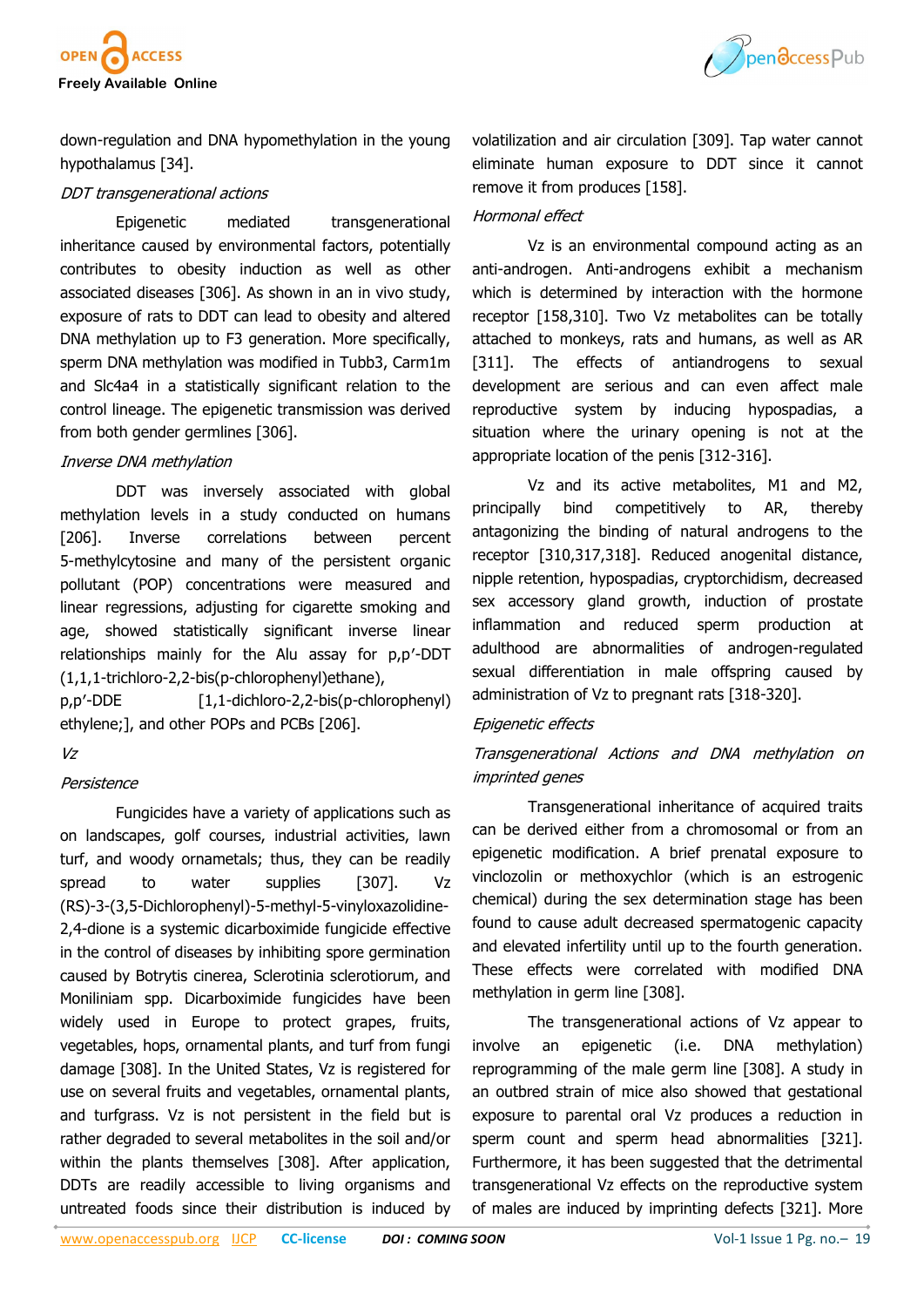

specifically, in vivo studies examined the methylation status of paternally and maternally imprinted genes after prenatal exposure to Vz. The results demonstrated altered DNA imprinting pattern in two paternal imprinted genes (Gtl2 and H19) and three maternal ones (Peg3, Peg1 and Snrpn) in the offsprings [321].

#### **Conclusion**

This review has made an attempt to describe emerging pollutants in the environment, EDCs, the major endocrine effects of these compounds and their relevance to epigenetics. People often ignore EDs and, also, the effects of EDs are not readily discerned. The report of EDs and their potential epigenetic actions has not been completed yet. There is an increasing production of chemicals that probably mediate epigenetic mechanisms to disrupt endocrine system's function. As far as we know, even though epigenetic mechanisms induced by the EDs may differ, DNA methylation is the most common, due to its heritable nature, stability, and ease of measurement. EDs might disturb endocrine mechanisms working in an epigenetic fashion and by mediating nuclear receptors. Further studies are required to explore the procedure by which EDs are capable of altering the epigenome.

#### List of abbreviations

A1254, Aroclor 1254; ACSL, acyl-CoA synthetase longchain; ACSL3, acyl-CoA synthetase long-chain family member 3; ACSL3, acyl -CoA synthetase long -chain family member 3; Agr2, Anterior gradient protein 2; AHR, aryl hydrocarbon receptor; AIT, Dorsal prostate tumor derived cell line; AR, androgen receptor; ARNT, aryl hydrocarbon receptor nuclear translocator; As, Arsenic; Avy, Agouti viable yellow; Avy, Viable yellow Agouti; B[a]P, benzo[a]pyrene; BBC, Boston Birth Cohort; BDE-47, 2,2'- ,4,4' Tetrabromodiphenyl ether; BfR, Bundesamt für Risikobewertung; BPA, Bisphenol A; BPs, Bisphenols; C, Constant; cAMP, Cyclic adenosine monophosphate; COX, Cyclooxygenase 2 ; COX2, cyclooxygenase -2; CRP , C -reactive protein; Cyp2a4, cytochrome P450; D, diversity; DDE, Dichlorodiphenyldichloroethylene; DDT, Dichlorodiphenyltrichloroethane; DES, diethylstilbestrol; DL, dioxin -like; DL, dioxine -like; DMDs, differentially methylated domains; DNMT, DNA methyltransferase; E2, endogenous estrogen; ED, Endocrine disruptor; EDC, Endocrine disrupting



chemical; EDCs, Endocrine disrupting chemicals; EPA, US Environmental Protection Agency; ER, estrogen receptor; EU, European Union; FDA, Food and Drug Administration; FSH, Follicle -stimulating hormone; Ghr, ghrelin and obestatin prepropeptide; GR, glucocorticoid receptor; GSTP, Glutathione S -transferase Pi; HAT, histone acetyltransferase; hMLH1, human mutL homolog 1; hTERT, human telomerase reverse transcriptase; IAP, intracisternal A particle; IFN?, interferon gamma; IgE, immunoglobulin E; IGF, insulin like growth factor 2; Krt1 -19, keratin 1 -19; LH, Luteinizing hormone; MBD2, Methyl -CpG P168 Binding Domain Protein 2; MCF7, Michigan Cancer Foundation-7 human breast cancer cells; MCF-7, Michigan Cancer Foundation -7; MECP2, methyl -CpG binding protein 2; MeDIP, methylated DNA immunoprecipitation ; MGMT, O6 methylguanine methyltransferase; miRNAs, microRNAs; MR, mineralocorticoid receptor; N2a, Neuro2a cells; NBE1, normal prostate epithelial; NDL, non -dioxin like; NGS, next-generation sequencing; NF-kB, nuclear factor kappa -b; NF-kB, nuclear factor kappa light chain enhancer of B cells; NR, nuclear hormone receptor; NSBP1, nucleosomal binding protein 1; PAHs, Polycyclic aromatic hydrocarbons; PBDEs, Polybrominated diphenyl ethers; PC, polycarbonates; Pca, Prostate Cancer; PCBs, Polychlorinated biphenyls; PDE4D4, Phosphodiesterase type 4 variant; Peg3, paternally expressed 3; PFCs, perfluorinated compounds; PFOA, Perfluorooctanoic acid; PFOS, perfluorooctane sulfonate; PLA2G2C, Phospholipase A2; POPs, Persistent organic pollutants ; PPARc1, peroxisome proliferator -activated receptor gamma 1; PR, progesterone receptor; RARß, Retinoic Acid receptor beta; RTT, Rett syndrome; SA, Sheep Amniocytes; SEF, Sheep embryonic fibroblasts; SEF, Sheep Embryonic fibroblast; SFRP1, Secreted frizzled related protein 1; SIRT1, Sirtuin 1; Snrpn, small nuclear ribonucleoprotein polypeptide N ; SP1, specificity protein 1; SPI, Soy protein isolates; sPTB, spontaneous preterm birth; TAT, tyrosine aminotransferase; TCDD, 2,3,7,8 - Tetrachlorodibenzo -p -dioxin; TCDD, 2, 2 7, 8 tetrachlorodibenzo -p -dioxin; TFs, transcription factors; TFs , transcription factors; Th2, T helper cell type 2; TNFa, tumor necrosis factor alpha; TR, thyroid hormone receptor; Tregs, regulatory T cells; Tubb3 , tubulin beta 3; UCWBC, umbilical cord white blood cell; UK-BfR, United Kingdom Bundesamt für Risikobewertung; UTR,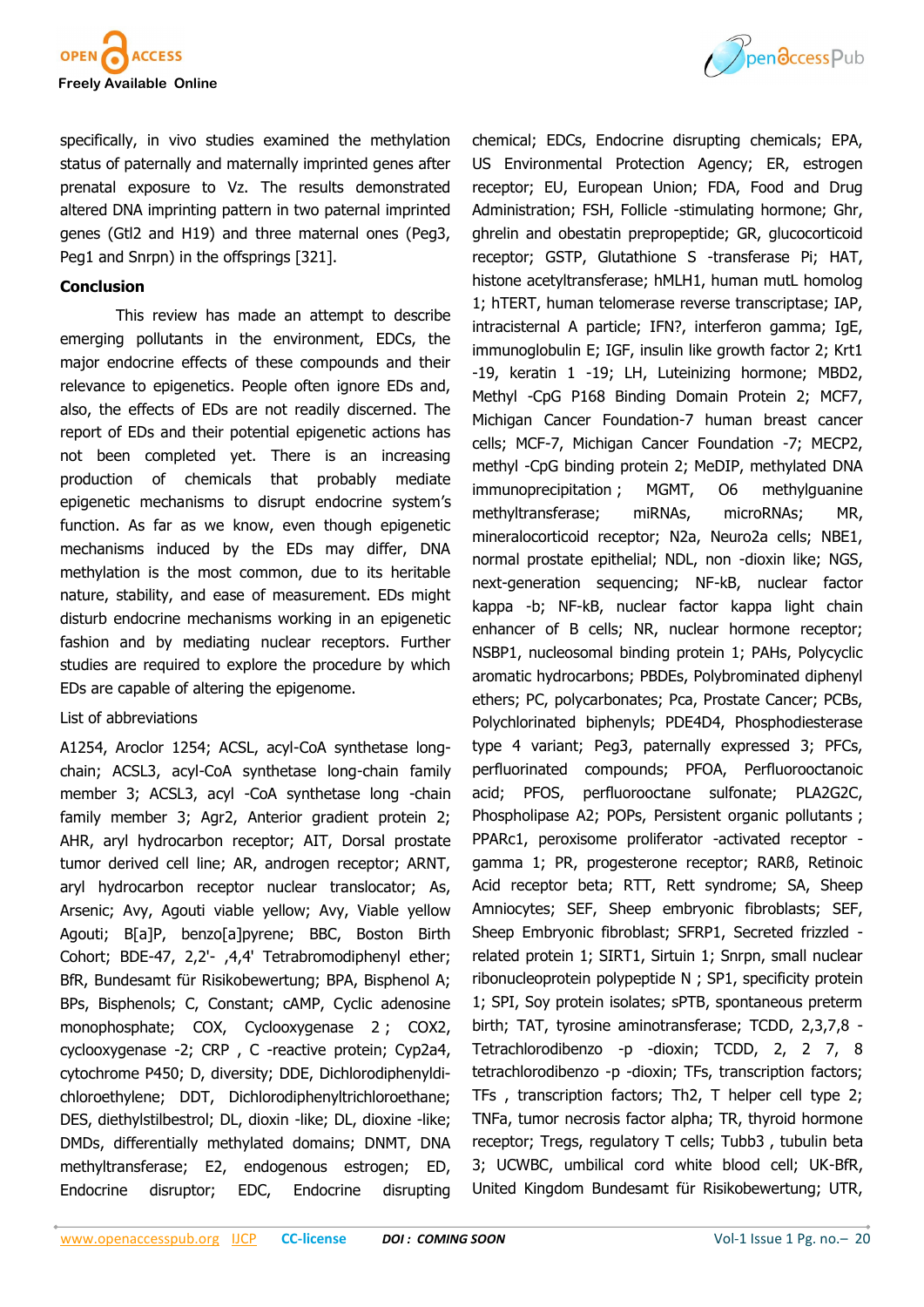



untranslated region; V, variable; VZ, vinclozolin; Xist, X - 17. Kerimis, D., Kontos, C. K., Christodoulou, S., inactive specific transcript.

#### **References**

- 1. Nohynek, G. J., Borgert, C. J., Dietrich, D. and Rozman, K. K. (2013). Toxicol Lett. 223, 295-305.
- 2. Zhang, X. and Ho, S. M. (2011). J Mol Endocrinol. 46, R11-32.
- 3. Casati, L., Sendra, R., Poletti, A., Negri-Cesi, P. and Celotti, F. (2013). Epigenetics. 8, 1061-1068.
- 4. Casati, L., Sendra, R., Colciago, A., Negri-Cesi, P., Berdasco, M. et al. (2012). Epigenomics. 4, 101-112.
- 5. Casati, L., Sendra, R., Sibilia, V. and Celotti, F. (2015). Front Cell Dev Biol. 3, 37.
- 6. Zhang, Y. and Chen, H. (2011). Epigenetics. 6, 888- 891.
- 7. Siddiqi, M. A., Laessig, R. H. and Reed, K. D. (2003). 23. Papageorgiou, S. G., Kontos, C. K., Diamantopoulos, Clin Med Res. 1, 281-290.
- 8. Ceccatelli, R., Faass, O., Schlumpf, M. and Lichtensteiger, W. (2006). Toxicology. 220, 104-116.
- 9. Chen, J., Liufu, C., Sun, W., Sun, X. and Chen, D. (2010). Toxicol Lett. 192, 431-439.
- 16, 807-816.
- 11. Boverhof, D. R., Kwekel, J. C., Humes, D. G., Pharmacol. 69, 1599-1606.
- 12. Moffat, I. D., Boutros, P. C., Celius, T., Linden, J., 487.
- Scorilas, A. in Reviews in Cell Biology and Molecular Medicine (Wiley-VCH Verlag GmbH & Co. KGaA, 29. D'Hollander, W., Roosens, L., Covaci, A., Cornelis, C., 2014).
- 14. Ferraro, A., Kontos, C. K., Boni, T., Bantounas, I., Siakouli, D. et al. (2014). Epigenetics. 9, 129-141.
- 15. Kontos, C. K., Tsiakanikas, P., Avgeris, M., Papadopoulos, I. N. and Scorilas, A. (2017). Mol Diagn Ther. 21, 453-464.
- 16. Diamantopoulos, M. A., Kontos, C. K., Kerimis, D., 32. Perera, F., Tang, W. Y., Herbstman, J., Tang, D., Papadopoulos, I. N. and Scorilas, A. (2017). Clin Chem Lab Med. 55, 737-747.
- Papadopoulos, I. N. and Scorilas, A. (2017). Clin Biochem. 50, 285-292.
- 18. Tsiakanikas, P., Kontos, C. K., Kerimis, D., Papadopoulos, I. N. and A., S. (2018). Clin Chem Lab Med.
- 19. Rapti, S. M., Kontos, C. K., Christodoulou, S., Papadopoulos, I. N. and Scorilas, A. (2017). Clin Biochem. 50, 918-924.
- 20. Rapti, S. M., Kontos, C. K., Papadopoulos, I. N. and Scorilas, A. (2016). Tumour Biol. 37, 11815-11824.
- 21. Rapti, S. M., Kontos, C. K., Papadopoulos, I. N. and Scorilas, A. (2014). Clin Chem Lab Med. 52, 1217- 1227.
- 22. Adamopoulos, P. G., Kontos, C. K., Rapti, S. M., Papadopoulos, I. N. and Scorilas, A. (2015). Int J Oncol. 46, 849-859.
- M. A., Bouchla, A., Glezou, E. et al. (2017). Dis Markers. 2017, 2046545.
- 24. Skourti, E., Logotheti, S., Kontos, C. K., Pavlopoulou, A., Dimoragka, P. T. et al. (2016). Mol Carcinog. 55, 1229-1242.
- 10. Safe, S. and Wormke, M. (2003). Chem Res Toxicol. 25. Vasilatou, D., Papageorgiou, S. G., Kontsioti, F., Kontos, C. K., Tsiotra, P. et al. (2013). Leuk Res. 37, 251-258.
	- Burgoon, L. D. and Zacharewski, T. R. (2006). Mol 26. Colciago, A., Casati, L., Mornati, O., Vergoni, A. V., Santagostino, A. et al. (2009). Toxicol Appl Pharmacol. 239, 46-54.
	- Pohjanvirta, R. et al. (2007). Toxicol Sci. 99, 470- 27. Besis, A. and Samara, C. (2012). Environ Pollut. 169, 217-229.
- 13. Kontos, C. K., Vasilatou, D., Papageorgiou, S. G. and 28. Anzalone, D. A., Sampino, S., Czernik, M., Iuso, D. and Ptak, G. E. (2017). Toxicol In Vitro. 46, 39-46.
	- Reynders, H. et al. (2010). Chemosphere. 81, 478-487.
	- 30. Tian, M., Peng, S., Martin, F. L., Zhang, J., Liu, L. et al. (2012). Toxicology. 296, 48-55.
	- 31. Argos, M., Chen, L., Jasmine, F., Tong, L., Pierce, B. L. et al. (2015). Environ Health Perspect. 123, 64-71.
		- Levin, L. et al. (2009). PLoS One. 4, e4488.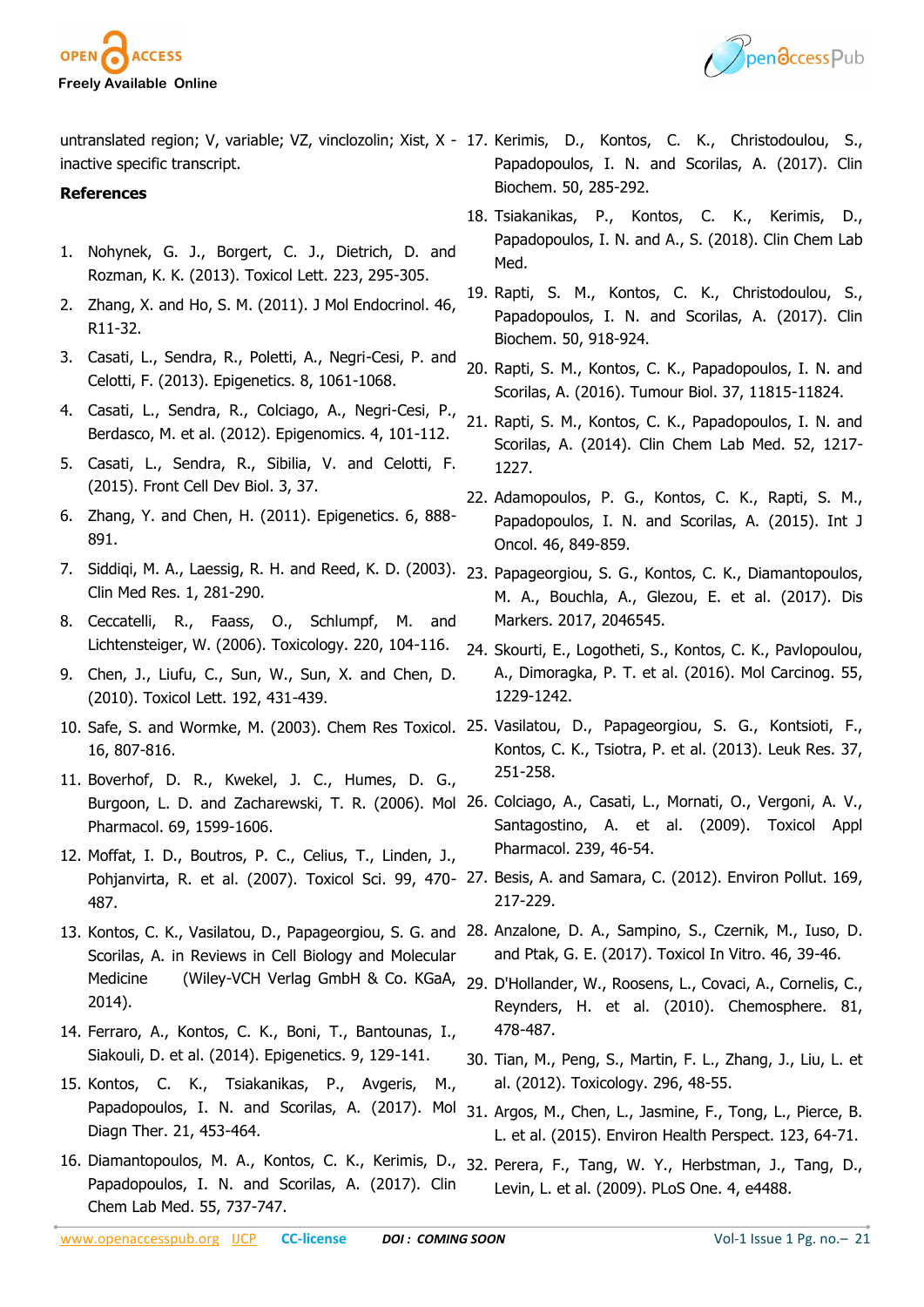



- 33. Tang, W. Y., Levin, L., Talaska, G., Cheung, Y. Y., Herbstman, J. et al. (2012). Environ Health Perspect. 120, 1195-1200.
- 34. Shutoh, Y., Takeda, M., Ohtsuka, R., Haishima, A., Yamaguchi, S. et al. (2009). J Toxicol Sci. 34, 469-482.
- 35. Manikkam, M., Haque, M. M., Guerrero-Bosagna, C., Nilsson, E. E. and Skinner, M. K. (2014). PLoS One. 9, e102091.
- 36. Kontos, C. K., Mavridis, K., Talieri, M. and Scorilas, A. (2013). Thromb Haemost. 110, 450-457.
- 37. Kontos, C. K. and Scorilas, A. (2012). Clin Chem Lab Med. 50, 1877-1891.
- 38. Adamopoulos, P. G., Kontos, C. K. and Scorilas, A. (2018). Genomics.
- 39. Adamopoulos, P. G., Kontos, C. K. and Scorilas, A. (2017). Sci Rep. 7, 17299.
- 40. Adamopoulos, P. G., Kontos, C. K. and Scorilas, A. (2017). Biochem Biophys Res Commun. 487, 776-781.
- 41. Adamopoulos, P. G., Kontos, C. K. and A., S. (2018). Biol Chem.
- 42. Adamopoulos, P. G., Kontos, C. K., Papageorgiou, S. G., Pappa, V. and Scorilas, A. (2015). Clin Biochem. 48, 849-854.
- 43. Alexopoulou, D. K., Kontos, C. K., Christodoulou, S., Papadopoulos, I. N. and Scorilas, A. (2014). Biomark Med. 8, 671-685.
- 44. Christodoulou, S., Alexopoulou, D. K., Kontos, C. K., Scorilas, A. and Papadopoulos, I. N. (2014). Tumour Biol. 35, 4673-4685.
- 45. Foteinou, E., Kontos, C. K., Giotakis, A. I. and Scorilas, A. (2014). Biol Chem. 395, 1051-1062.
- 46. Kontos, C. K., Adamopoulos, P. G., Papageorgiou, S. G., Pappa, V. and Scorilas, A. (2016). Clin Chem Lab Med. 54, 315-324.
- 47. Kontos, C. K., Chantzis, D., Papadopoulos, I. N. and Scorilas, A. (2013). Cancer Lett. 330, 106-112.
- 48. Kontos, C. K., Adamopoulos, P. G. and Scorilas, A. in Biomarkers in Disease: Methods, Discoveries and Applications: Biomarkers in Cancer 891-919 (Springer Netherlands, 2015).
- 49. Kontos, C. K., Adamopoulos, P. G. and Scorilas, A. (2015). Expert Rev Mol Diagn. 15, 1567-1576.
- 50. Christodoulou, M. I., Kontos, C. K., Halabalaki, M., Skaltsounis, A. L. and Scorilas, A. (2014). Anticancer Agents Med Chem. 14, 375-399.
- 51. Kontos, C. K., Christodoulou, M. I. and Scorilas, A. (2014). Anticancer Agents Med Chem. 14, 353-374.
- 52. Fendri, A., Kontos, C. K., Khabir, A., Mokdad-Gargouri, R., Ardavanis, A. et al. (2010). Tumour Biol. 31, 391-399.
- 53. Giotakis, A. I., Kontos, C. K., Manolopoulos, L. D., Sismanis, A., Konstadoulakis, M. M. et al. (2016). Clin Biochem. 49, 890-896.
- 54. Kontos, C. K., Fendri, A., Khabir, A., Mokdad-Gargouri, R. and Scorilas, A. (2013). BMC Cancer. 13, 293.
- 55. Fendri, A., Kontos, C. K., Khabir, A., Mokdad-Gargouri, R. and Scorilas, A. (2011). Mol Med. 17, 163-171.
- 56. Geomela, P. A., Kontos, C. K., Yiotakis, I. and Scorilas, A. (2013). J Oral Pathol Med. 42, 154-161.
- 57. Kontos, C. K., Papadopoulos, I. N. and Scorilas, A. (2008). Biol Chem. 389, 1467-1475.
- 58. Papageorgiou, S. G., Kontos, C. K., Foukas, P. G., Panopoulou, E., Vasilatou, D. et al. (2016). Leuk Lymphoma. 57, 2199-2203.
- 59. Papageorgiou, S. G., Kontos, C. K., Pappa, V., Thomadaki, H., Kontsioti, F. et al. (2011). Oncologist. 16, 1280-1291.
- 60. Adamopoulos, P. G., Kontos, C. K., Tsiakanikas, P. and Scorilas, A. (2016). Cancer Lett. 373, 119-129.
- 61. Kontos, C. K. and Scorilas, A. (2012). Gene. 505, 153-166.
- 62. Parmakelis, A., Kotsakiozi, P., Kontos, C. K., Adamopoulos, P. G. and Scorilas, A. (2017). BMC Genomics. 18, 491.
- 63. Kontos, C. K., Scorilas, A. and Papavassiliou, A. G. (2013). Clin Chem Lab Med. 51, 1563-1571.
- 64. Kontos, C. K., Papageorgiou, S. G., Diamantopoulos, M. A., Scorilas, A., Bazani, E. et al. (2017). Leuk Res. 53, 65-73.
- 65. Miltiades, P., Lamprianidou, E., Vassilakopoulos, T.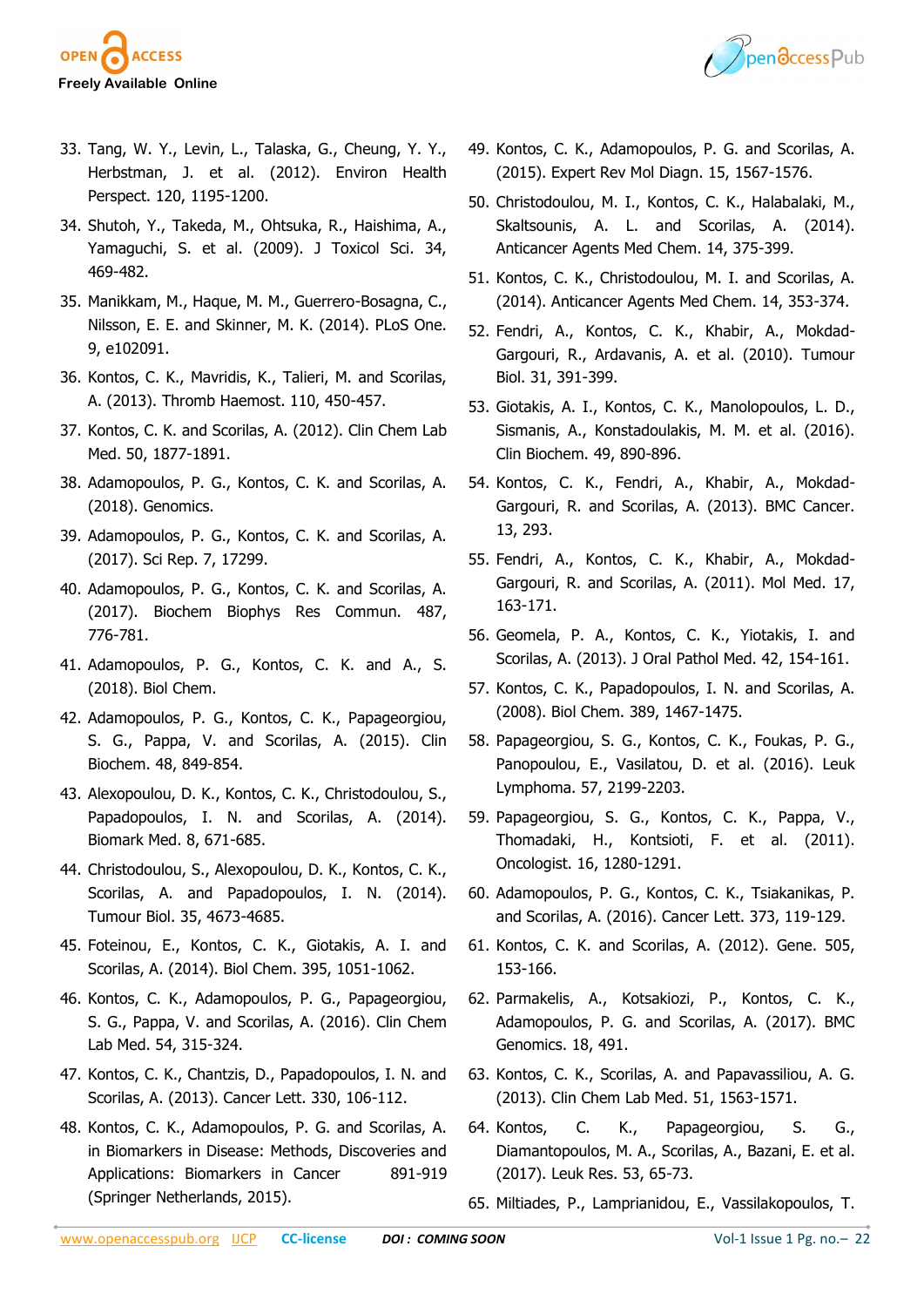

P., Papageorgiou, S. G., Galanopoulos, A. G. et al. (2016). Clin Cancer Res. 22, 1958-1968.

- 66. Geomela, P. A., Kontos, C. K., Yiotakis, I., Fragoulis, E. G. and Scorilas, A. (2012). BMC Cancer. 12, 484.
- 67. Kontos, C. K., Papadopoulos, I. N., Fragoulis, E. G. and Scorilas, A. (2010). Br J Cancer. 102, 1384-1390.
- 68. Kontos, C. K. (2015). EBioMedicine. 2, 784-785.
- 69. Psyrri, A., Papageorgiou, S., Liakata, E., Scorilas, A., Rontogianni, D. et al. (2009). Clin Cancer Res. 15, 5724-5732.
- 70. Kefala, M., Papageorgiou, S. G., Kontos, C. K., Economopoulou, P., Tsanas, A. et al. (2013). Leuk Res. 37, 1576-1582.
- 71. Vassilakopoulou, M., Avgeris, M., Velcheti, V., Kotoula, V., Rampias, T. et al. (2016). Clin Cancer Res. 22, 704-713.
- 72. Lapcik, O., Hill, M., Hampl, R., Wahala, K. and Adlercreutz, H. (1998). Steroids. 63, 14-20.
- 73. Whitten, P. L., Lewis, C., Russell, E. and Naftolin, F. (1995). J Nutr. 125, 771S-776S.
- 74. Brzezinski, A. and Debi, A. (1999). Eur J Obstet Gynecol Reprod Biol. 85, 47-51.
- 75. Ososki, A. L. and Kennelly, E. J. (2003). Phytother Res. 17, 845-869.
- 76. Fukutake, M., Takahashi, M., Ishida, K., Kawamura, H., Sugimura, T. et al. (1996). Food Chem Toxicol. 34, 457-461.
- 77. Verkasalo, P. K., Appleby, P. N., Davey, G. K. and Key, T. J. (2001). Nutr Cancer. 40, 79-86.
- 78. Franke, A. A., Custer, L. J., Wang, W. and Shi, C. Y. (1998). Proc Soc Exp Biol Med. 217, 263-273.
- 79. Jochum, F., Alteheld, B., Meinardus, P., Dahlinger, N., Nomayo, A. et al. (2017). Ann Nutr Metab. 70, 147-153.
- 80. Ganai, A. A. and Farooqi, H. (2015). Biomed Pharmacother. 76, 30-38.
- 81. Vandenplas, Y., Castrellon, P. G., Rivas, R., Gutierrez, C. J., Garcia, L. D. et al. (2014). Br J Nutr. 111, 1340-1360.
- 82. Cassidy, A. (1999). Curr Opin Lipidol. 10, 47-52.



- 83. Tham, D. M., Gardner, C. D. and Haskell, W. L. (1998). J Clin Endocrinol Metab. 83, 2223-2235.
- 84. Whitten, P. L. and Patisaul, H. B. (2001). Environ Health Perspect. 109 Suppl 1, 5-20.
- 85. Setchell, K. D. and Cassidy, A. (1999). J Nutr. 129, 758S-767S.
- 86. Hirata, H., Ueno, K., Nakajima, K., Tabatabai, Z. L., Hinoda, Y. et al. (2013). Br J Cancer. 108, 2070-2078.
- 87. Kgatle, M. M., Kalla, A. A., Islam, M. M., Sathekge, M. and Moorad, R. (2016). Prostate Cancer. 2016, 5653862.
- 88. Majid, S., Dar, A. A., Shahryari, V., Hirata, H., Ahmad, A. et al. (2010). Cancer. 116, 66-76.
- 89. Li, Y., Liu, L., Andrews, L. G. and Tollefsbol, T. O. (2009). Int J Cancer. 125, 286-296.
- 90. Fang, M. Z., Chen, D., Sun, Y., Jin, Z., Christman, J. K. et al. (2005). Clin Cancer Res. 11, 7033-7041.
- 91. Majid, S., Kikuno, N., Nelles, J., Noonan, E., Tanaka, Y. et al. (2008). Cancer Res. 68, 2736-2744.
- 92. Jagadeesh, S., Kyo, S. and Banerjee, P. P. (2006). Cancer Res. 66, 2107-2115.
- 93. Tang, W. Y., Newbold, R., Mardilovich, K., Jefferson, W., Cheng, R. Y. et al. (2008). Endocrinology. 149, 5922-5931.
- 94. Stillman, R. J. (1982). Am J Obstet Gynecol. 142, 905-921.
- 95. Harris, R. M. and Waring, R. H. (2012). Maturitas. 72, 108-112.
- 96. Hoover, R. N., Hyer, M., Pfeiffer, R. M., Adam, E., Bond, B. et al. (2011). N Engl J Med. 365, 1304- 1314.
- 97. McLachlan, J. A. (2016). Andrology. 4, 684-694.
- 98. Al Jishi, T. and Sergi, C. (2017). Reprod Toxicol. 71, 71-77.
- 99. Korach, K. S., Metzler, M. and McLachlan, J. A. (1978). Proc Natl Acad Sci U S A. 75, 468-471.
- 100.Giusti, R. M., Iwamoto, K. and Hatch, E. E. (1995). Ann Intern Med. 122, 778-788.
- 101.Smith, O. W. (1948). Am J Obstet Gynecol. 56, 821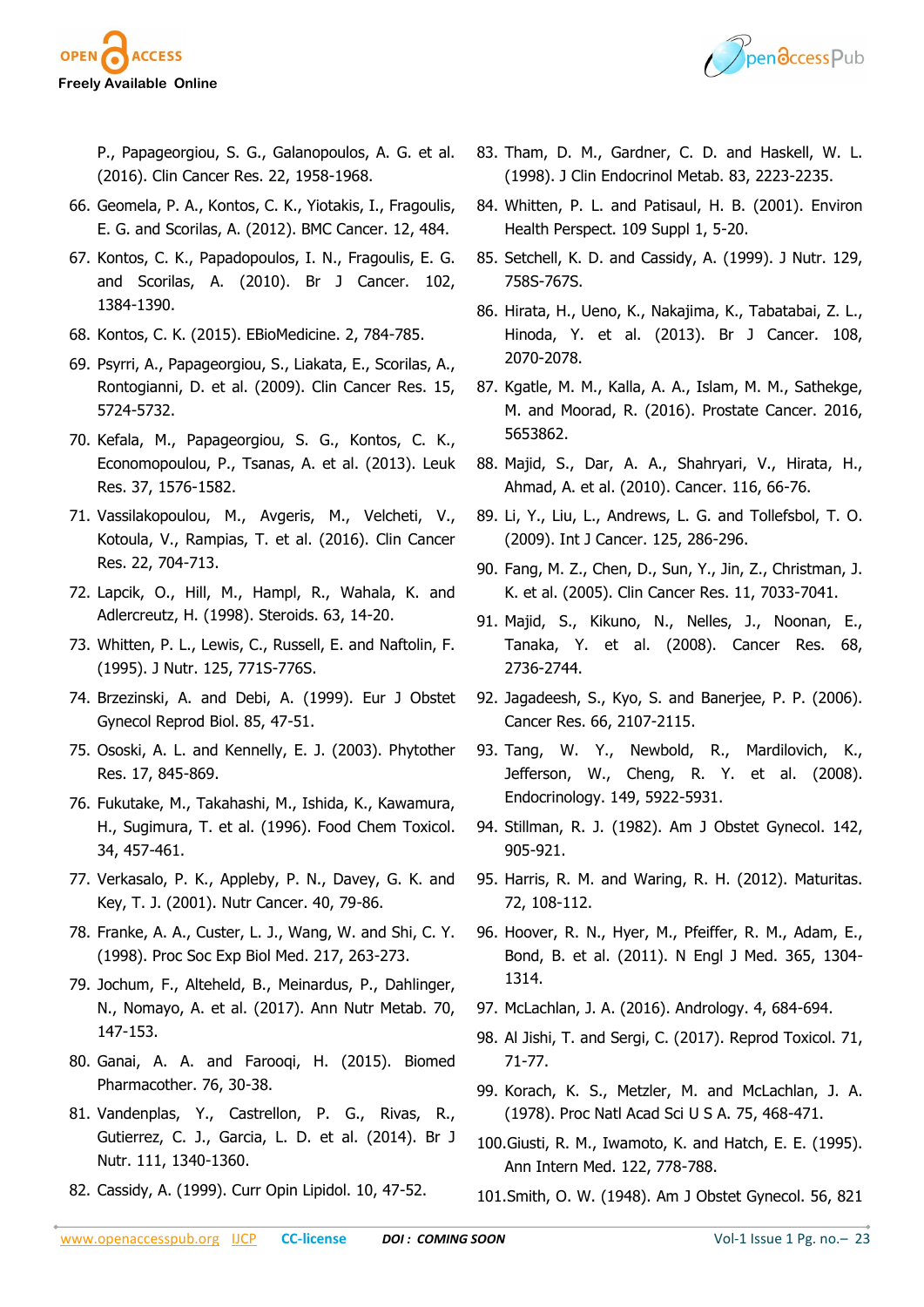



-834.

- 102.Hsu, P. Y., Deatherage, D. E., Rodriguez, B. A., Liyanarachchi, S., Weng, Y. I. et al. (2009). Cancer Res. 69, 5936-5945.
- 103.Bromer, J. G., Wu, J., Zhou, Y. and Taylor, H. S. (2009). Endocrinology. 150, 3376-3382.
- 104.Prins, G. S. (2008). Endocrinology. 149, 5919-5921.
- 105.Bhan, A., Hussain, I., Ansari, K. I., Bobzean, S. A., Perrotti, L. I. et al. (2014). J Steroid Biochem Mol Biol. 141, 160-170.
- 106.Inadera, H. (2015). Int J Med Sci. 12, 926-936.
- 107.Ho, S. M., Tang, W. Y., Belmonte de Frausto, J. and Prins, G. S. (2006). Cancer Res. 66, 5624-5632.
- 108.Vandenberg, L. N., Maffini, M. V., Sonnenschein, C., Rubin, B. S. and Soto, A. M. (2009). Endocr Rev. 30, 75-95.
- 109.Jimenez-Diaz, I., Zafra-Gomez, A., Ballesteros, O., Navea, N., Navalon, A. et al. (2010). J Chromatogr B Analyt Technol Biomed Life Sci. 878, 3363-3369.
- 110.Rubin, B. S. (2011). J Steroid Biochem Mol Biol. 127, 27-34.
- 111.Vogel, S. A. (2009). Am J Public Health. 99 Suppl 3, S559-566.
- 112.Biedermann, S., Tschudin, P. and Grob, K. (2010). Anal Bioanal Chem. 398, 571-576.
- 113.Vandenberg, L. N., Hauser, R., Marcus, M., Olea, N. and Welshons, W. V. (2007). Reprod Toxicol. 24, 139-177.
- 114.Volkel, W., Kiranoglu, M. and Fromme, H. (2008). Toxicol Lett. 179, 155-162.
- 115.Geens, T., Roosens, L., Neels, H. and Covaci, A. (2009). Chemosphere. 76, 755-760.
- 116.Wilson, N. K., Chuang, J. C., Morgan, M. K., Lordo, R. A. and Sheldon, L. S. (2007). Environ Res. 103, 9 -20.
- 117.Wilson, N. K., Chuang, J. C. and Lyu, C. (2001). J Expo Anal Environ Epidemiol. 11, 449-458.
- 118.Kuch, H. M. and Ballschmiter, K. (2001). Environ Sci Technol. 35, 3201-3206.
- 119.Furhacker, M., Scharf, S. and Weber, H. (2000). Chemosphere. 41, 751-756.
- 120.Kang, J. H., Kondo, F. and Katayama, Y. (2006). Toxicology. 226, 79-89.
- 121.von Goetz, N., Wormuth, M., Scheringer, M. and Hungerbuhler, K. (2010). Risk Anal. 30, 473-487.
- 122.Cwiek-Ludwicka, K. (2015). Rocz Panstw Zakl Hig. 66, 299-307.
- 123.Kuiper, G. G., Lemmen, J. G., Carlsson, B., Corton, J. C., Safe, S. H. et al. (1998). Endocrinology. 139, 4252-4263.
- 124.Gould, J. C., Leonard, L. S., Maness, S. C., Wagner, B. L., Conner, K. et al. (1998). Mol Cell Endocrinol. 142, 203-214.
- 125.Hewitt, S. C. and Korach, K. S. (2011). Environ Health Perspect. 119, 63-70.
- 126.Welshons, W. V., Nagel, S. C. and vom Saal, F. S. (2006). Endocrinology. 147, S56-69.
- 127.Dolinoy, D. C., Huang, D. and Jirtle, R. L. (2007). Proc Natl Acad Sci U S A. 104, 13056-13061.
- 128.1Linares, V., Belles, M. and Domingo, J. L. (2015). Arch Toxicol. 89, 335-356.
- 129.Deng, W. J., Zheng, J. S., Bi, X. H., Fu, J. M. and Wong, M. H. (2007). Environ Int. 33, 1063-1069.
- 130.Osako, M., Kim, Y. J. and Sakai, S. (2004). Chemosphere. 57, 1571-1579.
- 131.Hale, R. C., Kim, S. L., Harvey, E., La Guardia, M. J., Mainor, T. M. et al. (2008). Environ Sci Technol. 42, 1452-1457.
- 132.Perkins, D. N., Brune Drisse, M. N., Nxele, T. and Sly, P. D. (2014). Ann Glob Health. 80, 286-295.
- 133.Huwe, J. K., Hakk, H., Smith, D. J., Diliberto, J. J., Richardson, V. et al. (2008). Environ Sci Technol. 42, 2694-2700.
- 134.de Wit, C. A. (2002). Chemosphere. 46, 583-624.
- 135.Grimm, F. A., Hu, D., Kania-Korwel, I., Lehmler, H. J., Ludewig, G. et al. (2015). Crit Rev Toxicol. 45, 245-272.
- 136.Chevrier, J., Harley, K. G., Bradman, A., Gharbi, M., Sjodin, A. et al. (2010). Environ Health Perspect. 118, 1444-1449.
- 137.Oulhote, Y., Chevrier, J. and Bouchard, M. F. (2016). J Clin Endocrinol Metab. 101, 590-598.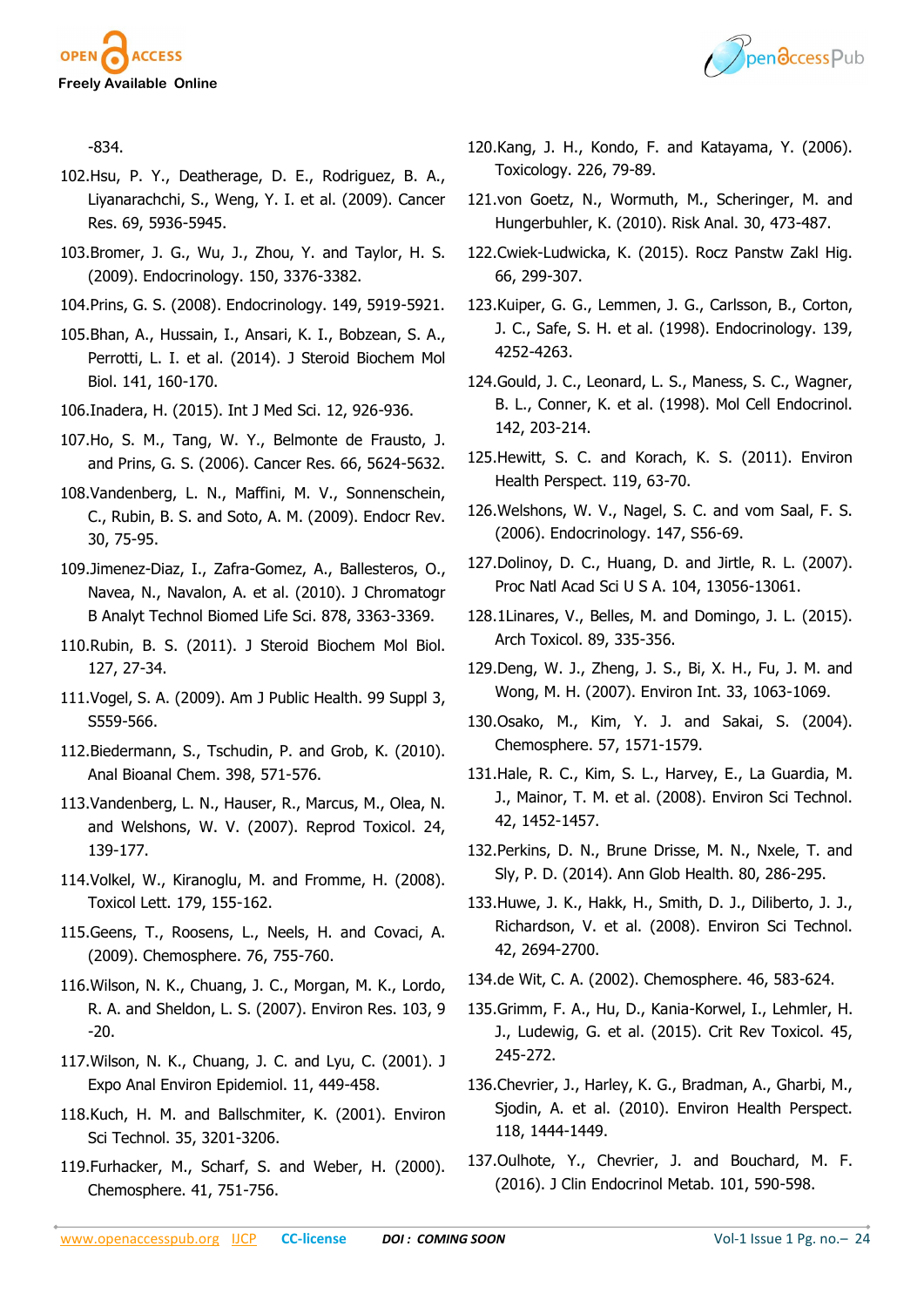



- 138.Allen, J. G., Gale, S., Zoeller, R. T., Spengler, J. D., Birnbaum, L. et al. (2016). Environ Health. 15, 60.
- 139.Czerska, M., Zielinski, M., Kaminska, J. and Ligocka, D. (2013). Int J Occup Med Environ Health. 26, 498 -510.
- 140.Dao, T., Hong, X., Wang, X. and Tang, W. Y. (2015). PLoS One. 10, e0138815.
- 141.Martin, P. A., Mayne, G. J., Bursian, F. S., Tomy, G., Palace, V. et al. (2007). Environ Toxicol Chem. 26, 988-997.
- 142.Du, P., Li, Z., Du, L., Zhang, H., Zhou, Y. et al. (2015). Int J Dev Neurosci. 43, 86-91.
- 143.Liu, X., Zhan, H., Zeng, X., Zhang, C. and Chen, D. (2012). Mediators Inflamm. 2012, 692467.
- 144.Golikova, E. A., Lopatnikova, J. A., Kovalevskaya-Kucheryavenko, T. V., Nepomnyashih, V. M. and Sennikov, S. V. (2013). J Asthma. 50, 705-711.
- 145.Blandizzi, C., Gionchetti, P., Armuzzi, A., Caporali, R., Chimenti, S. et al. (2014). Int J Immunopathol Pharmacol. 27, 1-10.
- 146.Nasiri, R., Amirzargar, A. A., Movahedi, M., Hirbod-Mobarakeh, A., Farhadi, E. et al. (2013). J Investig Allergol Clin Immunol. 23, 455-461.
- 147.Braumuller, H., Wieder, T., Brenner, E., Assmann, S., Hahn, M. et al. (2013). Nature. 494, 361-365.
- 148.Woods, R., Vallero, R. O., Golub, M. S., Suarez, J. K., Ta, T. A. et al. (2012). Hum Mol Genet. 21, 2399-2411.
- 149.Skene, P. J., Illingworth, R. S., Webb, S., Kerr, A. R., James, K. D. et al. (2010). Mol Cell. 37, 457-468.
- 150.Zhang, Z. W., Zak, J. D. and Liu, H. (2010). J Neurophysiol. 103, 2470-2481.
- 151.Martinowich, K., Hattori, D., Wu, H., Fouse, S., He, F. et al. (2003). Science. 302, 890-893.
- 152.Amir, R. E., Van den Veyver, I. B., Wan, M., Tran, C. Q., Francke, U. et al. (1999). Nat Genet. 23, 185-188.
- 153.Bunger, M. K., Moran, S. M., Glover, E., Thomae, T. L., Lahvis, G. P. et al. (2003). J Biol Chem. 278, 17767-17774.
- 154.Nebert, D. W., Roe, A. L., Dieter, M. Z., Solis, W.

A., Yang, Y. et al. (2000). Biochem Pharmacol. 59, 65-85.

- 155.Okey, A. B., Franc, M. A., Moffat, I. D., Tijet, N., Boutros, P. C. et al. (2005). Toxicol Appl Pharmacol. 207, 43-51.
- 156.Peters, J. M., Narotsky, M. G., Elizondo, G., Fernandez-Salguero, P. M., Gonzalez, F. J. et al. (1999). Toxicol Sci. 47, 86-92.
- 157.Pohjanvirta, R. and Tuomisto, J. (1994). Pharmacol Rev. 46, 483-549.
- 158.Colbert, N. K., Pelletier, N. C., Cote, J. M., Concannon, J. B., Jurdak, N. A. et al. (2005). Environ Health Perspect. 113, 700-707.
- 159.Saracci, R., Kogevinas, M., Bertazzi, P. A., Bueno de Mesquita, B. H., Coggon, D. et al. (1991). Lancet. 338, 1027-1032.
- 160.Fracchiolla, N. S., Annaloro, C., Guidotti, F., Fattizzo, B. and Cortelezzi, A. (2016). Toxicology. 374, 60-68.
- 161.Tarushi, A., Raptopoulou, C. P., Psycharis, V., Kontos, C. K., Kessissoglou, D. P. et al. (2016). European Journal of Inorganic Chemistry. 2016, 219-231.
- 162.Deziel, N. C., Nuckols, J. R., Colt, J. S., De Roos, A. J., Pronk, A. et al. (2012). Sci Total Environ. 433, 516-522.
- 163.Safe, S. (1990). Crit Rev Toxicol. 21, 51-88.
- 164.Paustenbach, D. J., Wenning, R. J., Lau, V., Harrington, N. W., Rennix, D. K. et al. (1992). J Toxicol Environ Health. 36, 103-149.
- 165.Chaffin, C. L., Peterson, R. E. and Hutz, R. J. (1996). Biol Reprod. 55, 62-67.
- 166.Davis, B. J., McCurdy, E. A., Miller, B. D., Lucier, G. W. and Tritscher, A. M. (2000). Cancer Res. 60, 5414-5419.
- 167.Rier, S. E., Martin, D. C., Bowman, R. E., Dmowski, W. P. and Becker, J. L. (1993). Fundam Appl Toxicol. 21, 433-441.
- 168.Koninckx, P. R., Braet, P., Kennedy, S. H. and Barlow, D. H. (1994). Hum Reprod. 9, 1001-1002.
- 169.Mayani, A., Barel, S., Soback, S. and Almagor, M. (1997). Hum Reprod. 12, 373-375.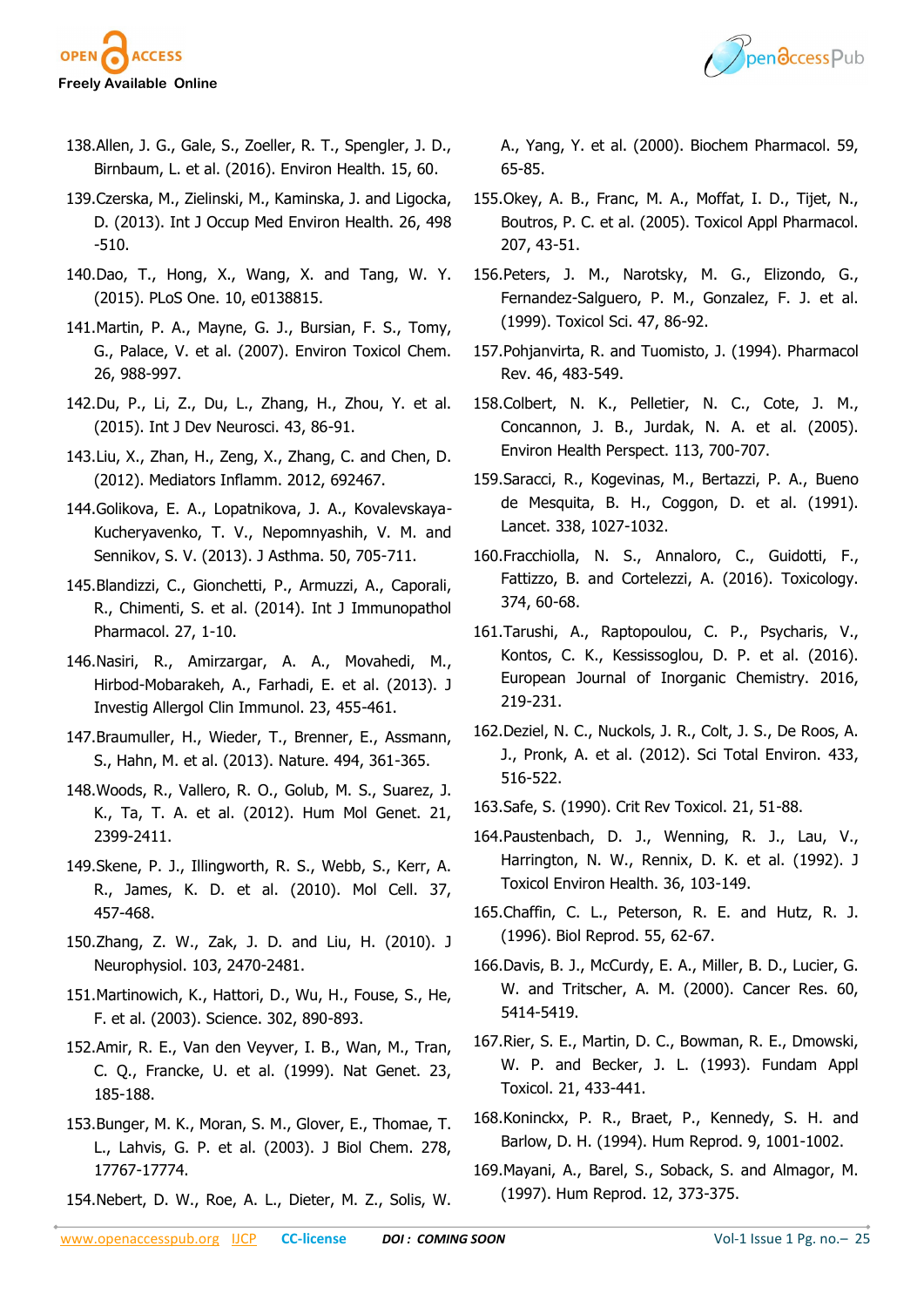



- 170.Sterlacci, W., Sioulas, A. D., Veits, L., Gonullu, P., Schachschal, G. et al. (2016). World J Gastroenterol. 22, 8820-8830.
- 171.Wu, Q., Ohsako, S., Ishimura, R., Suzuki, J. S. and Tohyama, C. (2004). Biol Reprod. 70, 1790-1797.
- 172.Sofo, V., Gotte, M., Lagana, A. S., Salmeri, F. M., Triolo, O. et al. (2015). Arch Gynecol Obstet. 292, 973-986.
- 173.Bruner-Tran, K. L., Resuehr, D., Ding, T., Lucas, J. A. and Osteen, K. G. (2012). Curr Obstet Gynecol Rep. 1, 116-123.
- 174.Bruner-Tran, K. L., Gnecco, J., Ding, T., Glore, D. R., Pensabene, V. et al. (2017). Reprod Toxicol. 68, 59-71.
- 175.Manikkam, M., Guerrero-Bosagna, C., Tracey, R., Haque, M. M. and Skinner, M. K. (2012). PLoS One. 7, e31901.
- 176.Bastos Sales, L., Kamstra, J. H., Cenijn, P. H., van Rijt, L. S., Hamers, T. et al. (2013). Toxicol In Vitro. 27, 1634-1643.
- 177.Hanlon, P. R., Ganem, L. G., Cho, Y. C., Yamamoto, M. and Jefcoate, C. R. (2003). Toxicol Appl Pharmacol. 189, 11-27.
- 178.Safe, S. H. (1994). Crit Rev Toxicol. 24, 87-149.
- 179.Keil, K. P. and Lein, P. J. (2016). Environ Epigenet. 2.
- 180.La Rocca, C. and Mantovani, A. (2006). Ann Ist Super Sanita. 42, 410-416.
- 181.Schecter, A., Colacino, J., Haffner, D., Patel, K., Opel, M. et al. (2010). Environ Health Perspect. 118, 796-802.
- 182.Hu, D. and Hornbuckle, K. C. (2010). Environ Sci Technol. 44, 2822-2827.
- 183.Martinez, A. and Hornbuckle, K. C. (2011). Chemosphere. 85, 542-547.
- 184.Marek, R. F., Thorne, P. S., Wang, K., Dewall, J. and Hornbuckle, K. C. (2013). Environ Sci Technol. 47, 3353-3361.
- 185.Schantz, S. L., Gardiner, J. C., Aguiar, A., Tang, X., Gasior, D. M. et al. (2010). Environ Res. 110, 33-39.
- 186.Kodavanti, P. R. and Tilson, H. A. (1997).

Neurotoxicology. 18, 425-441.

- 187.Tilson, H. A. and Kodavanti, P. R. (1998). Neurotoxicology. 19, 517-525.
- 188.Schantz, S. L., Widholm, J. J. and Rice, D. C. (2003). Environ Health Perspect. 111, 357-576.
- 189.Fowler, P. A., Dora, N. J., McFerran, H., Amezaga, M. R., Miller, D. W. et al. (2008). Mol Hum Reprod. 14, 269-280.
- 190.Fudvoye, J., Bourguignon, J. P. and Parent, A. S. (2014). Vitam Horm. 94, 1-25.
- 191.Lignell, S., Aune, M., Darnerud, P. O., Stridsberg, M., Hanberg, A. et al. (2016). Environ Health. 15, 55.
- 192.Kristensen, S. L., Ramlau-Hansen, C. H., Ernst, E., Olsen, S. F., Bonde, J. P. et al. (2016). Environ Int. 92-93, 366-372.
- 193.Park, J. S., Bergman, A., Linderholm, L., Athanasiadou, M., Kocan, A. et al. (2008). Chemosphere. 70, 1676-1684.
- 194.Grandjean, P., Weihe, P., Nielsen, F., Heinzow, B., Debes, F. et al. (2012). Neurotoxicol Teratol. 34, 466-472.
- 196.Fangstrom, B., Hovander, L., Bignert, A., Athanassiadis, I., Linderholm, L. et al. (2005). Environ Sci Technol. 39, 9457-9463.
- 197.Soechitram, S. D., Athanasiadou, M., Hovander, L., Bergman, A. and Sauer, P. J. (2004). Environ Health Perspect. 112, 1208-1212.
- 198.Berg, V., Lyche, J. L., Gutleb, A. C., Lie, E., Skaare, J. U. et al. (2010). Chemosphere. 80, 1144-1150.
- 199.Jugan, M. L., Levi, Y. and Blondeau, J. P. (2010). Biochem Pharmacol. 79, 939-947.
- 200.Bloom, M. S., Vena, J. E., Olson, J. R. and Kostyniak, P. J. (2009). Int J Hyg Environ Health. 212, 599-611.
- 201.Langer, P., Kocan, A., Tajtakova, M., Koska, J., Radikova, Z. et al. (2008). Chemosphere. 73, 1145-1150.
- 202.Anzalone, D. A., Sampino, S., Czernik, M., Iuso, D. and Ptak, G. E. (2018). Toxicol In Vitro. 46, 39-46.
- 203.Desaulniers, D., Xiao, G. H., Lian, H., Feng, Y. L.,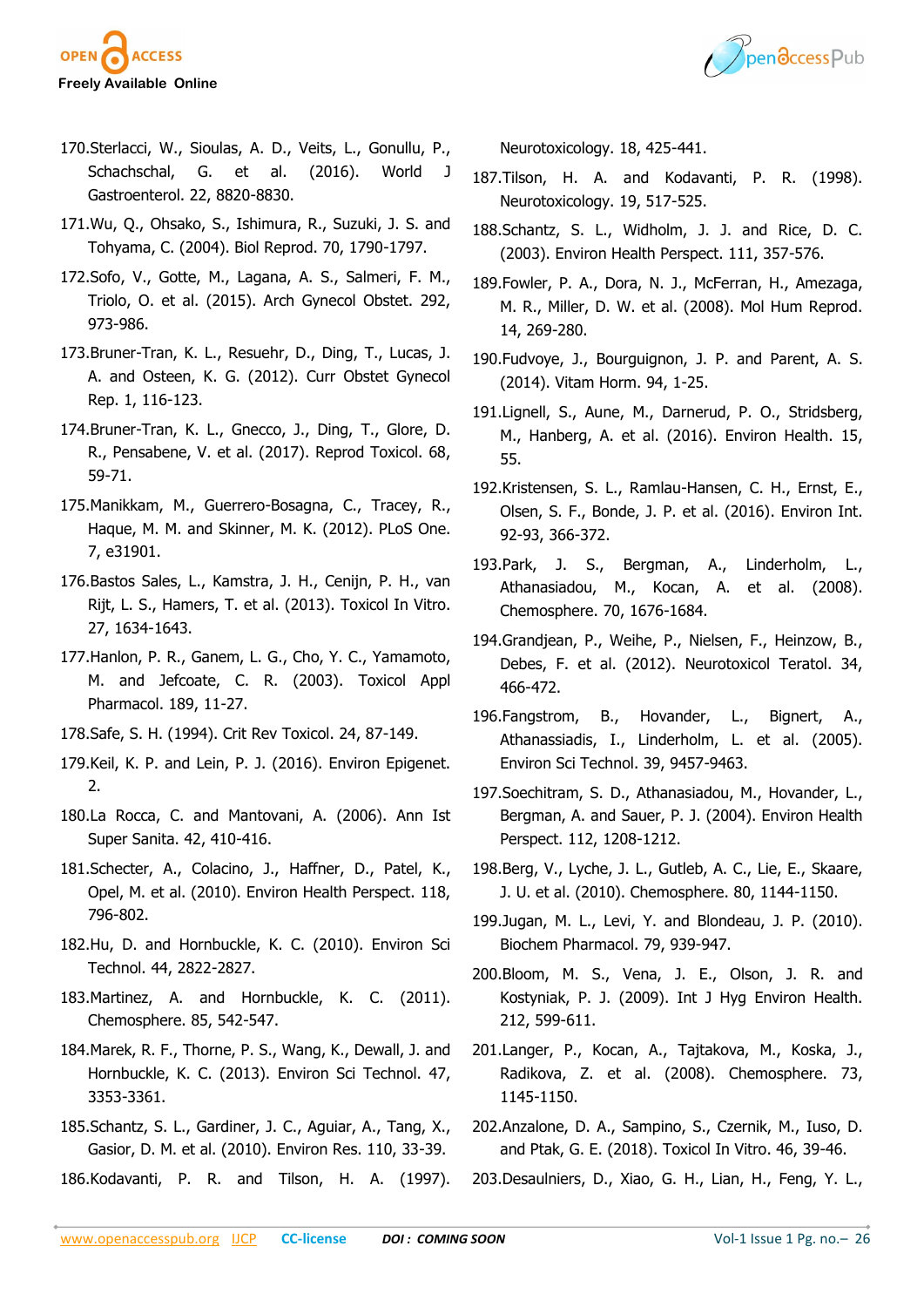



Zhu, J. et al. (2009). Int J Toxicol. 28, 294-307.

- 204.Wu, Q., Zhou, Z. J. and Ohsako, S. (2006). Wei Sheng Yan Jiu. 35, 30-32.
- 205.Lind, L., Penell, J., Luttropp, K., Nordfors, L., Syvanen, A. C. et al. (2013). Environ Int. 59, 456-461.
- 206.Itoh, H., Iwasaki, M., Kasuga, Y., Yokoyama, S., Onuma, H. et al. (2014). Sci Total Environ. 490, 603 -609.
- 207.Rusiecki, J. A., Baccarelli, A., Bollati, V., Tarantini, L., Moore, L. E. et al. (2008). Environ Health Perspect. 116, 1547-1552.
- 208.Tilton, S. C., Orner, G. A., Benninghoff, A. D., Carpenter, H. M., Hendricks, J. D. et al. (2008). Environ Health Perspect. 116, 1047-1055.
- 209.Nelson, J. W., Hatch, E. E. and Webster, T. F. (2010). Environ Health Perspect. 118, 197-202.
- 210.Steenland, K., Tinker, S., Shankar, A. and Ducatman, A. (2010). Environ Health Perspect. 118, 229-233.
- 211.Olsen, G. W., Burris, J. M., Burlew, M. M. and Mandel, J. H. (2003). J Occup Environ Med. 45, 260- 270.
- 212.So, M. K., Yamashita, N., Taniyasu, S., Jiang, Q., Giesy, J. P. et al. (2006). Environ Sci Technol. 40, 2924-2929.
- 213.Smithwick, M., Muir, D. C., Mabury, S. A., Solomon, K. R., Martin, J. W. et al. (2005). Environ Toxicol Chem. 24, 981-986.
- 214.Kennedy, G. L., Jr., Butenhoff, J. L., Olsen, G. W., O'Connor, J. C., Seacat, A. M. et al. (2004). Crit Rev Toxicol. 34, 351-384.
- 215.Lau, C., Anitole, K., Hodes, C., Lai, D., Pfahles-Hutchens, A. et al. (2007). Toxicol Sci. 99, 366-394.
- 216.Seacat, A. M., Thomford, P. J., Hansen, K. J., Olsen, G. W., Case, M. T. et al. (2002). Toxicol Sci. 68, 249 -264.
- 217.Calafat, A. M., Kuklenyik, Z., Reidy, J. A., Caudill, S. P., Tully, J. S. et al. (2007). Environ Sci Technol. 41, 2237-2242.
- 218.Houde, M., Martin, J. W., Letcher, R. J., Solomon, K. R. and Muir, D. C. (2006). Environ Sci Technol. 40,

3463-3473.

- 219.Prevedouros, K., Cousins, I. T., Buck, R. C. and Korzeniowski, S. H. (2006). Environ Sci Technol. 40, 32-44.
- 220.Guerrero-Preston, R., Goldman, L. R., Brebi-Mieville, P., Ili-Gangas, C., Lebron, C. et al. (2010). Epigenetics. 5, 539-546.
- 221.Karius, T., Schnekenburger, M., Ghelfi, J., Walter, J., Dicato, M. et al. (2011). Biochem Pharmacol. 81, 1329-1342.
- 222.Nakayama, M., Gonzalgo, M. L., Yegnasubramanian, S., Lin, X., De Marzo, A. M. et al. (2004). J Cell Biochem. 91, 540-552.
- 223.Zhong, S., Tang, M. W., Yeo, W., Liu, C., Lo, Y. M. et al. (2002). Clin Cancer Res. 8, 1087-1092.
- 224.Mpakou, V. E., Ioannidou, H. D., Konsta, E., Vikentiou, M., Spathis, A. et al. (2017). Leuk Res. 60, 74-81.
- 225.Papageorgiou, S. G., Vasilatou, D., Kontos, C. K., Foukas, P., Kefala, M. et al. (2016). Hematology. 21, 34-41.
- 226.Papageorgiou, S. G., Vasilatou, D., Kontos, C. K., Kotsianidis, I., Symeonidis, A. et al. (2018). Am J Hematol.
- 227.Bauer, M., Herbarth, O., Aust, G., Hengstler, J. G., Dotzauer, A. et al. (2006). Cell Tissue Res. 324, 423- 432.
- 228.Li, C., Xu, M., Wang, S., Yang, X., Zhou, S. et al. (2011). Toxicol Lett. 203, 48-53.
- 229.Wan, Y. J., Li, Y. Y., Xia, W., Chen, J., Lv, Z. Q. et al. (2010). Toxicology. 274, 57-64.
- 230.Kovalenko, V. M., Bagnyukova, T. V., Sergienko, O. V., Bondarenko, L. B., Shayakhmetova, G. M. et al. (2007). Toxicol Appl Pharmacol. 225, 293-299.
- 231.Moffat, G. J., McLaren, A. W. and Wolf, C. R. (1996). J Biol Chem. 271, 1054-1060.
- 232.Zhang, D., Ai, D., Tanaka, H., Hammock, B. D. and Zhu, Y. (2010). Biochim Biophys Acta. 1799, 659- 667.
- 233.Brandeis, M., Frank, D., Keshet, I., Siegfried, Z., Mendelsohn, M. et al. (1994). Nature. 371, 435-438.
- 234.Takiguchi, M., Achanzar, W. E., Qu, W., Li, G. and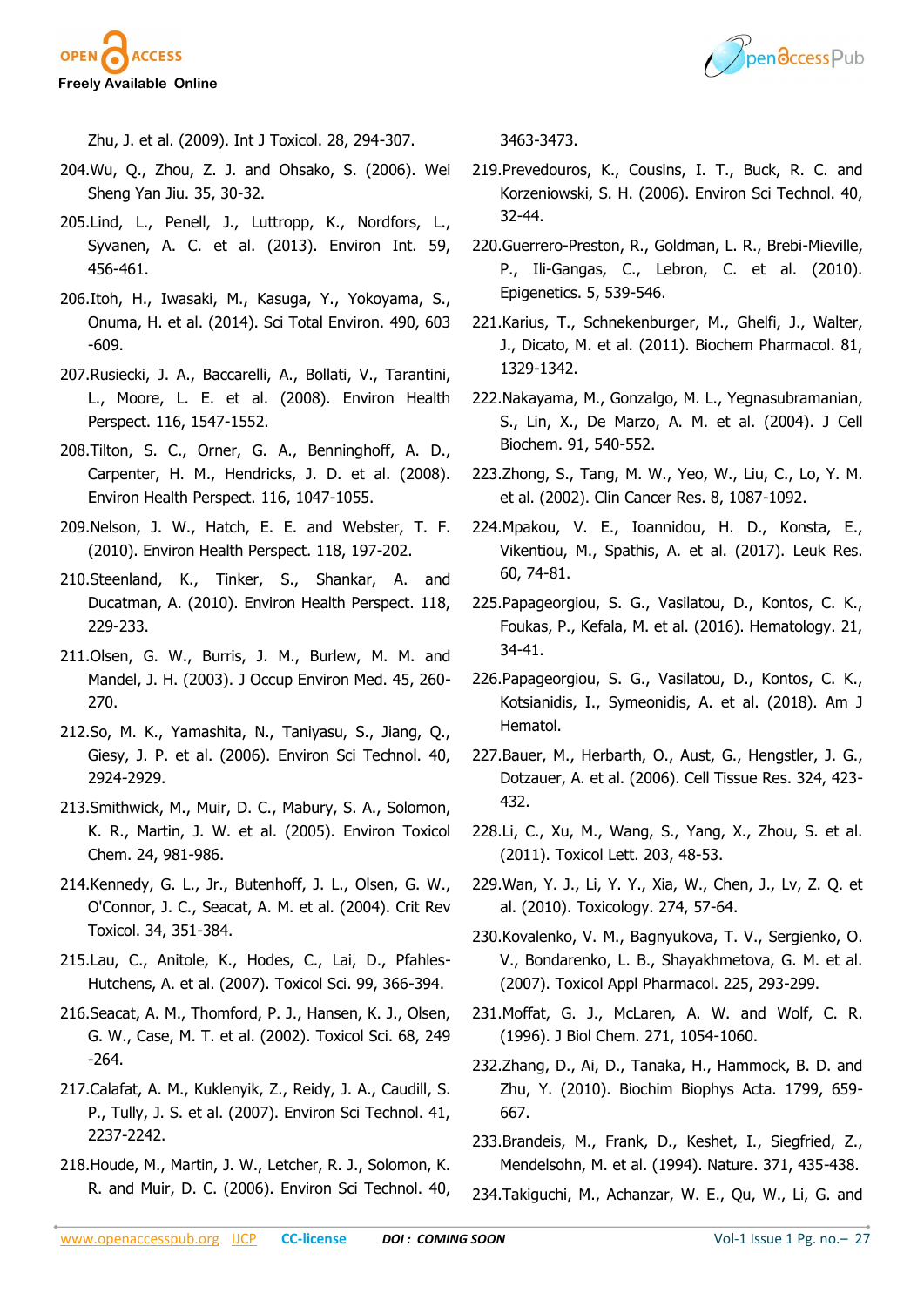



Waalkes, M. P. (2003). Exp Cell Res. 286, 355-365.

- 235.Lee, Y. W., Broday, L. and Costa, M. (1998). Mutat Res. 415, 213-218.
- 236.Smith, A. H. and Steinmaus, C. M. (2009). Annu Rev Public Health. 30, 107-122.
- 237.Ratnaike, R. N. (2003). Postgrad Med J. 79, 391- 396.
- 238.Orloff, K., Mistry, K. and Metcalf, S. (2009). J Toxicol Environ Health B Crit Rev. 12, 509-524.
- 239.Biswas, A., Biswas, S. and Santra, S. C. (2012). Bull Environ Contam Toxicol. 88, 909-914.
- 240.Arslan, B., Djamgoz, M. B. A. and Akun, E. (2017). Rev Environ Contam Toxicol. 243, 27-51.
- 241.Huang, R. Q., Gao, S. F., Wang, W. L., Staunton, S. and Wang, G. (2006). Sci Total Environ. 368, 531- 541.
- 242.Bodwell, J. E., Kingsley, L. A. and Hamilton, J. W. (2004). Chem Res Toxicol. 17, 1064-1076.
- 243.Iavicoli, I., Fontana, L. and Bergamaschi, A. (2009). J Toxicol Environ Health B Crit Rev. 12, 206-223.
- 244.Bodwell, J. E., Gosse, J. A., Nomikos, A. P. and Hamilton, J. W. (2006). Chem Res Toxicol. 19, 1619-1629.
- 245.Davey, J. C., Nomikos, A. P., Wungjiranirun, M., Sherman, J. R., Ingram, L. et al. (2008). Environ Health Perspect. 116, 165-172.
- 246.Liu, J., Xie, Y., Cooper, R., Ducharme, D. M., Tennant, R. et al. (2007). Toxicol Appl Pharmacol. 220, 284-291.
- 247.Jana, K., Jana, S. and Samanta, P. K. (2006). Reprod Biol Endocrinol. 4, 9.
- 248. Stoica, A., Pentecost, E. and Martin, M. B. (2000). Endocrinology. 141, 3595-3602.
- 249.Sarkar, M., Chaudhuri, G. R., Chattopadhyay, A. and Biswas, N. M. (2003). Asian J Androl. 5, 27-31.
- 250.Pant, N., Murthy, R. C. and Srivastava, S. P. (2004). Hum Exp Toxicol. 23, 399-403.
- 251.Dennis, E. A., Cao, J., Hsu, Y. H., Magrioti, V. and Kokotos, G. (2011). Chem Rev. 111, 6130-6185.
- 252.Scott, K. F., Sajinovic, M., Hein, J., Nixdorf, S., Galettis, P. et al. (2010). Biochimie. 92, 601-610.
- 253.Zuo, Z., Ouyang, W., Li, J., Costa, M. and Huang, C. (2012). Curr Cancer Drug Targets. 12, 607-616.
- 254.Tokar, E. J., Diwan, B. A., Ward, J. M., Delker, D. A. and Waalkes, M. P. (2011). Toxicol Sci. 119, 73-83.
- 255.Trouba, K. J. and Germolec, D. R. (2004). Toxicol Sci. 79, 248-257.
- 256.Bowden, G. T. (2004). Nat Rev Cancer. 4, 23-35.
- 257.Kast, R., Furstenberger, G. and Marks, F. (1993). J Invest Dermatol. 101, 567-572.
- 258.Geetha, T., Vishwaprakash, N., Sycheva, M. and Babu, J. R. (2012). Biomarkers. 17, 99-103.
- 259.Liao, W. T., Chang, K. L., Yu, C. L., Chen, G. S., Chang, L. W. et al. (2004). J Invest Dermatol. 122, 125-129.
- 260.Ouyang, W., Zhang, D., Ma, Q., Li, J. and Huang, C. (2007). Environ Health Perspect. 115, 513-518.
- 261.Yang, H. C., Liang, Y. J., Chen, J. W., Chiang, K. M., Chung, C. M. et al. (2012). PLoS One. 7, e32907.
- 261.Abhyankar, L. N., Jones, M. R., Guallar, E. and Navas-Acien, A. (2012). Environ Health Perspect. 120, 494-500.
- 262.Islam, L. N., Nabi, A. H., Rahman, M. M. and Zahid, M. S. (2007). J Environ Sci Health A Tox Hazard Subst Environ Eng. 42, 1807-1814.
- 263.Wiemels, J. L., Wiencke, J. K., Li, Z., Ramos, C., Nelson, H. H. et al. (2011). Cancer Epidemiol Biomarkers Prev. 20, 2377-2383.
- 264.Guais, A., Solhonne, B., Melaine, N., Guellaen, G. and Bulle, F. (2004). Biol Reprod. 70, 204-213.
- 265.Lewtas, J. (2007). Mutat Res. 636, 95-133.
- 266.Baklanov, A., Sorensen, J. H., Hoe, S. C. and Amstrup, B. (2006). J Environ Radioact. 85, 154- 170.
- 267.Sverdrup, L. E., Nielsen, T. and Krogh, P. H. (2002). Environ Sci Technol. 36, 2429-2435.
- 268.Bostrom, C. E., Gerde, P., Hanberg, A., Jernstrom, B., Johansson, C. et al. (2002). Environ Health Perspect. 110 Suppl 3, 451-488.
- 269.Upham, B. L., Weis, L. M. and Trosko, J. E. (1998). Environ Health Perspect. 106 Suppl 4, 975-981.
- 270.Davis, S. C., Makarov, A. A. and Hughes, J. D.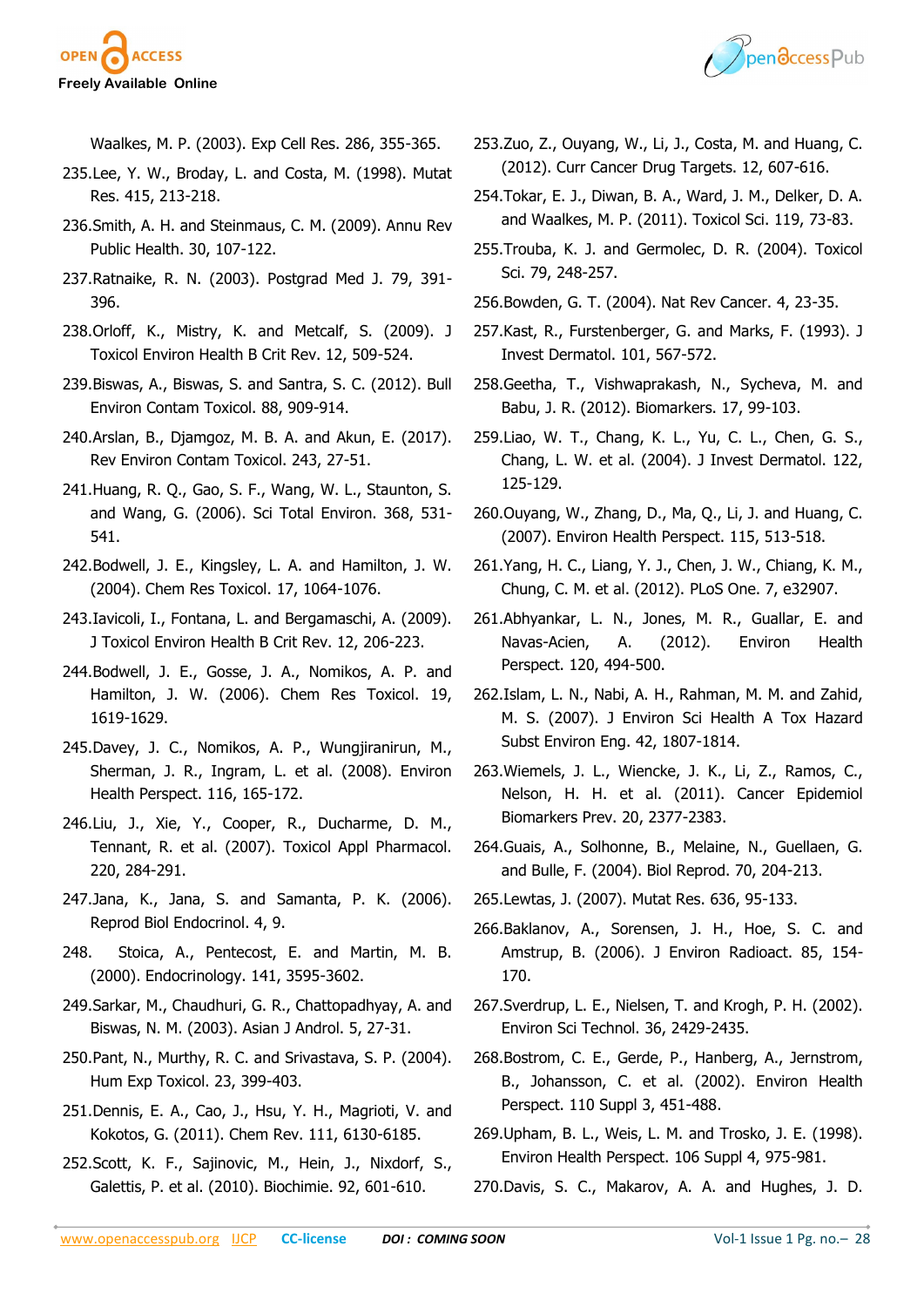



(1999). Rapid Commun Mass Spectrom. 13, 247- 250.

- 271.Shen, H., Huang, Y., Wang, R., Zhu, D., Li, W. et al. (2013). Environ Sci Technol. 47, 6415-6424.
- 272.Landrigan, P. J. (1998). Int J Occup Med Environ Health. 11, 189-194.
- 273.Atkinson, R. and Arey, J. (1994). Environ Health Perspect. 102 Suppl 4, 117-126.
- 274.Kipka, U. and Di Toro, D. M. (2009). Environ Toxicol Chem. 28, 1429-1438.
- 275.Kim, K. H., Jahan, S. A., Kabir, E. and Brown, R. J. (2013). Environ Int. 60, 71-80.
- 276.Bach, P. B., Kelley, M. J., Tate, R. C. and McCrory, D. C. (2003). Chest. 123, 72S-82S.
- 277.Schraplau, A., Schewe, B., Neuschafer-Rube, F., Ringel, S., Neuber, C. et al. (2015). Toxicology. 328, 21-28.
- 278.Tian, S., Pan, L. and Sun, X. (2013). Aquat Toxicol. 144-145, 162-171.
- 279.Zhang, Y., Dong, S., Wang, H., Tao, S. and Kiyama, R. (2016). Environ Pollut. 213, 809-824.
- 280.Mashek, D. G., Bornfeldt, K. E., Coleman, R. A., Berger, J., Bernlohr, D. A. et al. (2004). J Lipid Res. 45, 1958-1961.
- 281.Miller, R. L., Garfinkel, R., Horton, M., Camann, D., Perera, F. P. et al. (2004). Chest. 126, 1071-1078.
- 282.Ho, S. M. (2010). J Allergy Clin Immunol. 126, 453-465.
- 283.Hew, K. M., Walker, A. I., Kohli, A., Garcia, M., Syed, A. et al. (2015). Clin Exp Allergy. 45, 238-248.
- 284.Kavouras, I. G., Koutrakis, P., Tsapakis, M., Lagoudaki, E., Stephanou, E. G. et al. (2001). Environ Sci Technol. 35, 2288-2294.
- 285.Gupta, R. S., Springston, E. E., Warrier, M. R., Smith, B., Kumar, R. et al. (2011). Pediatrics. 128, e9-17.
- 286.Stel, J. and Legler, J. (2015). Endocrinology. 156, 3466-3472.
- 287.Yan, Z., Zhang, H., Maher, C., Arteaga-Solis, E., Champagne, F. A. et al. (2014). PLoS One. 9, e110706.
- 288.Herbstman, J. B., Tang, D., Zhu, D., Qu, L., Sjodin,

A. et al. (2012). Environ Health Perspect. 120, 733- 738.

- 289.Ho, S. M., Johnson, A., Tarapore, P., Janakiram, V., Zhang, X. et al. (2012). ILAR J. 53, 289-305.
- 290.Rossi, M., Taddei, A. R., Fasciani, I., Maggio, R. and Giorgi, F. (2018). J Endocrinol Invest. 41, 67-73.
- 291.Metcalf, R. L. (1973). J Agric Food Chem. 21, 511- 519.
- 292.Ghisari, M. and Bonefeld-Jorgensen, E. C. (2005). Mol Cell Endocrinol. 244, 31-41.
- 293.Tilghman, S. L., Bratton, M. R., Segar, H. C., Martin, E. C., Rhodes, L. V. et al. (2012). PLoS One. 7, e32754.
- 294.Brar, N. K., Waggoner, C., Reyes, J. A., Fairey, R. and Kelley, K. M. (2010). Aquat Toxicol. 96, 203- 215.
- 295.Cohn, B. A., La Merrill, M., Krigbaum, N. Y., Yeh, G., Park, J. S. et al. (2015). J Clin Endocrinol Metab. 100, 2865-2872.
- 296.Eskenazi, B., Chevrier, J., Rosas, L. G., Anderson, H. A., Bornman, M. S. et al. (2009). Environ Health Perspect. 117, 1359-1367.
- 297.Herrera-Portugal, C., Ochoa, H., Franco-Sanchez, G., Yanez, L. and Diaz-Barriga, F. (2005). Environ Res. 99, 158-163.
- 298.van den Berg, M., Kypke, K., Kotz, A., Tritscher, A., Lee, S. Y. et al. (2017). Arch Toxicol. 91, 83-96.
- 299.Bouwman, H., Kylin, H., Sereda, B. and Bornman, R. (2012). Environ Pollut. 170, 63-70.
- 300.Whitworth, K. W., Bornman, R. M., Archer, J. I., Kudumu, M. O., Travlos, G. S. et al. (2014). Environ Health Perspect. 122, 545-552.
- 301.van den Berg, H. (2009). Environ Health Perspect. 117, 1656-1663.
- 302.Rogers, D. J. and Randolph, S. E. (2000). Science. 289, 1763-1766.
- 303.Kelce, W. R., Stone, C. R., Laws, S. C., Gray, L. E., Kemppainen, J. A. et al. (1995). Nature. 375, 581- 585.
- 304.Graves, P. M., Osgood, D. E., Thomson, M. C., Sereke, K., Araia, A. et al. (2008). Trop Med Int Health. 13, 218-228.